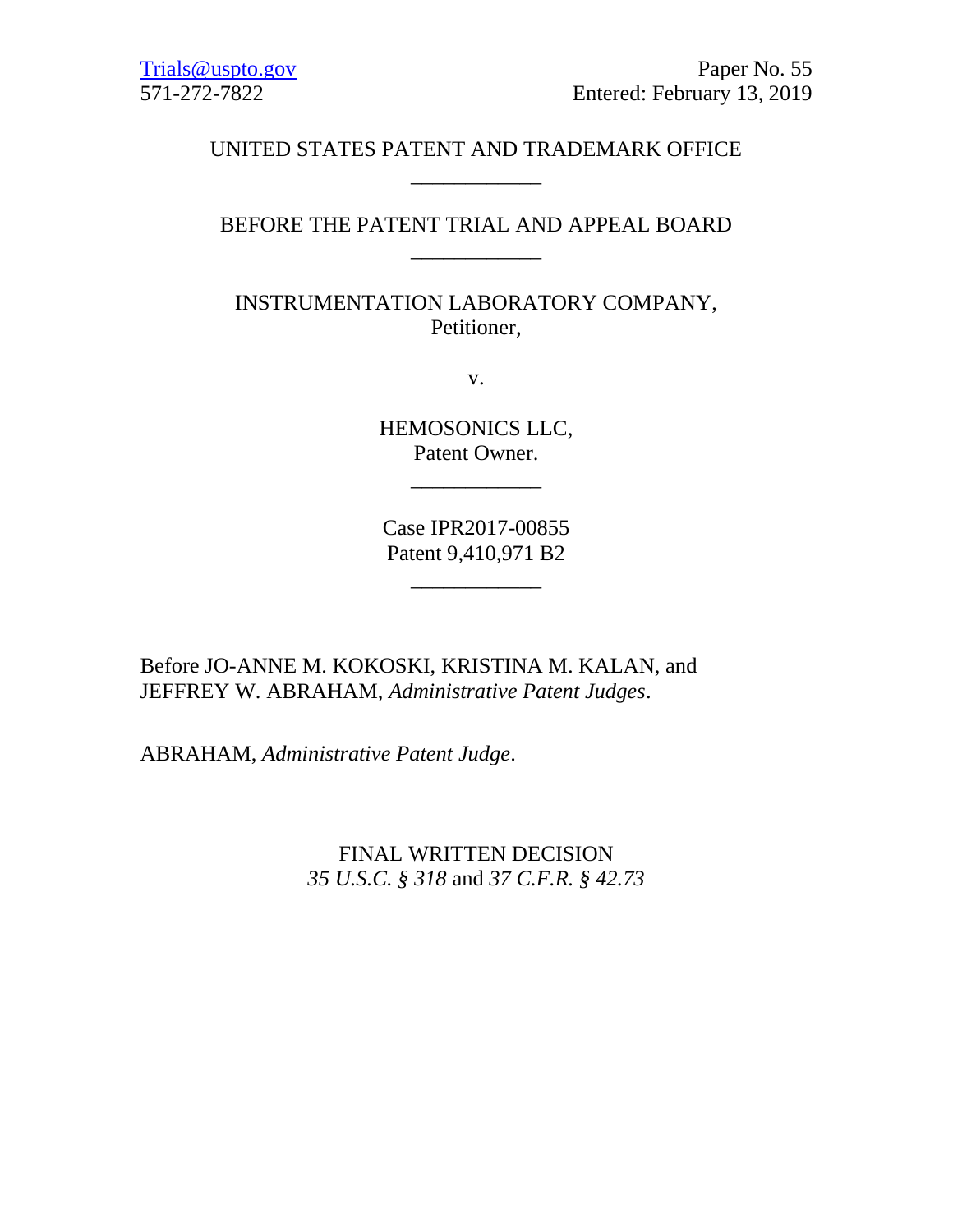### I. INTRODUCTION

Instrumentation Laboratory Company ("Petitioner") filed a Petition seeking *inter partes* review of claims 1–20 of U.S. Patent No. 9,410,971 B2 ("the '971 patent," Ex. 1002). Paper 2 ("Pet."). HemoSonics LLC ("Patent Owner") filed a Patent Owner Preliminary Response to the Petition. Paper 8 ("Prelim. Resp."). On September 1, 2017, we instituted an *inter partes* review of claims 1, 2, 6, 7, 15, and 16. Paper 14 ("Inst. Dec.") (instituting trial on a subset of the claims and grounds raised in the Petition).

After institution, Petitioner filed a Request for Rehearing (Paper 16), which we denied (Paper 20). Patent Owner filed a Response to the Petition (Paper 21, "PO Response"), and Petitioner filed a Reply (Paper 24, "Reply") to the Patent Owner Response.

On April 26, 2018, we modified our Institution Decision to include review of "all challenged claims and all of the grounds presented in the Petition" in view of *SAS Institute, Inc. v. Iancu*, 138 S. Ct. 1348 (2018). Paper 28, 2. Patent Owner chose to forego the opportunity to file a supplemental response, and Petitioner filed a Supplemental Reply addressing the grounds and claims not addressed in its Reply. Paper 29 ("Suppl. Reply").

An oral hearing was held on June 12, 2018, and a supplemental hearing was held on August 14, 2018. A transcript of each hearing has been entered into the record of the proceeding. Paper 46 ("Hearing Tr."); Paper 54 ("Suppl. Hearing Tr.").

On August 28, 2018, the Deputy Chief Administrative Patent Judge determined that there was good cause to extend the one-year period for issuing a Final Written Decision in this proceeding, in accordance with 37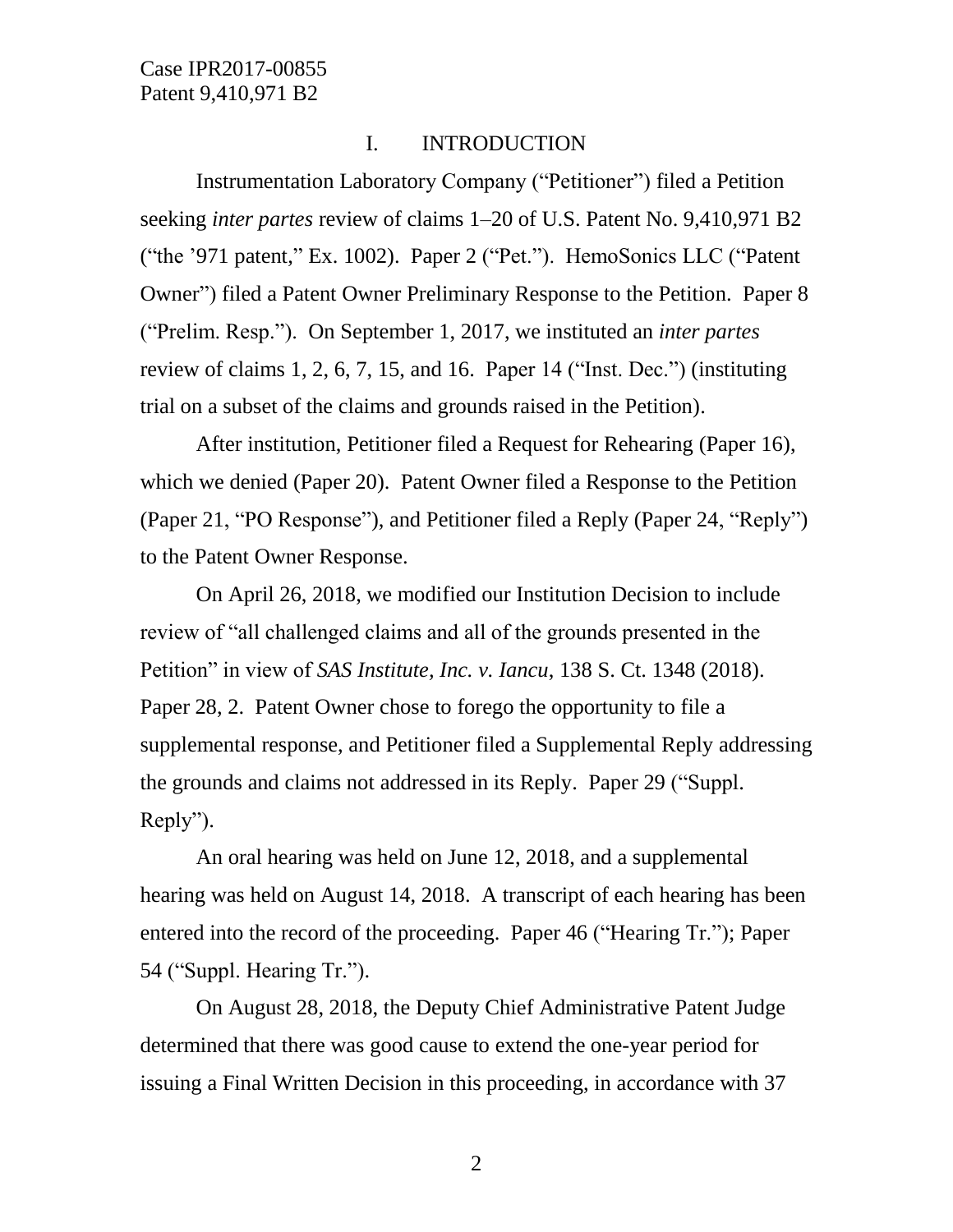C.F.R. § 42.100(c). Paper 52. On the same day, we issued an order extending the time of pendency in this proceeding by up to six months. Paper 53.

We have jurisdiction under 35 U.S.C. § 6. This Final Written Decision is issued pursuant to 35 U.S.C. § 318(a) and 37 C.F.R. § 42.73. For the reasons that follow, we determine that Petitioner has shown by a preponderance of the evidence that claims 1, 2, 6–8, 15, and 16 of the '971 patent are unpatentable, and has not shown by a preponderance of the evidence that claims 3–5, 9–14, and 17–20 are unpatentable.

### II. BACKGROUND

#### *A. Related Matters*

The parties identify the petition for *inter partes* review of related U.S. Patent No. 9,272,280 B2 (IPR2017-00852) as a related matter. Pet. 1; Paper 3, 1. The parties indicate that U.S. Patent Application No. 15/202,059 may be affected by this *inter partes* review (Pet. 1; Paper 3, 1), and Petitioner indicates that U.S. Patent Application No. 15/357,492 may also be affected by this *inter partes* review (Pet. 1).

### *B. The '971 Patent*

The '971 patent, titled "Devices, Systems and Methods for Evaluation of Hemostasis," issued on August 9, 2016. Ex. 1002, at [54], [45]. The '971 patent explains that hemostasis is the physiological control of bleeding, and is "a complex process incorporating the vasculature, platelets, coagulation factors (FI-FXIII), fibrinolytic proteins, and coagulation inhibitors." *Id.* at 1:23–26. The '971 patent states "[d]isruption of hemostasis plays a central role in the onset of myocardial infarction, stroke, pulmonary embolism, deep vein thrombosis and excessive bleeding," and, therefore,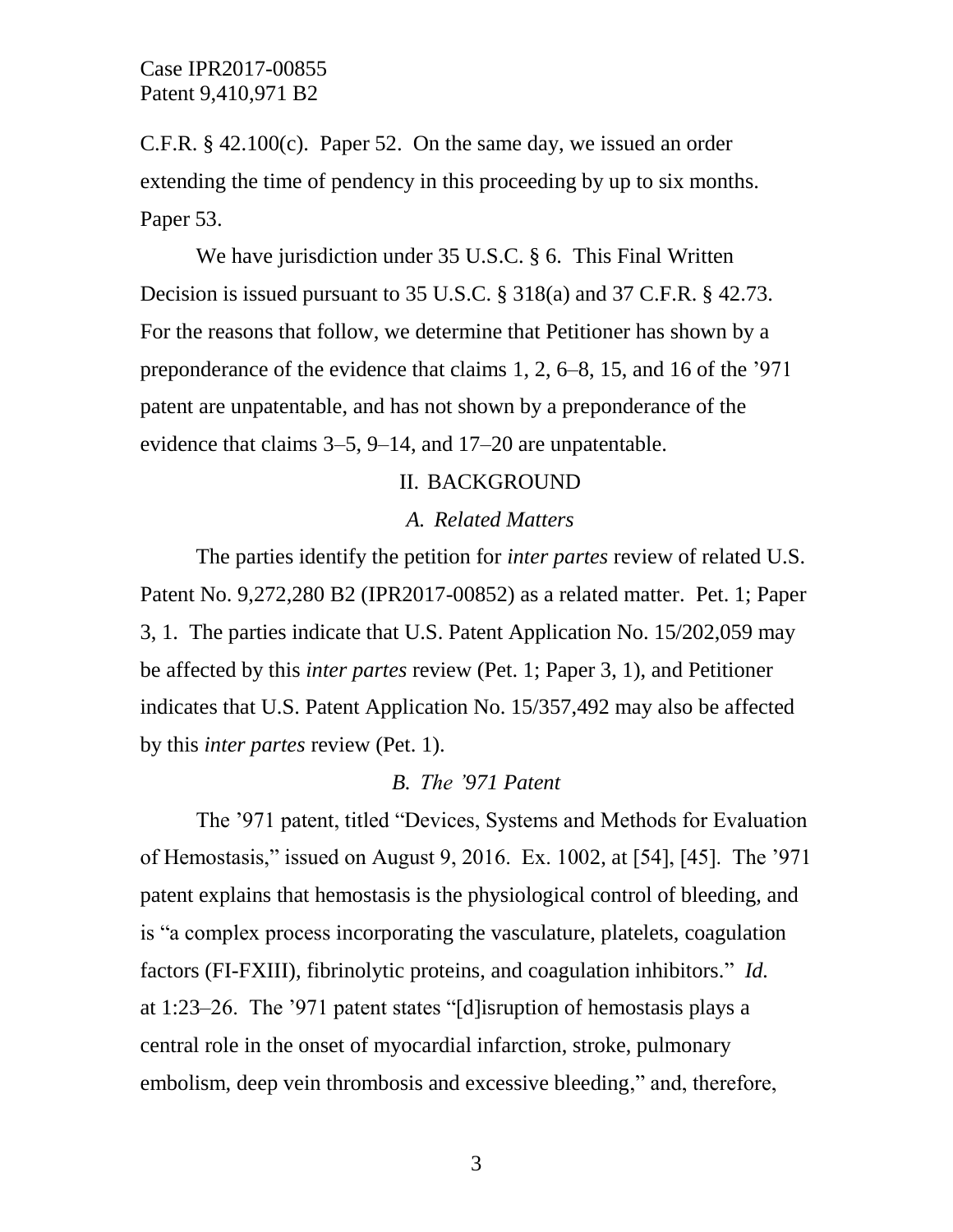there is a critical need for in vitro diagnostics to "quantify hemostatic dysfunction and direct appropriate treatment." *Id.* at 1:26–31.

Accordingly, the '971 patent is directed to devices, systems, and methods for evaluating hemostasis, specifically "sonorheometric devices for evaluation of hemostasis in a subject by in vitro evaluation of a test sample from the subject." *Id.* at 2:16–19. The '971 patent discloses a device comprising a cartridge having a plurality of test chambers configured to receive a test sample of blood and a reagent or combination of reagents that interact with the blood sample. *Id.* at 2:19–28. The test chambers are also configured to be "interrogated with sound to determine a hemostatic parameter of the test samples" (*id.* at 2:28–31, 2:37–39), and "[s]ound reflected from the blood reagent mixture in the test chamber is received and processed to generate a hemostasis parameter" (*id.* at 2:64–66).

# *C. Challenged Claims*

Petitioner challenges claims 1–20 of the '971 patent. Independent claim 1 is illustrative, and is reproduced below:

- 1. A device for evaluation of hemostasis, comprising:
	- a plurality of test chambers each configured to receive blood of a test sample, each test chamber comprising a reagent or combination of reagents, wherein each chamber is configured to be interrogated to determine a hemostatic parameter of the blood received therein;
	- a first chamber of the plurality comprising a first reagent or a first combination of reagents that interact with the blood received therein, wherein the first reagent, or a reagent included in the first combination of reagents, is an activator of coagulation;
	- a second chamber of the plurality comprising a second combination of reagents that interact with blood of the test sample received therein, the second combination including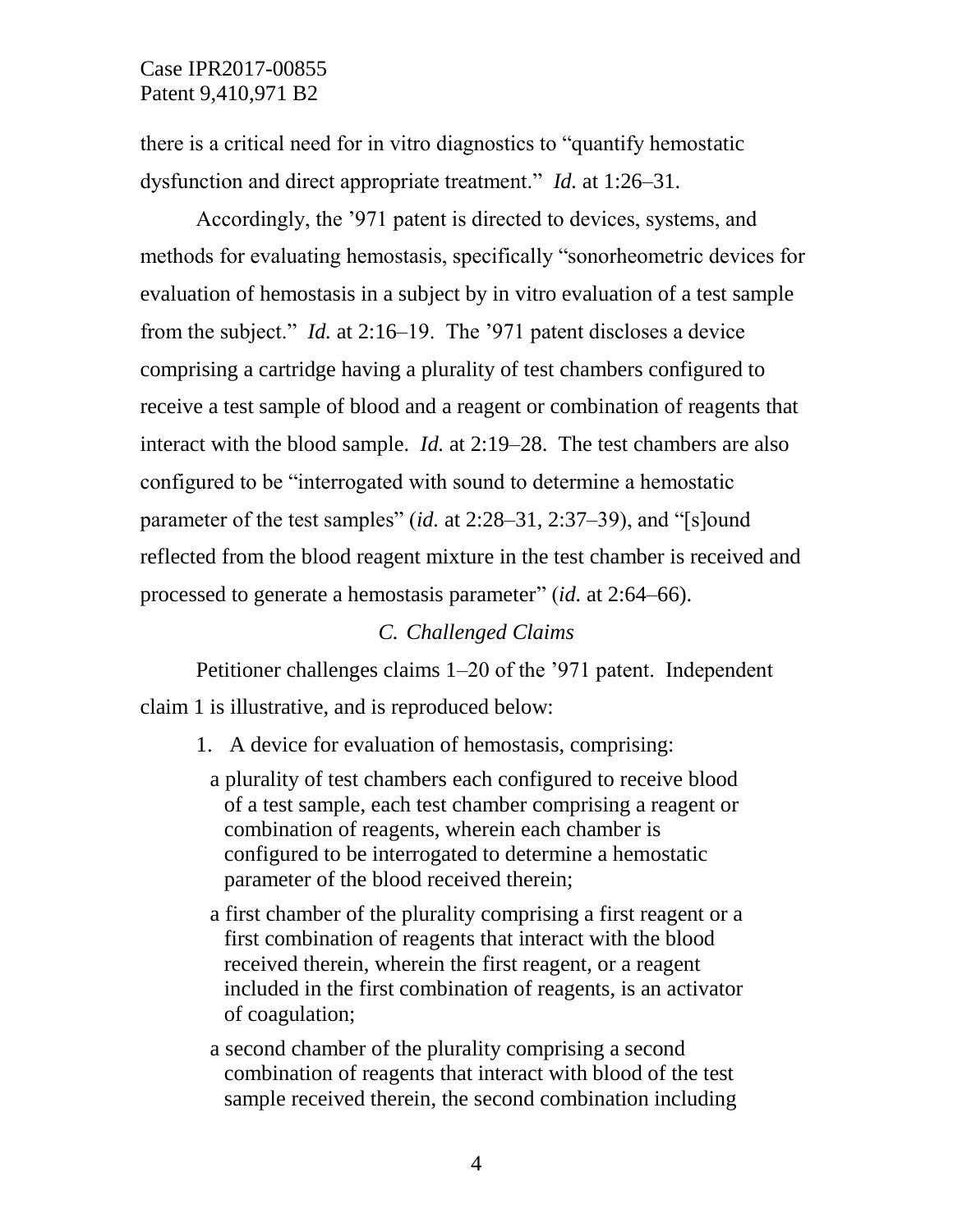an activator of coagulation and one or both of abciximab and cytochalasin D; and

an interrogation device that measures at least one viscoelastic property of the test sample.

*Id.* at 18:62–19:13. Independent claim 17 recites limitations similar to those included in claim 1, and further requires the first and second chambers to be configured to be interrogated with ultrasound, a transducer for transmitting and receiving ultrasound, and a processor configured to determine hemostatic parameters from signals transmitted to the transducer. *Id.* at 20:17–41.

# *D. References*

Petitioner relies on the following references:

Baugh et al., U.S. Patent No. 6,221,672 B1, issued Apr. 24, 2001 ("Baugh," Ex. 1005).

Schubert et al., U.S. Pub. No. 2010/0154520 A1, published June 24, 2010 ("Schubert," Ex. 1006).

Warden et al., U.S. Patent No. 6,016,712, issued Jan. 25, 2000 ("Warden," Ex. 1007).

Lang et al., *Different effects of abciximab and cytochalasin D on clot strength in thrombelastography*, J. THROMB. HAEMOST. 2:147– 53 (2004) ("Lang," Ex. 1008).

Viola et al., *A novel ultrasound-based method to evaluate hemostatic function of whole blood*, CLINICAL CHIMICA ACTA. 411 106–13 (2010) ("Viola," Ex. 1012).

Gavin et al., U.S. Patent No. 5,504,011, issued Apr. 2, 1996 ("Gavin," Ex. 1013).

Braun, Sr. et al., U.S. Patent No. 6,613,286 B2, issued Sept. 2, 2003 ("Braun," Ex. 1014)

Ostgaard et al., U.S. Patent No. 5,888,826, issued Mar. 30, 1999 ("Ostgaard," Ex. 1015).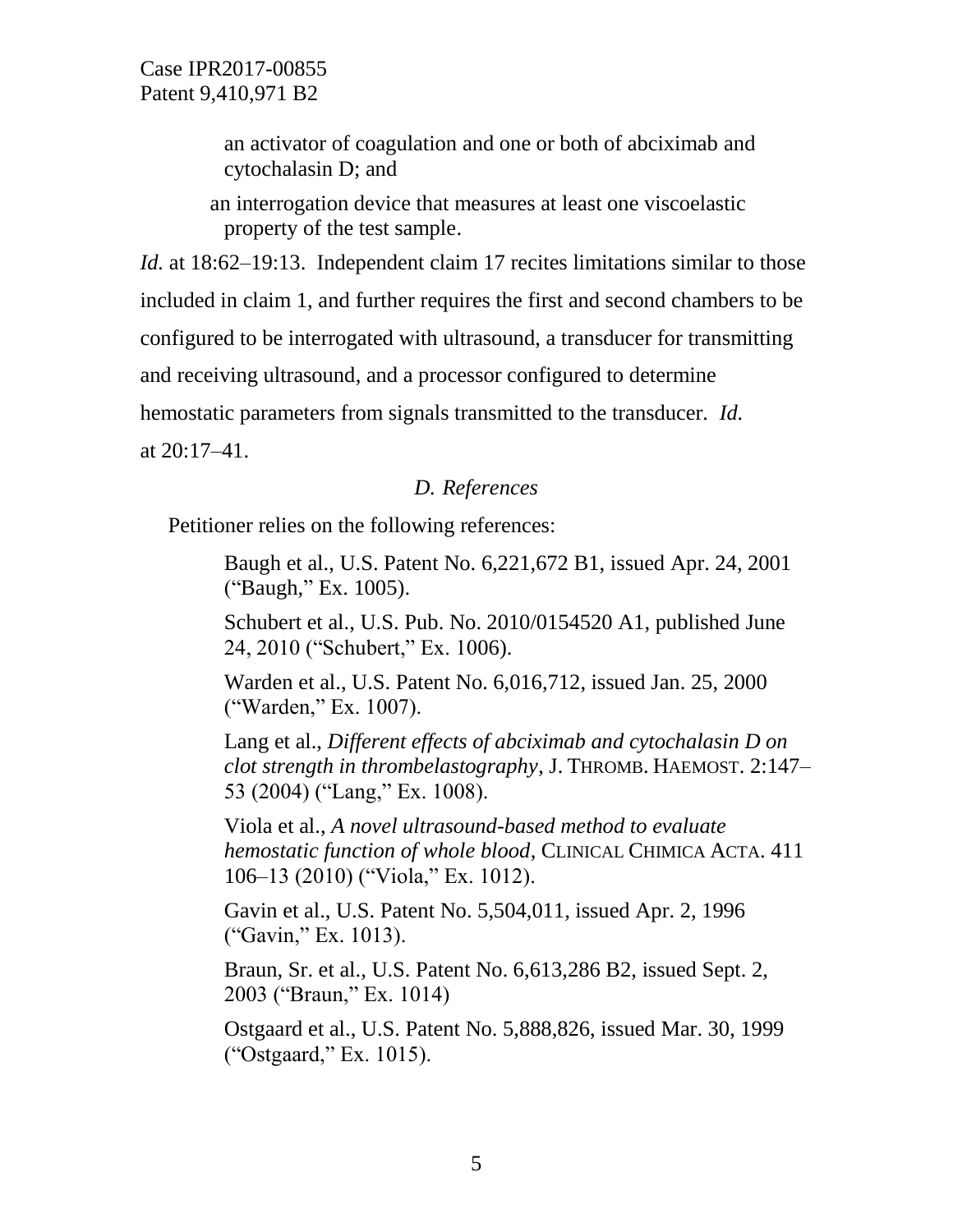Jina, U.S. Patent No. 6,046,051, issued Apr. 4, 2000 ("Jina," Ex. 1016).

Miller et al., U.S. Pub. No. 2003/0199082 A1, published Oct. 23, 2003 ("Miller," Ex. 1017).

| <b>Reference(s)</b>                                   | <b>Statutory</b><br><b>Basis</b> | Claim(s)<br><b>Challenged</b> |
|-------------------------------------------------------|----------------------------------|-------------------------------|
| Baugh                                                 | \$102                            | 1, 2, 6, 7,<br>15, 16         |
| Schubert                                              | \$102                            | 1, 2, 6, 7, 8,<br>15, 16      |
| Baugh and Viola                                       | \$103                            | 3, 4                          |
| <b>Schubert and Viola</b>                             | \$103                            | 3, 4                          |
| <b>Baugh and Gavin</b>                                | \$103                            | 5                             |
| <b>Schubert and Gavin</b>                             | \$103                            | 5                             |
| <b>Baugh and Braun</b>                                | \$103                            | 8, 12, 13                     |
| <b>Schubert and Braun</b>                             | \$103                            | 8, 12, 13                     |
| Baugh, Gavin, Braun, Ostgaard, Jina, and<br>Miller    | \$103                            | $9 - 11$                      |
| Schubert, Gavin, Braun, Ostgaard, Jina, and<br>Miller | \$103                            | $9 - 11$                      |
| <b>Baugh and Warden</b>                               | \$103                            | 14                            |
| <b>Schubert and Warden</b>                            | \$103                            | 14                            |
| Baugh and Viola                                       | \$103                            | $17 - 20$                     |
| Warden, Lang, and Viola                               | \$103                            | $17 - 20$                     |

# *E. Reviewed Grounds*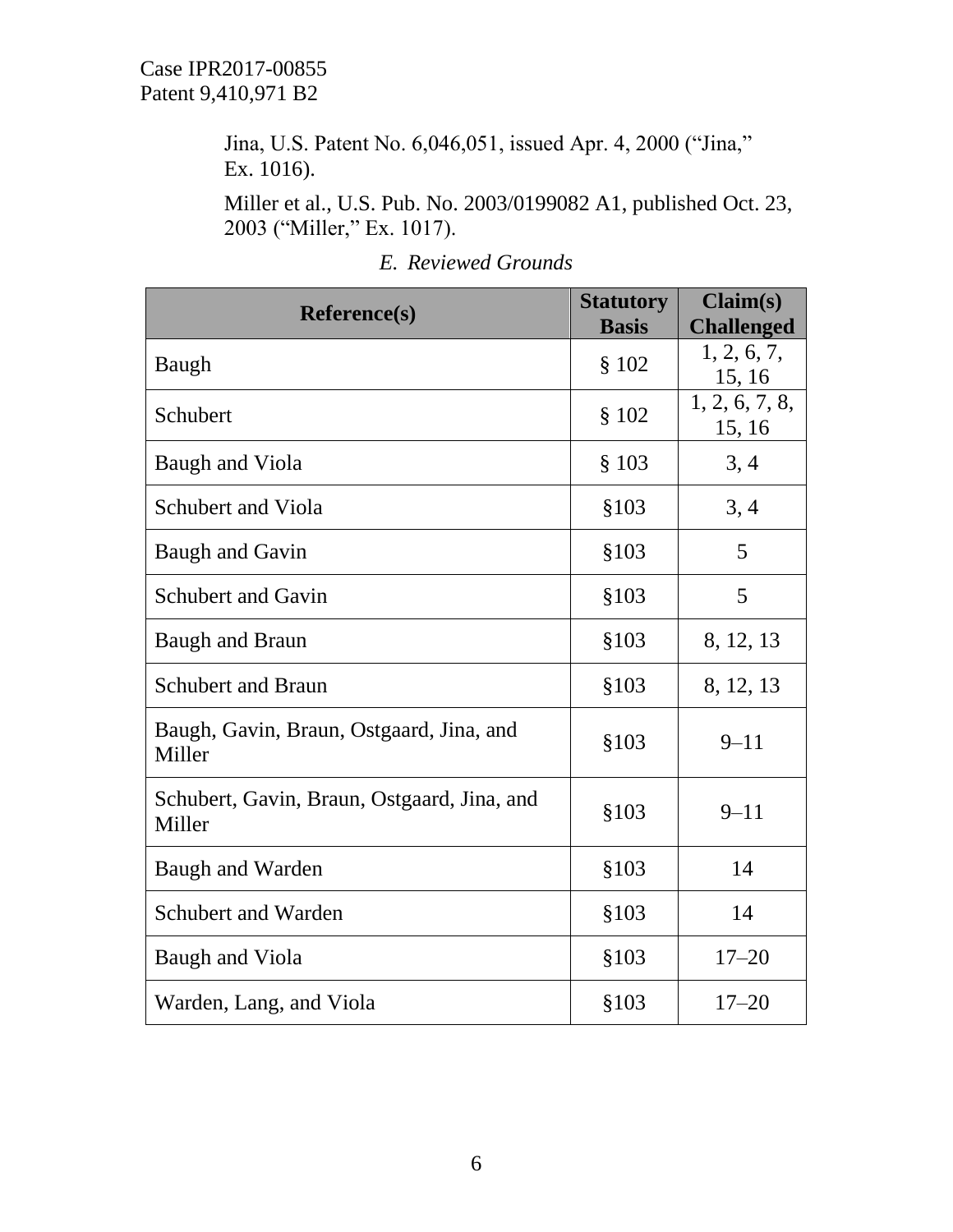# *F. Level of Ordinary Skill in the Art*

Petitioner contends that a person of ordinary skill in the art at the time of the '971 patent would have had "a bachelor's or advanced degree in chemistry, biochemistry, mechanical engineering, or a related discipline, with at least four years of experience in an academic research institution, a hospital research laboratory or medical device company designing or creating devices for evaluating hemostasis." Pet. 6–7; Ex. 1003 ¶¶ 14–16. Patent Owner "agrees that a person with a bachelor's degree in a relevant discipline, e.g., biology, chemical engineering, bioengineering or mechanical engineering related to medical devices, plus four years of work experience, would qualify as a person of ordinary skill in the art." PO Resp. 16. Patent Owner also contends that a person of ordinary skill would have had "experience in and an understanding of multiple areas, including hemostasis, [the] blood coagulation pathway, and bioengineering or mechanical engineering related to medical devices." *Id.* Patent Owner, however, does not agree "that a person with an advanced degree, e.g., a PhD plus four years of work experience, would define a person of ordinary skill. That person is one of extraordinary skill." *Id.*

Based on the agreement between the parties, we find that a person of ordinary skill in the art would have had a bachelor's degree in a relevant discipline, e.g., biology, chemical engineering, bioengineering, or mechanical engineering, related to medical devices, plus four years of work experience in areas relating to hemostasis, the blood coagulation pathway, and medical devices for evaluating hemostasis. Pet. 6–7; PO Resp. 16. This level of ordinary skill is reflected by the prior art of record. *Okajima v.*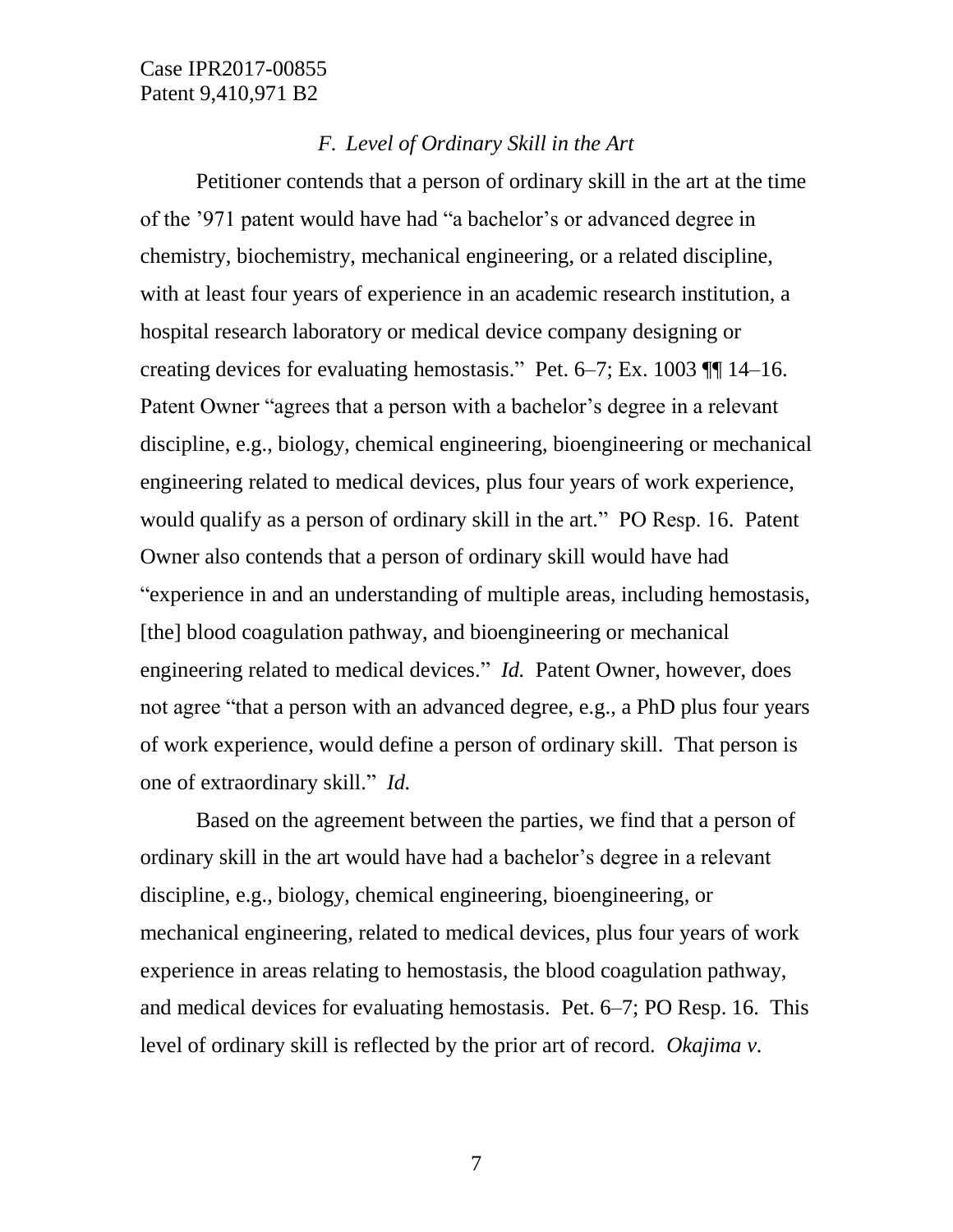$\overline{a}$ 

*Bourdeau*, 261 F.3d 1350, 1355 (Fed. Cir. 2001) (the prior art itself can reflect the appropriate level of ordinary skill in the art).

### III. ANALYSIS

### *A. Claim Construction*

In an *inter partes* review, claim terms in an unexpired patent are interpreted according to their broadest reasonable construction<sup>1</sup> in light of the specification of the patent in which they appear. 37 C.F.R. § 42.100(b) (2016). Absent a special definition for a claim term being set forth in the specification, claim terms are given their ordinary and customary meaning as would be understood by a person of ordinary skill in the art at the time of the invention and in the context of the entire patent disclosure. *In re Translogic Tech., Inc.*, 504 F.3d 1249, 1257 (Fed. Cir. 2007).

Petitioner proposes a specific construction for the following four claim terms under the broadest reasonable interpretation standard: (1) "test chamber configured to receive blood of a test sample," (2) "configured to be interrogated to determine a hemostatic parameter of the blood," (3) "activator of coagulation," and (4) "a first chamber of the plurality comprising a first reagent of a first combination of reagents" and "a second chamber of the plurality comprising a second combination of reagents."

 $<sup>1</sup>$  The Office recently changed the claim construction standard applicable to</sup> an *inter partes* review. *See* Changes to the Claim Construction Standard for Interpreting Claims in Trial Proceedings Before the Patent Trial and Appeal Board, 83 Fed. Reg. 51,340 (Oct. 11, 2018) (to be codified at 37 C.F.R. pt. 42). The rule changing the claim construction standard, however, does not apply to this proceeding because Petitioner filed its Petition before the effective date of the final rule, i.e., November 13, 2018. *Id.* at 51,340 (rule effective date and applicability date), 51,344 (explaining how the Office will implement the rule).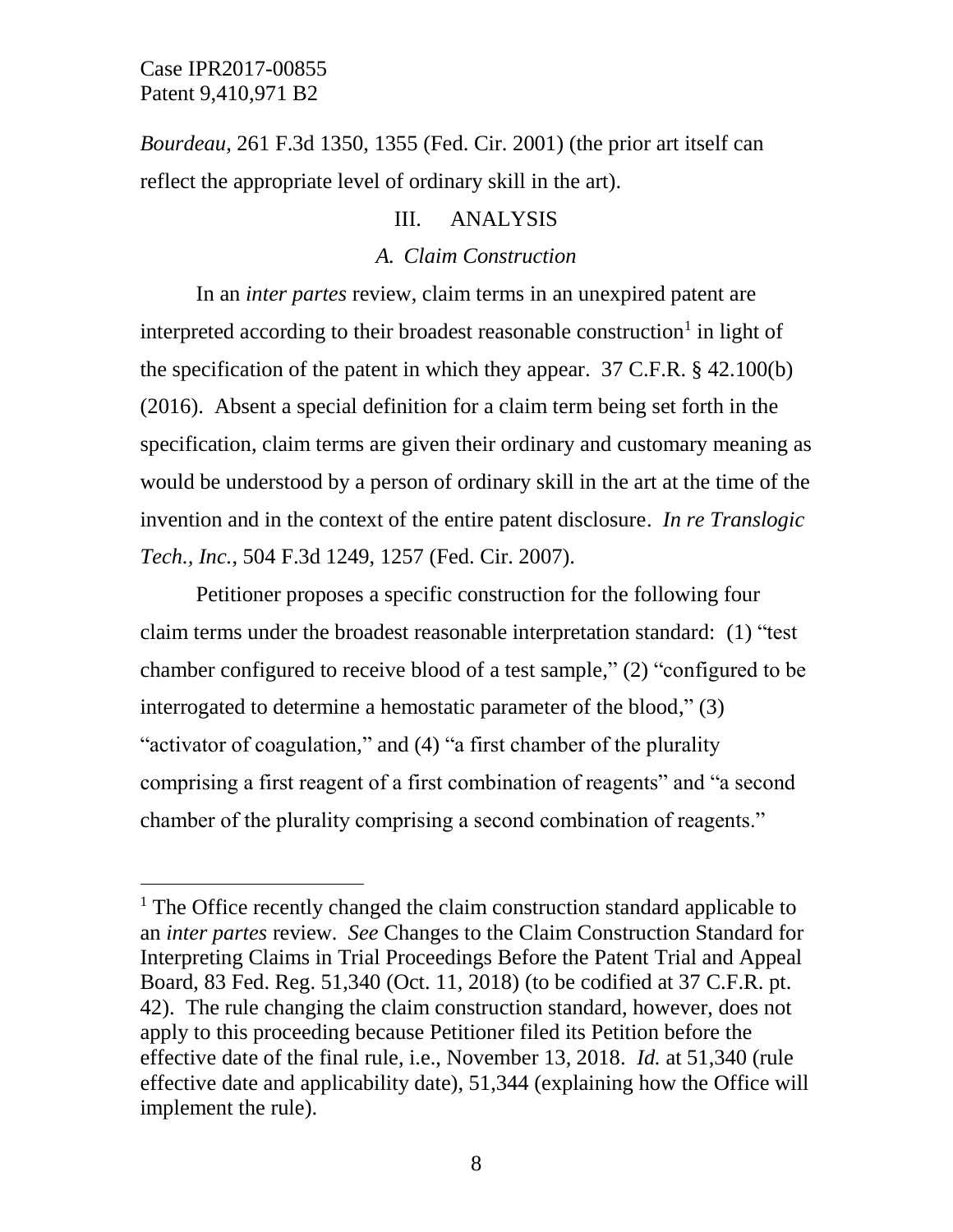Pet. 7–9. In the Patent Owner Preliminary Response, Patent Owner proposed constructions for "configured to be interrogated to determine a hemostatic parameter of the blood," "activator of coagulation," "viscoelastic property," and "configured for use with a single test sample." Prelim. Resp. 6–12.

In the Institution Decision, we determined that it was only necessary to construe "configured for use with a single test sample," and that the broadest reasonable interpretation of "configured for use with a single test sample" includes a device that is configured for use with a test sample that is separated and provided to different chambers of the device. Inst. Dec. 6–7. Neither party addressed this construction in any subsequent papers. Now, having considered the full trial record before us, we see no reason to revisit or change this construction. Additionally, after considering the full record developed during the trial, we find that it is not necessary to construe any other terms for purposes of this Decision. *See Nidec Motor Corp. v. Zhongshan Broad Ocean Motor Co.*, 868 F.3d 1013, 1017 (Fed. Cir. 2017) ("[W]e need only construe terms 'that are in controversy, and only to the extent necessary to resolve the controversy' . . . .") (quoting *Vivid Techs., Inc. v. Am. Sci. & Eng'g, Inc.*, 200 F.3d 795, 803 (Fed. Cir. 1999)).

*B. Challenges Based on Schubert*

*i. Schubert (Ex. 1006)*

Schubert is directed to a "a cartridge device for a measuring system for measuring viscoelastic characteristics of a sample liquid, in particular a blood sample." Ex. 1006 ¶ 25. Schubert discloses using its cartridge device and measuring system to measure characteristics such as coagulation or platelet function of a sample liquid. *Id.* ¶ 78. Schubert's cartridge device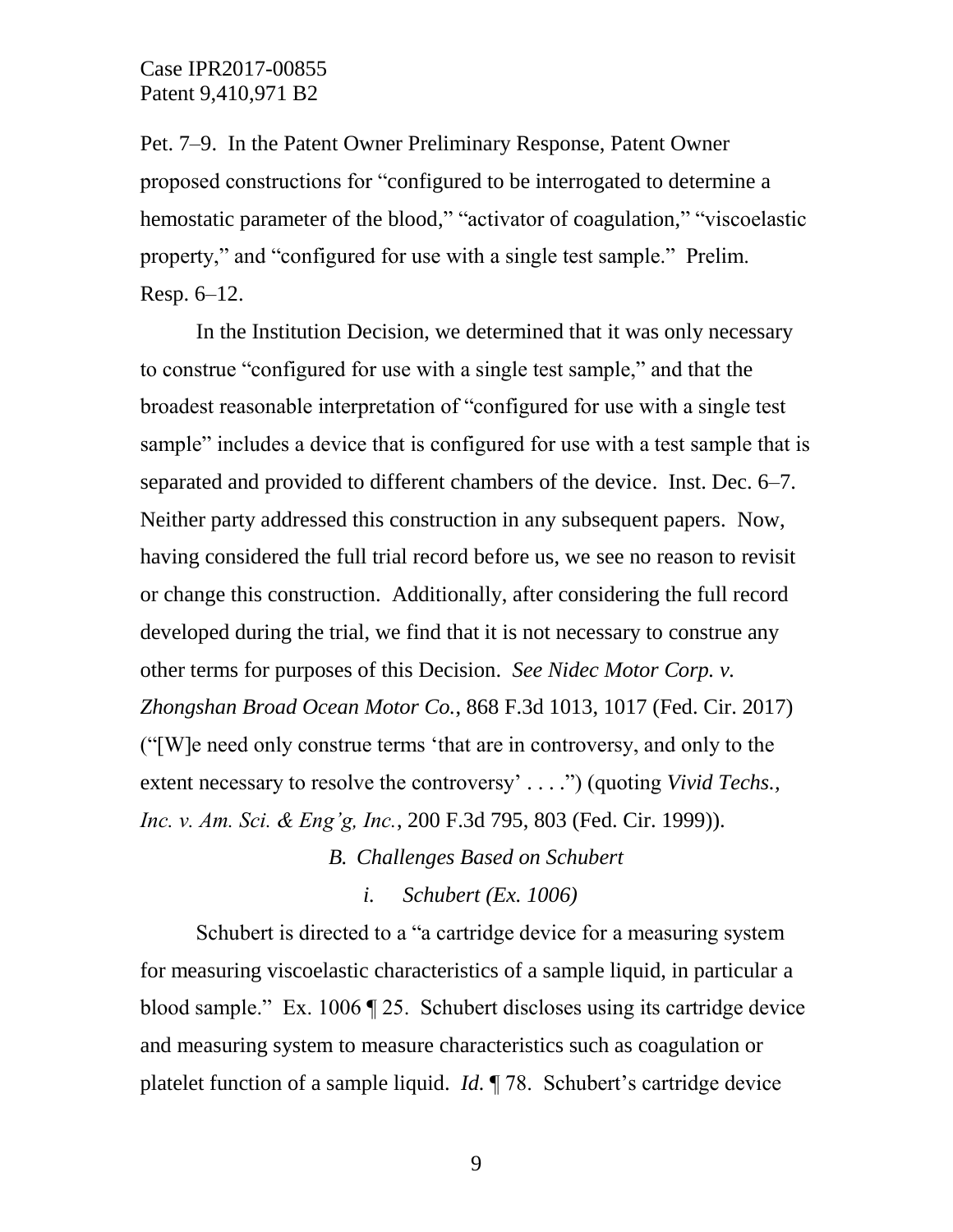includes a receiving cavity for receiving the sample liquid and a reagent cavity for storing a reagent that is mixed with the sample liquid. *Id.* ¶¶ 78– 79. Schubert discloses an embodiment of its cartridge device having four measurement cavities. *Id.* ¶¶ 81–82. Schubert also teaches that, with regard to blood coagulation,

there are different reagents available which activate or suppress different parts of the coagulation cascade. Pentapharm GmbH (Munich, Germany) for example amongst others provide tests for intrinsic and extrinsic activation of a blood sample (INTEM or EXTEM respectively), and also a test for extrinsic activation in which the thrombocyte function is suppressed by administration of cytochalasin D (FIBTEM). It is state of the art that it is possible by wise combination of such tests to be able to determine very precisely at which point within the coagulation cascade a problem occurs. . . . It is also possible to combine e.g. an INTEM, an EXTEM and a FIBTEM coagulation test with a platelet aggregometry test within one cartridge.

*Id.* ¶ 83.

### *ii. Claims 1, 2, 6–8, 15, and 16*

Petitioner argues that Schubert anticipates claims 1, 2, 6–8, 15, and 16 of the '971 patent. Pet. 15–23. To support its argument, Petitioner provides a claim chart and relies on the Mize Declaration (Ex. 1003) to demonstrate how and where it asserts that Schubert discloses all the limitations of claims 1, 2, 6–8, 15, and 16 of the '971 patent. *Id.*

As to independent claim 1, Petitioner contends Schubert discloses "a cartridge device for a measuring system for measuring viscoelastic characteristics of a sample liquid, in particular a blood sample." *Id.* at 16 (citing Ex. 1006, Abstract, ¶¶ 2–7, 25). Petitioner notes that Schubert states that its cartridge device has "at least one measurement cavity," and discloses embodiments wherein the cartridge device has four measurement cavities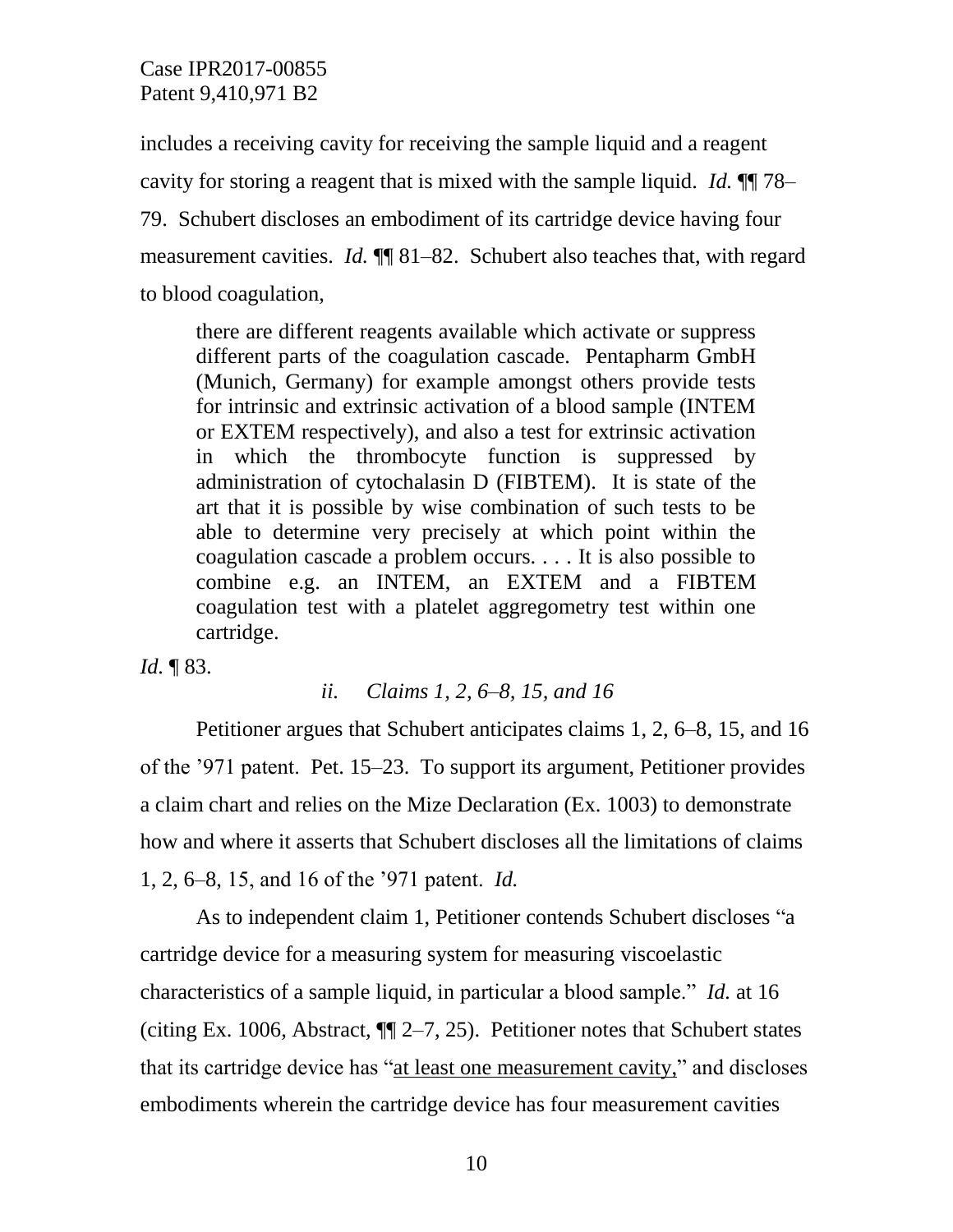and the sample liquid is shared among the cavities. *Id.* at 16 (citing Ex. 1006 ¶¶ 29, 81–82). Petitioner thus argues that Schubert teaches "[a] device for evaluation of hemostasis comprising: a plurality of test chambers, each configured to receive blood of a test sample," as claim 1 requires. *Id.*; Ex. 1002, 18:62–64.

Claim 1 further recites "each test chamber comprising a reagent or combination of reagents." Ex. 1002, 18:64–65. With regard to this limitation, Petitioner directs us to Schubert's discussion of certain embodiments wherein "at least one reagent cavity is integrally formed . . . with the at least one measurement cavity," as well as Schubert's discussion of reagents that can activate or suppress different parts of the coagulation cascade. Pet. 17 (citing Ex. 1006 ¶¶ 40, 83).

Petitioner notes that Schubert is directed to "provid[ing] a cartridge device for a measuring system for measuring viscoelastic characteristics of a sample liquid, in particular a blood sample," and teaches each cartridge of its device has "at least one probe element arranged in said at least one measurement cavity for performing a test on said sample liquid" to measure a viscoelastic property of the sample liquid. *Id.* at 17–18 (citing Ex. 1006 ¶¶ 11, 29, 88 ("FIG. 7c shows the sample liquid 1, which has been pumped into the measurement cavity 20. The probe pin 3 of the probe element 22 is immersed in the sample liquid 1.")), 20 (citing Ex.  $1006$   $\P$  $[25, 29, 31)$ . Petitioner contends these disclosures correspond to the limitations in claim 1 requiring "each chamber is configured to be interrogated to determine a hemostatic parameter of the blood received therein" and "an interrogation device that measures at least one viscoelastic property of the test sample." *Id.* at 17–18, 20; Ex. 1002, 18:65–67, 19:11–12.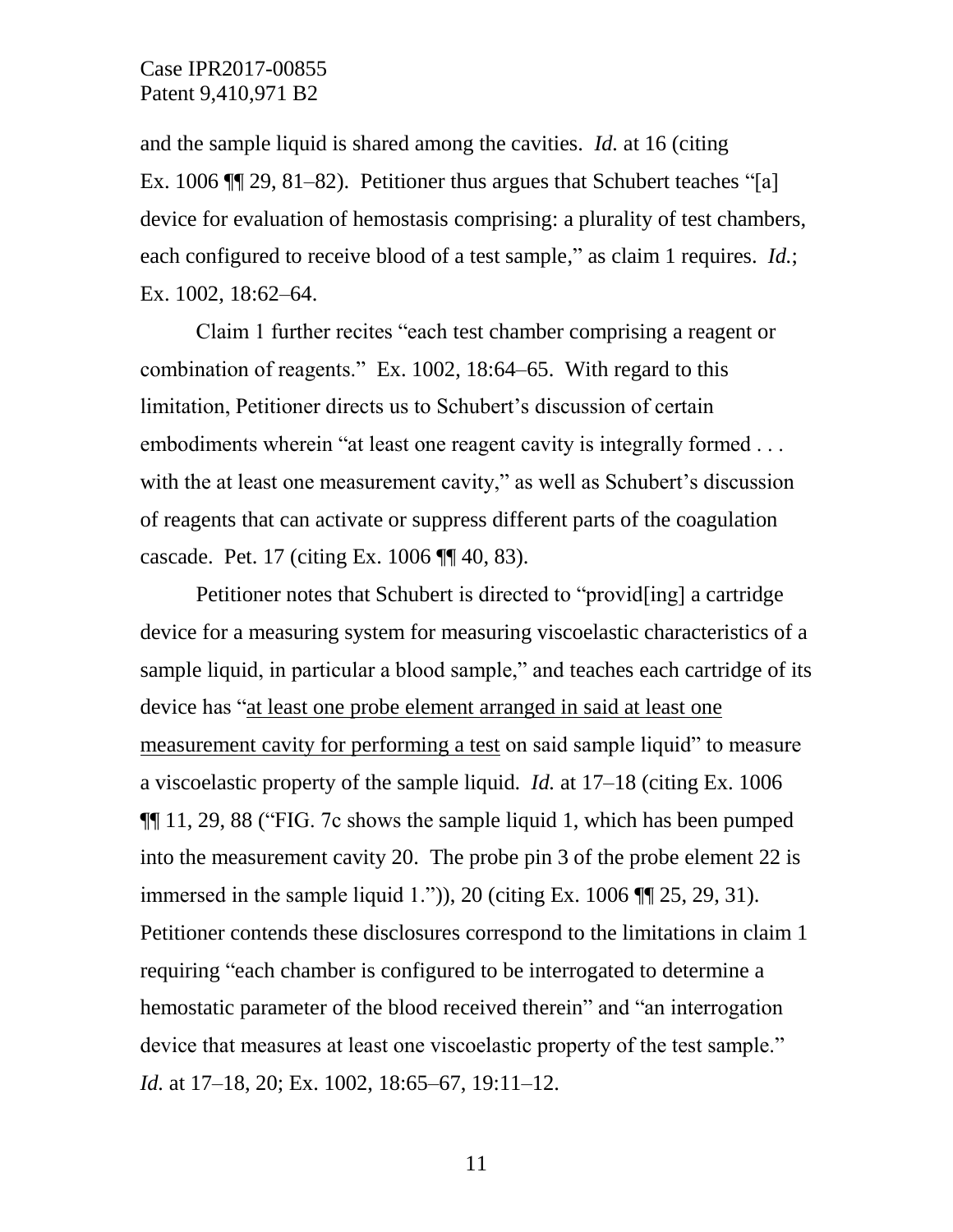Having reviewed the cited evidence, and the record as a whole, we find that Petitioner has accurately described the disclosures of Schubert, and, therefore, we agree with, and adopt, Petitioner's contentions that Schubert discloses the aforementioned limitations in claim 1.

Claim 1 further requires "a first chamber of the plurality comprising a first reagent or a first combination of reagents that interact with the blood received therein, wherein the first reagent, or a reagent included in the first combination of reagents, is an activator of coagulation." Ex. 1002, 19:1–5. Petitioner argues that Schubert "provides examples of different reagents that can be included for performing different assays," including reagents "which activate . . . different parts of the coagulation cascade." Pet. 18–19 (citing Ex. 1006 ¶ 83). Petitioner also directs us to Schubert's disclosure of "tests for intrinsic and extrinsic activation of a blood sample (INTEMTM or  $EXTEM^{TM}$  respectively), and also a test for extrinsic activation in which the thrombocyte function is suppressed by administration of cytochalasin D (FIBTEM<sup>TM</sup>)." *Id.* (citing Ex. 1006 ¶ 83). Petitioner thus contends that Schubert "includes teachings that a first measurement cavity in a plurality of measurement cavities can include reagents which 'activate different parts of the coagulation cascade' such as intrinsic or extrinsic activators (as would be used in the INTEM<sup>TM</sup> and EXTEM<sup>TM</sup> assays, respectively)." *Id.* 

Petitioner relies on Schubert's disclosure of "a test for extrinsic activation in which the thrombocyte function is suppressed by administration of cytochalasin D (FIBTEM<sup>TM</sup>)" to demonstrate that Schubert teaches using cytochalasin D in addition to an activator in certain test cells. *Id.* at 19–20 (asserting "a second measurement cavity can include an extrinsic activator in combination with cytochalasin D reagents (as would be used in the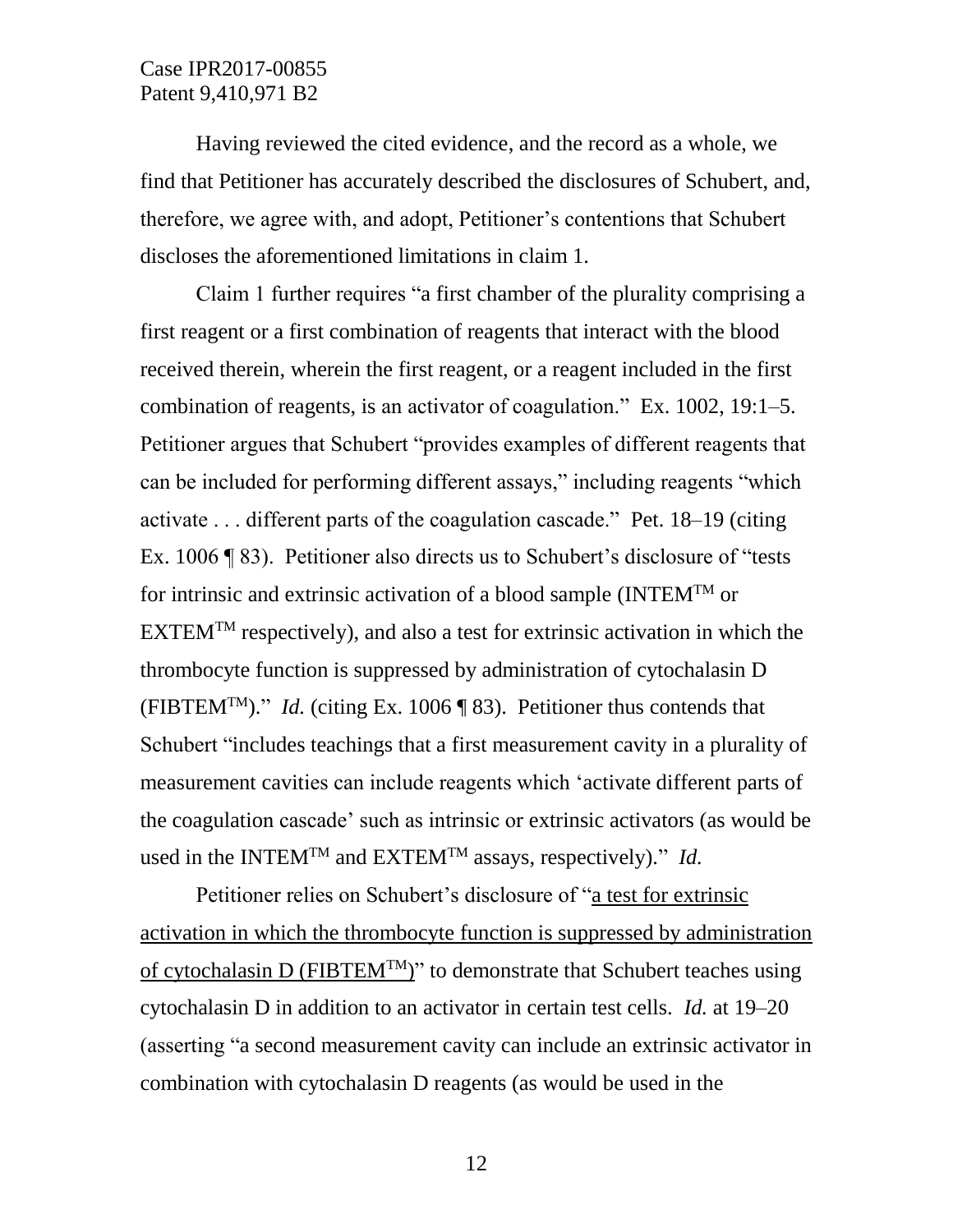FIBTEM<sup>TM</sup> assay")) (citing Ex. 1006 ¶ 83). Petitioner therefore argues that Schubert discloses the claim 1 requirement of having "a second chamber ... comprising a second combination of reagents that interact with blood of the test sample received therein, the combination including an activator of coagulation and one or both of abciximab and cytochalasin D." *Id.* (citing Ex. 1006 ¶ 83); Ex. 1002, 19:6–10.

In the Institution Decision, based on arguments presented in Patent Owner's Preliminary Response, we determined that Petitioner failed to demonstrate sufficiently where Schubert discloses the use of activators of coagulation as a reagent. Specifically, we stated:

Although Schubert does disclose that activators of coagulation exist and characterizes the INTEM, EXTEM, and FIBTEM tests as tests for intrinsic and extrinsic activation, as Patent Owner points out, Schubert never explicitly states that these tests use, as a reagent, activators of coagulation. *See* Ex. 1006 ¶ 83.

Petitioner asserts that intrinsic or extrinsic activators would be used in the INTEM, EXTEM and FIBTEM assays, but does not provide in the Petition any citation to support those assertions. Pet. 19–20.

Inst. Dec. 22.

We, therefore, determined that the record at that time failed to establish a reasonable likelihood that Petitioner would prevail on its assertion that Schubert anticipates claim 1 of the '971 patent, and declined to include this ground in the *inter partes* review proceeding. *Id.* at 23. We reached the same conclusion regarding dependent claims 2, 6–8, 15, and 16, based on their dependency from claim 1. Because the question of whether Schubert anticipates claims 1, 2, 6–8, 15, and 16 was not part of the trial at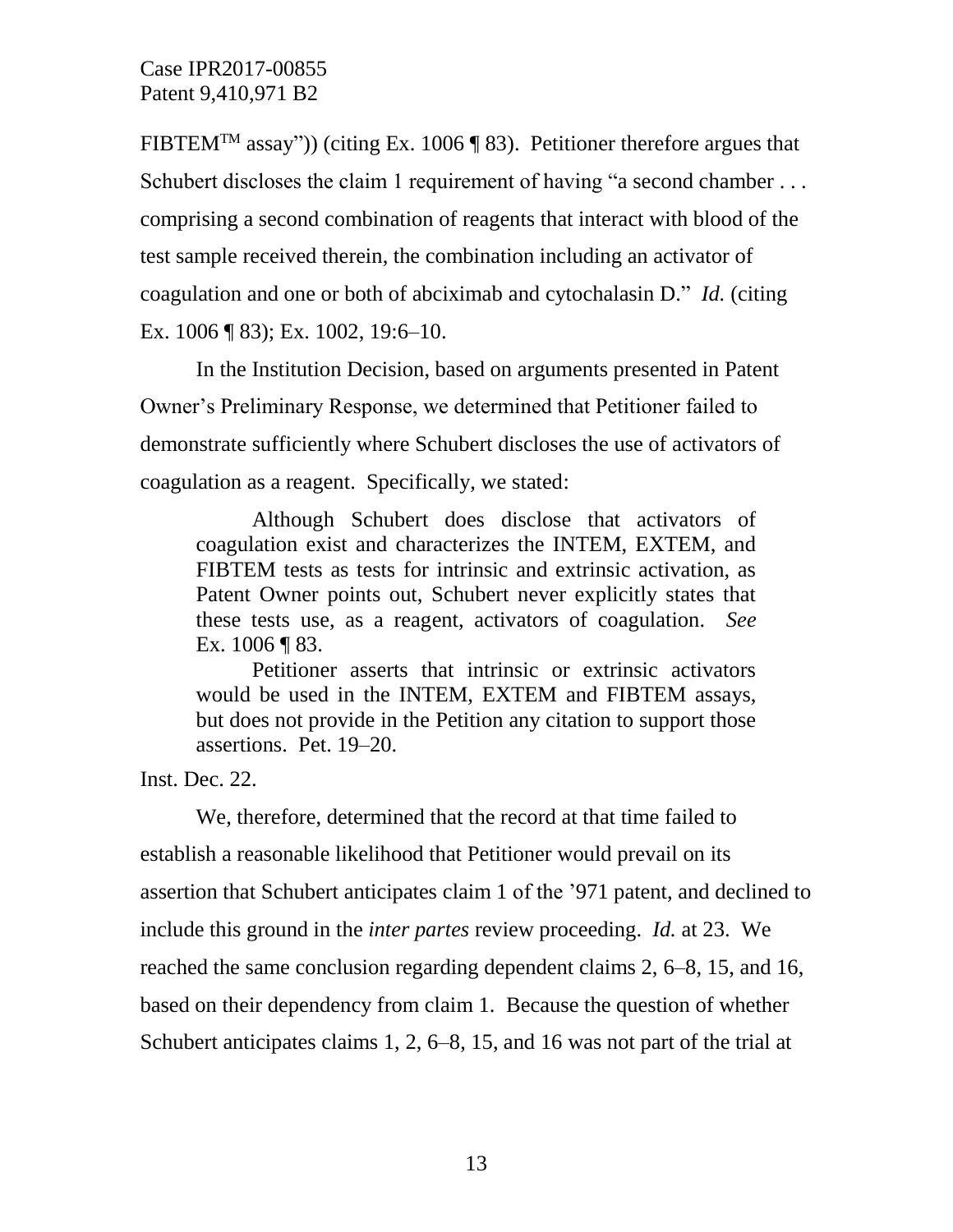the time Patent Owner's Response was due, Patent Owner did not address this challenge in its Patent Owner Response filed December 1, 2017.

On April 26, 2018, after the Supreme Court's decision in *SAS*, we amended our Institution Decision to include this ground. Paper 28. Subsequently, we offered Patent Owner an opportunity to file a supplemental Patent Owner Response to address Petitioner's grounds based on Schubert, but Patent Owner indicated it did not wish to do so. Ex. 1069, 10:6–12. Petitioner filed a Supplemental Reply addressing our preliminary determinations in the Institution Decision regarding Schubert. In its Supplemental Reply, Petitioner argues:

The Petition quotes and cites to paragraph 0083 of [Schubert] where consecutive sentences state that (i) "there are different reagents available which activate or suppress different parts of the coagulation cascade" and (ii) Pentaphar[m] GmbH provides tests "for intrinsic and extrinsic activation of a blood sample (INTEM<sup>TM</sup> or EXTEM<sup>TM</sup> respectively), and also "for extrinsic activation in which the thrombocyte function is suppressed  $\dots$  [cytochalasin D] (FIBTEM<sup>TM</sup>)."

Suppl. Reply 3. Petitioner again contends that a person of ordinary skill in the art would have understood these sentences in Schubert to teach that INTEM and EXTEM include reagents that activate different parts of the coagulation cascade. *Id.* Petitioner further argues that Patent Owner did not contradict Dr. Mize's testimony that INTEM, EXTEM, and FIBTEM are assays with known meanings to a person of ordinary skill in the art, and that the EXTEM assay includes Tissue Factor, the INTEM assay includes ellagic acid plus phospholipid, and the FIBTEM assay incudes Tissue Factor and cytochalasin D. *Id.* at 4–5 (citing Ex. 1003 ¶¶ 19–20, 49, 61).

On July 11, 2018, we granted Petitioner's Motion to file Supplemental Information, allowing three exhibits into the record. Paper 44. These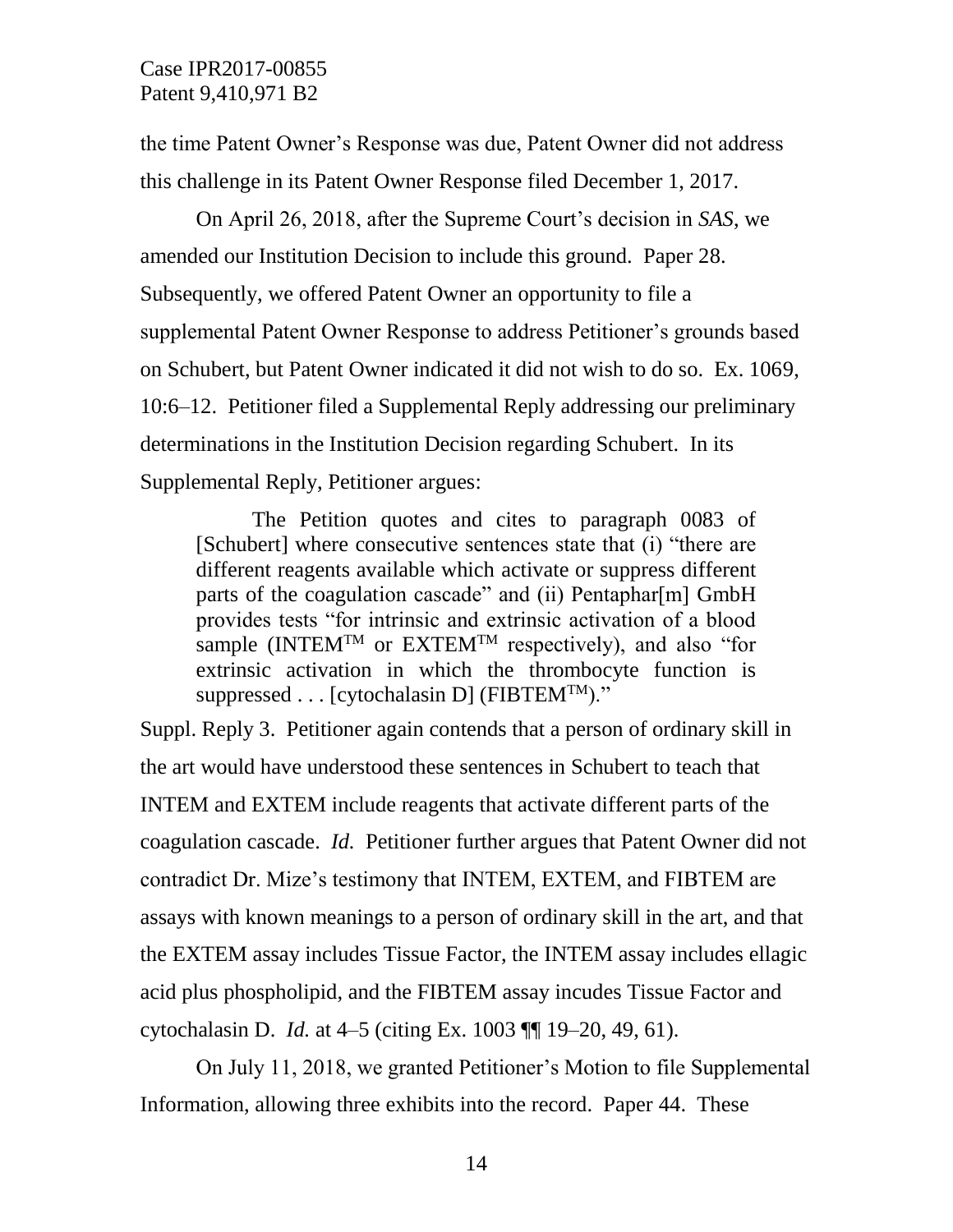$\overline{a}$ 

exhibits include U.S. Patent No. 9,915,671 B2 ("the '671 patent," Ex. 1072) and statements by Patent Owner and Patent Owner's Declarant, Dr. Diamond, regarding a particular portion of the '671 patent (Exs. 1070 and 1071, respectively). These statements appear in a petition (Ex. 1070) and supporting declaration (Ex. 1071) filed in connection with IPR2018-00950 challenging claims of the '671 patent.

The '671 patent is a continuation of Schubert and, like Schubert, is directed to "a cartridge device for a measuring system for measuring viscoelastic characteristics of a sample liquid." Ex. 1072, 1:38–40; *see also id*. at [63] (claiming priority through continuation applications back to Application No. 12/640,374, which is the application number listed on Schubert). The paragraph spanning lines 18 through 55 of column 9 of the '671 patent is identical to paragraph 83 of Schubert. *Compare* Ex. 1072, 9:18–55, *with* Ex. 1006 ¶ 83. As discussed above, this paragraph includes the statement that "there are different reagents available which activate or suppress different parts of the coagulation cascade," and discusses the INTEM, EXTEM, and FIBTEM tests. Ex. 1067, 9:18–55; Ex. 1006 ¶ 83.

In IPR2018-00950, referring to the '671 patent, Patent Owner states "[t]he patent discloses incorporating several existing blood coagulation reagent compositions into the cartridge. [Ex. 1072], 9:18-55. These reagents include compounds that activate blood coagulation through the intrinsic pathway (INTEM) and extrinsic pathway (EXTEM), and compounds that suppress thrombocyte (a.k.a. platelet) function (FIBTEM). *Id.*, 9:18-55." Ex. 1070, 9.<sup>2</sup> Dr. Diamond states "[t] issue factor is an

 $2$  For Exhibits 1070 and 1071, we refer to the page numbers printed at the bottom, center of each page.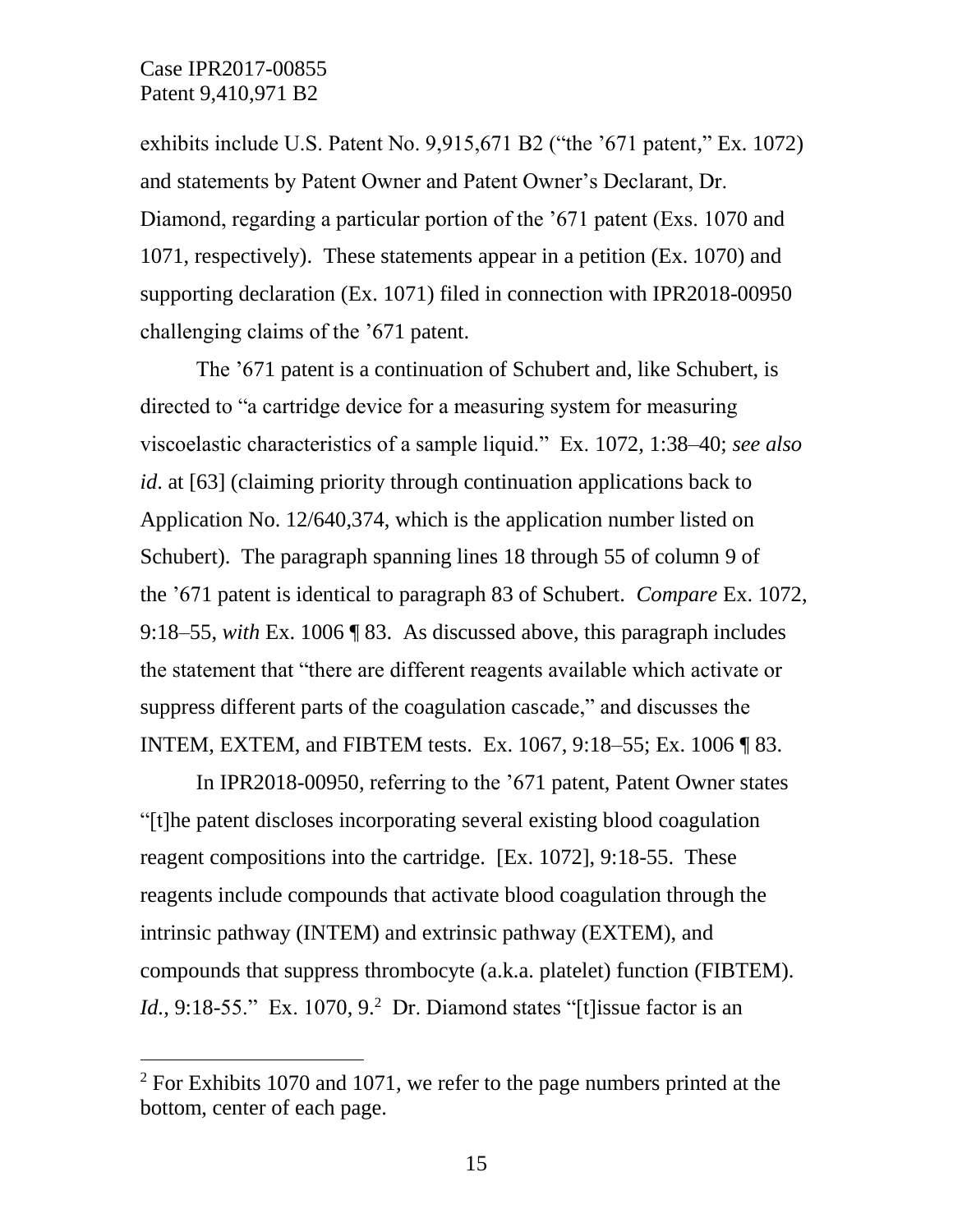activator of the extrinsic coagulation pathway," and cites to column 9, lines 18 through 25 of the '671 patent to support this statement. Ex. 1071, 50–51. Dr. Diamond also states that the '671 patent "acknowledg[es] that EXTEM is an extrinsic activator of coagulation" (*id.* at 51 (citing Ex. 1072, 9:18–25)) and "acknowledg[es] INTEM as an intrinsic activator of coagulation assay" (*id.* at 56 (citing Ex. 1072, 9:20–25)).

The statements by Patent Owner and Dr. Diamond are consistent with those made by Petitioner and Dr. Mize, namely, that the language in paragraph 83 of Schubert (which is identical to the language in column 9, lines 18 through 55 of the '671 patent) discloses the use of coagulation activators among the reagents in the chambers of Schubert's device. For example, both Patent Owner and Petitioner state that EXTEM and FIBTEM tests, disclosed in paragraph 83 of Schubert, include compounds that activate blood coagulation. Pet. 18; Ex. 1070, 9. Similarly, both Dr. Mize and Dr. Diamond state that tissue factor is an activator of the extrinsic coagulation pathway, and conclude that EXTEM includes an extrinsic activator of coagulation. Ex. 1071, 50–51; Ex. 1003 ¶ 39, n. xxiv (p. 117) ("The EXTEM<sup>TM</sup> assay includes an extrinsic activator (Tissue Factor) as a reagent . . . ."). Thus, although Schubert may not expressly state that EXTEM, INTEM, and FIBTEM include coagulation activators, it is undisputed that a person of ordinary skill in the art would have understood that these tests include coagulation activators. *In re Preda*, 401 F.2d 825, 826 (CCPA 1968) ("[I]n considering the disclosure of a reference, it is proper to take into account not only specific teachings of the reference but also the inferences which one skilled in the art would reasonably be expected to draw therefrom.").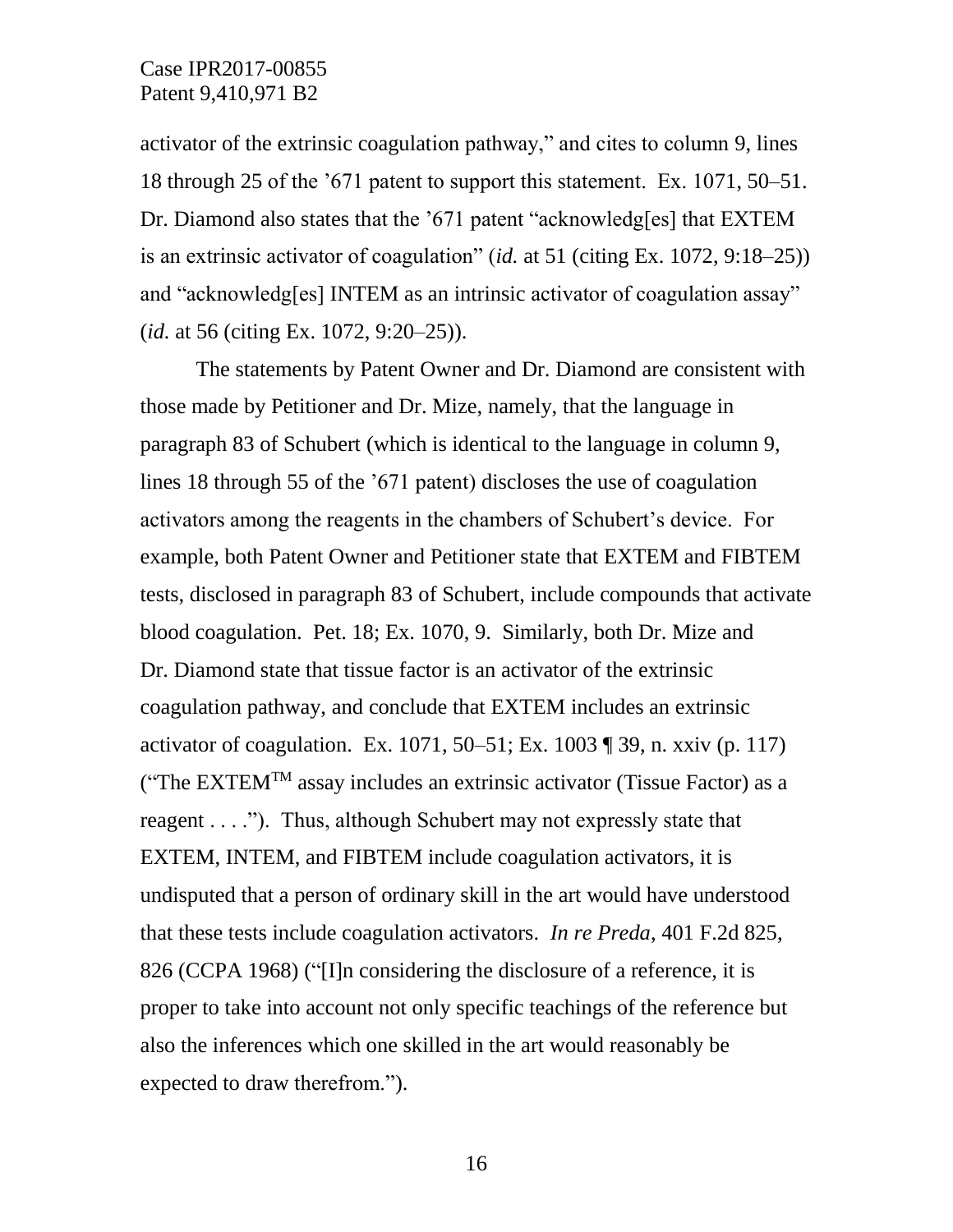In view of the foregoing, after considering the full record, we agree with Petitioner that Schubert, through its discussion of EXTEM and FIBTEM tests in paragraph 83, discloses the use of activators of coagulation as a reagent in first and second chambers. As noted above, Patent Owner did not address Petitioner's arguments regarding Schubert in its Patent Owner Response, and chose not to file a supplemental response. We, therefore, find that Petitioner has demonstrated, by a preponderance of evidence, that Schubert discloses every limitation of claim 1.

Petitioner directs us to its claim chart that identifies portions of Schubert that disclose the limitations recited in dependent claims 2, 6–8, 15, and 16. Patent Owner does not dispute that Schubert discloses the limitations recited in claims 2, 6–8, 15, and 16. Based on our review of the totality of the record after trial, we agree with, and adopt, Petitioner's arguments and evidence that Schubert discloses the limitations of claims 2, 6–8, 15, and 16.

Thus, we determine that the preponderance of evidence supports a finding that Petitioner has demonstrated that Schubert anticipates claims 1, 2, 6–8, 15, and 16.

### *iii. Claims 3 and 4*

Petitioner contends that the subject matter of claims 3 and 4 would have been obvious in view of the combined teachings of Schubert and Viola. Pet. 25.

### *1. Viola (Ex. 1012)*

Viola is directed to "an ultrasound-based technology, named sonorheometry, which uses the phenomenon of acoustic radiation force to make repeated viscoelastic measurements of a whole blood sample."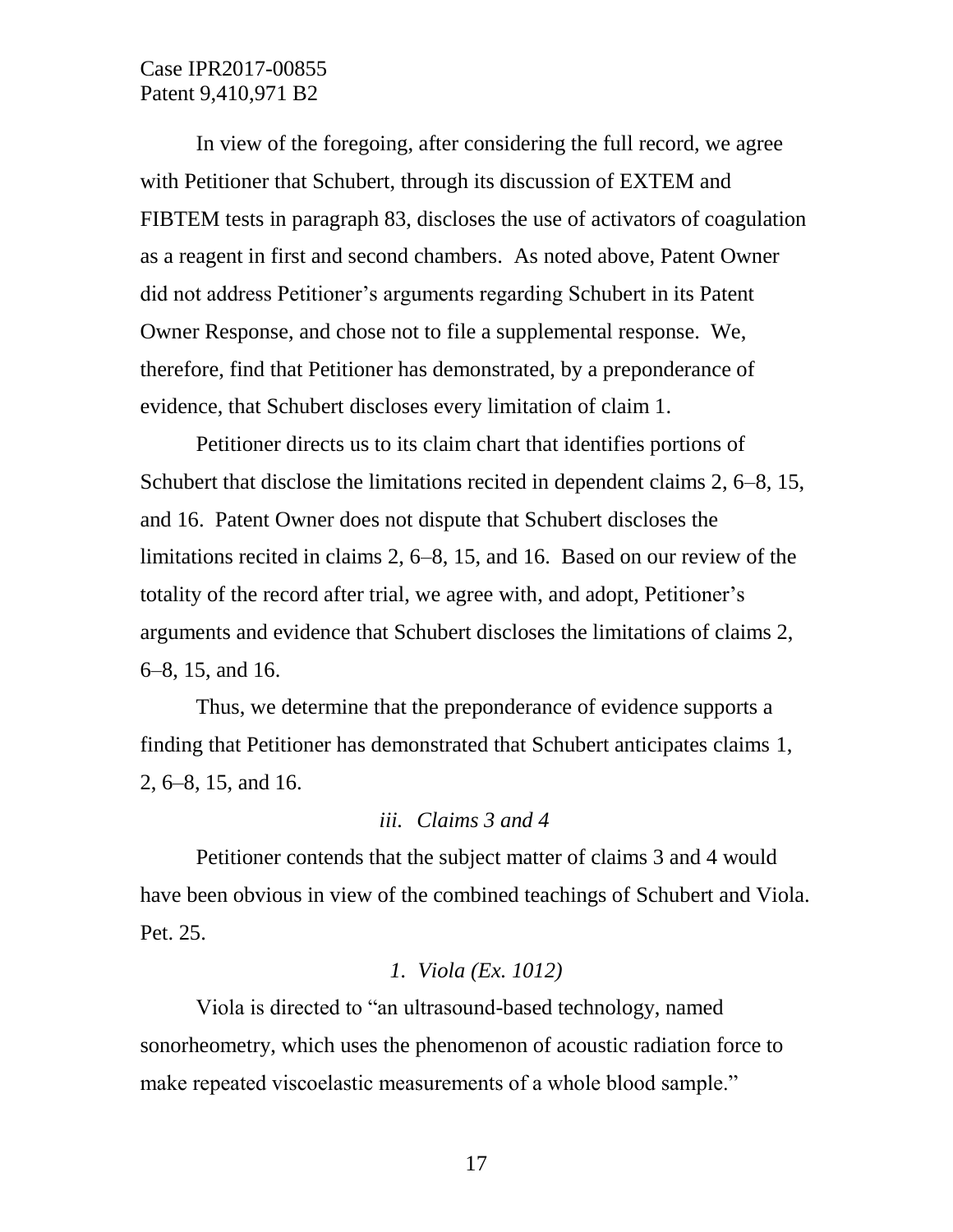Ex. 1012, 107. Viola explains that sonorheometry is performed using acoustic radiation force to generate small and localized displacements in a blood sample, and determines viscoelastic properties by processing returned echoes from the sample. *Id.* According to Viola, sonorheometry has been implemented in a prototype bench-top instrument, and "can measure the function of plasma coagulation factors (including fibrinogen), platelets, and fibrinolytic factors from a small sample of whole blood." *Id.*

# *2. Analysis*

Claim 3 depends from claim 1, and requires the interrogation device of claim 1 to be "configured to use acoustic radiation force." Ex. 1002, 19:24–25. Claim 4 also depends from claim 1, and requires the interrogation device to be "configured to transmit sound into one or more test chamber." *Id.* at 19:26–27.

In the Petition, Petitioner states that Schubert in combination with Viola "renders obvious IPR claims 3 and 4, by disclosing each and every element of the claims, arranged as claimed in a manner enabling to a [person of ordinary skill in the art], as discussed by Dr. Mize in Ex. 1003, ¶¶ 107- 112." Pet. 25. Petitioner provides a claim chart describing where Viola discloses the limitations in claims 3 and 4. *Id.* at 24–25. According to Petitioner, this claim chart shows how the prior art "discloses and enables each and every limitation of claims 3 and 4 of the '971 patent." *Id.* at 25.

"[A] patent composed of several elements is not proved obvious merely by demonstrating that each of its elements was, independently, known in the prior art." *KSR Int'l Co. v. Teleflex Inc.*, 550 U.S. 398, 418 (2007). Rather, "it can be important to identify a reason that would have prompted a person of ordinary skill in the relevant field to combine the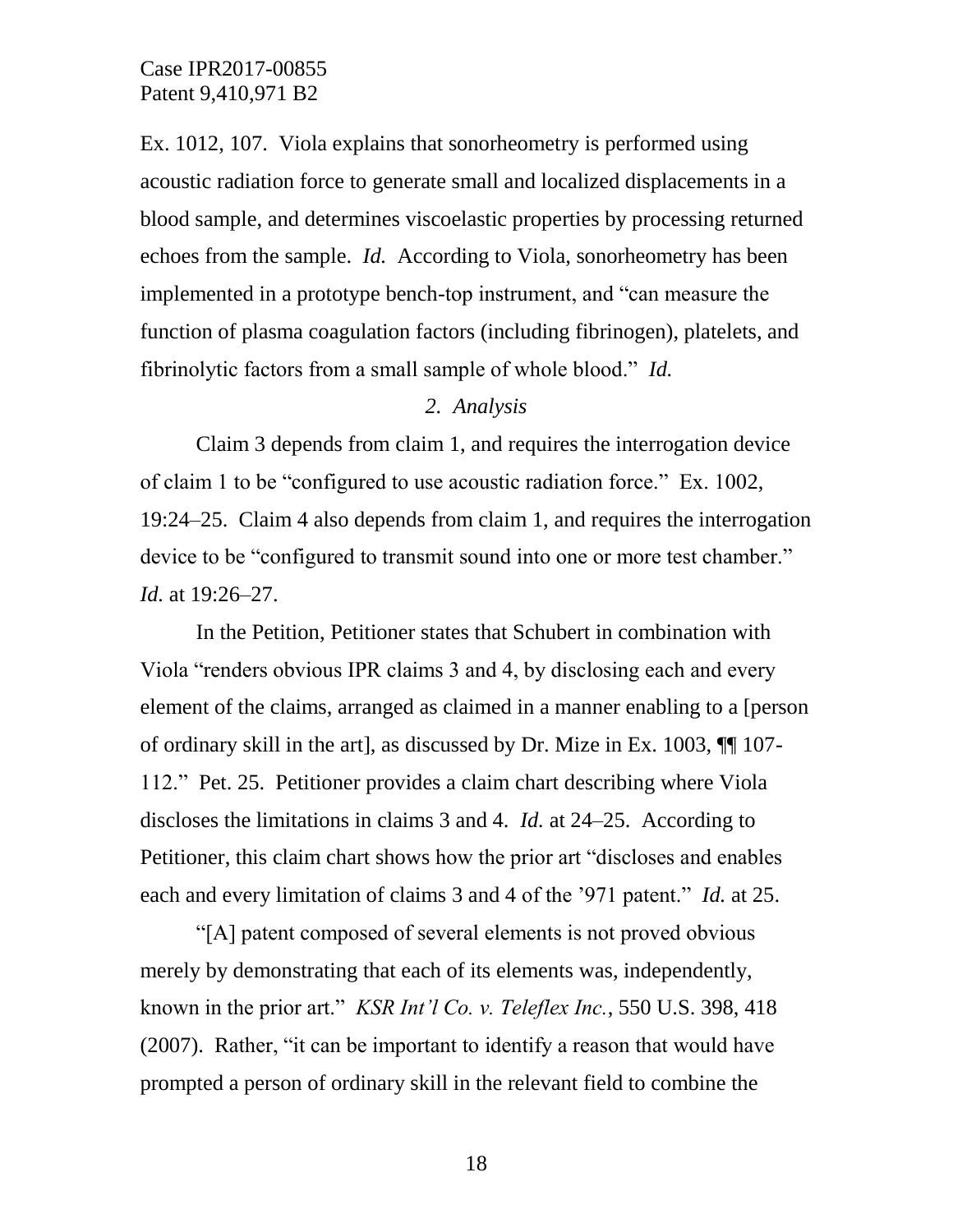elements in the way the claimed new invention does." *Id.* Furthermore, a party seeking to demonstrate that a patent would have been obvious must show that "a skilled artisan would have been motivated to combine the teachings of the prior art references to achieve the claimed invention, and that the skilled artisan would have had a reasonable expectation of success in doing so." *Kinetic Concepts, Inc. v. Smith & Nephew, Inc.*, 688 F.3d 1342, 1360 (Fed. Cir. 2012) (quoting *Procter & Gamble Co. v. Teva Pharm. USA, Inc.*, 566 F.3d 989, 994 (Fed. Cir. 2009)).

Furthermore, it is Petitioner's burden to establish facts supporting its challenges by a preponderance of the evidence. 35 U.S.C. § 316(e). "Failure to prove the matter as required by the applicable standards means that the party with the burden of persuasion loses on that point—thus, if the fact trier of the issue is left uncertain, the party with the burden loses." *Tech. Licensing Corp. v. Videotek, Inc.*, 545 F.3d 1316, 1327 (Fed. Cir. 2008).

In the Petition, Petitioner provides a claim chart and argues that the combined teachings of Schubert and Viola disclose or suggest each and every limitation of claims 3 and 4. Pet. 24–25. Petitioner, however, does not identify in the Petition a reason why a person of ordinary skill in the art would have combined the disclosed elements in the art in the same fashion as recited in the claims of the '971 patent. Nor does Petitioner address sufficiently the question of whether a person of ordinary skill in the art would have had a reasonable expectation of success in achieving the claimed invention. To the extent Petitioner contends its statement that the claim chart shows how Viola, in combination with Schubert, "enables each and every limitation of claims 3 and 4" (*id.* at 24) addresses an expectation of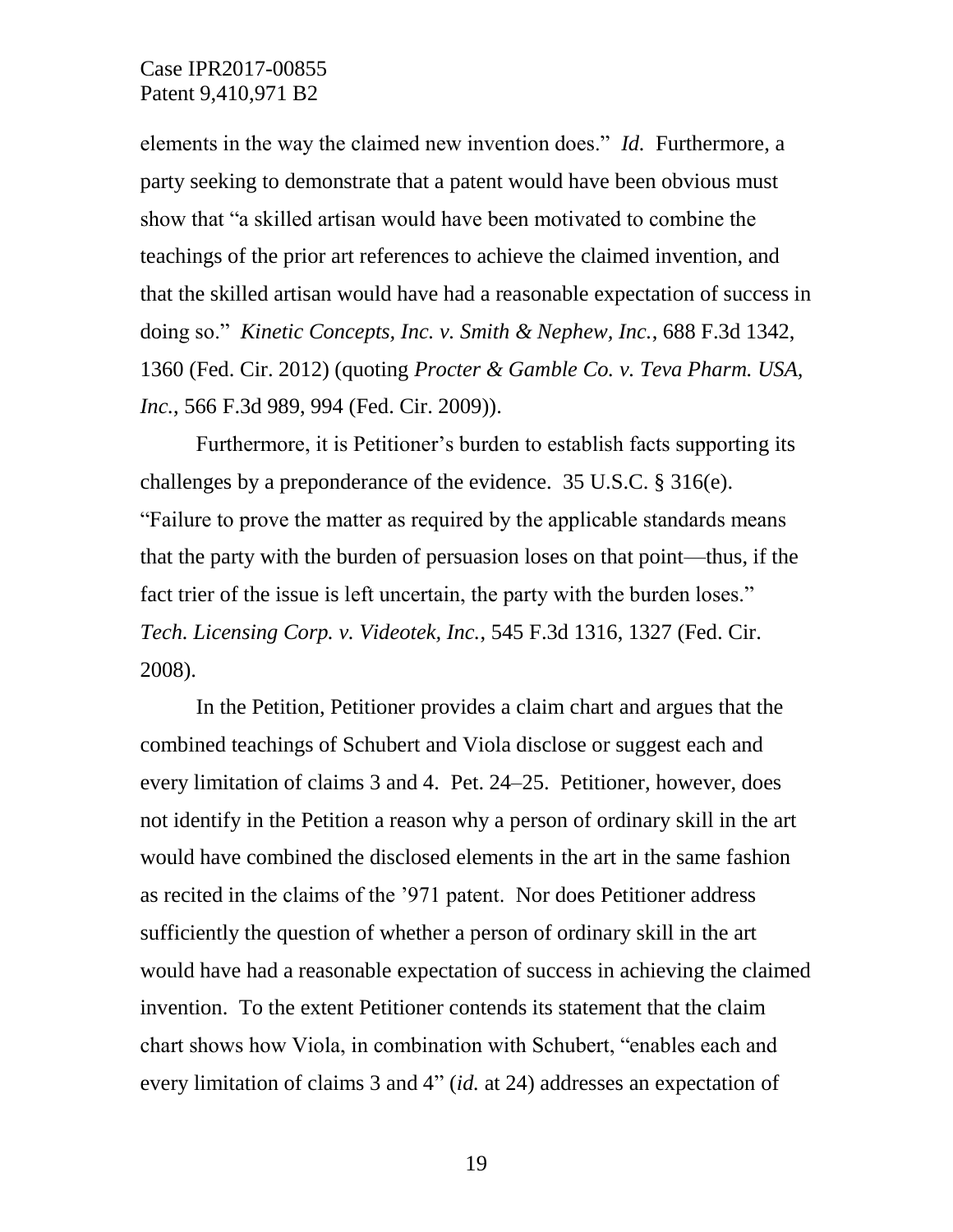success, we note that "rejections on obviousness grounds cannot be sustained by mere conclusory statements; instead, there must be some articulated reasoning with some rational underpinning to support the legal conclusion of obviousness." *In re Kahn*, 441 F.3d 977, 988 (Fed. Cir. 2006), *cited with approval in KSR*, 550 U.S. at 418.

Petitioner cites several paragraphs of the Mize Declaration in support of its broad and conclusory assertion that Schubert and Viola disclose and enable each and every element of the claims. Pet. 25 (citing Ex. 1003 ¶¶ 107–112). As noted in our Institution Decision, these types of citations to the Mize Declaration, without adequate substantive discussion in the Petition, constitute attempts to incorporate arguments and evidence into the Petition by reference to the Mize Declaration. *See* Inst. Dec. 14. Arguments and information that are not presented and developed in the Petition, but instead are incorporated by reference, are not entitled to consideration, as it is improper to incorporate by reference arguments from one document into another document. 37 C.F.R. § 42.6(a)(3); *see also DeSilva v. DiLeonardi*, 181 F.3d 865, 866–67 (7th Cir. 1999) (Incorporation "by reference amounts to a self-help increase in the length of the [] brief[,]" and "is a pointless imposition on the court's time. A brief must make all the arguments accessible to the judges, rather than ask them to play archeologist with the record."); *Cisco Sys., Inc. v. C-Cation Techs., LLC*, Case IPR2014-00454, slip op. at 7–10 (PTAB August 29, 2014) (Paper 12) (informative) (discussing incorporation by reference). Accordingly, we decline to consider information that Petitioner does not discuss sufficiently in the Petition, but instead simply incorporates by reference to cited portions of the Mize Declaration.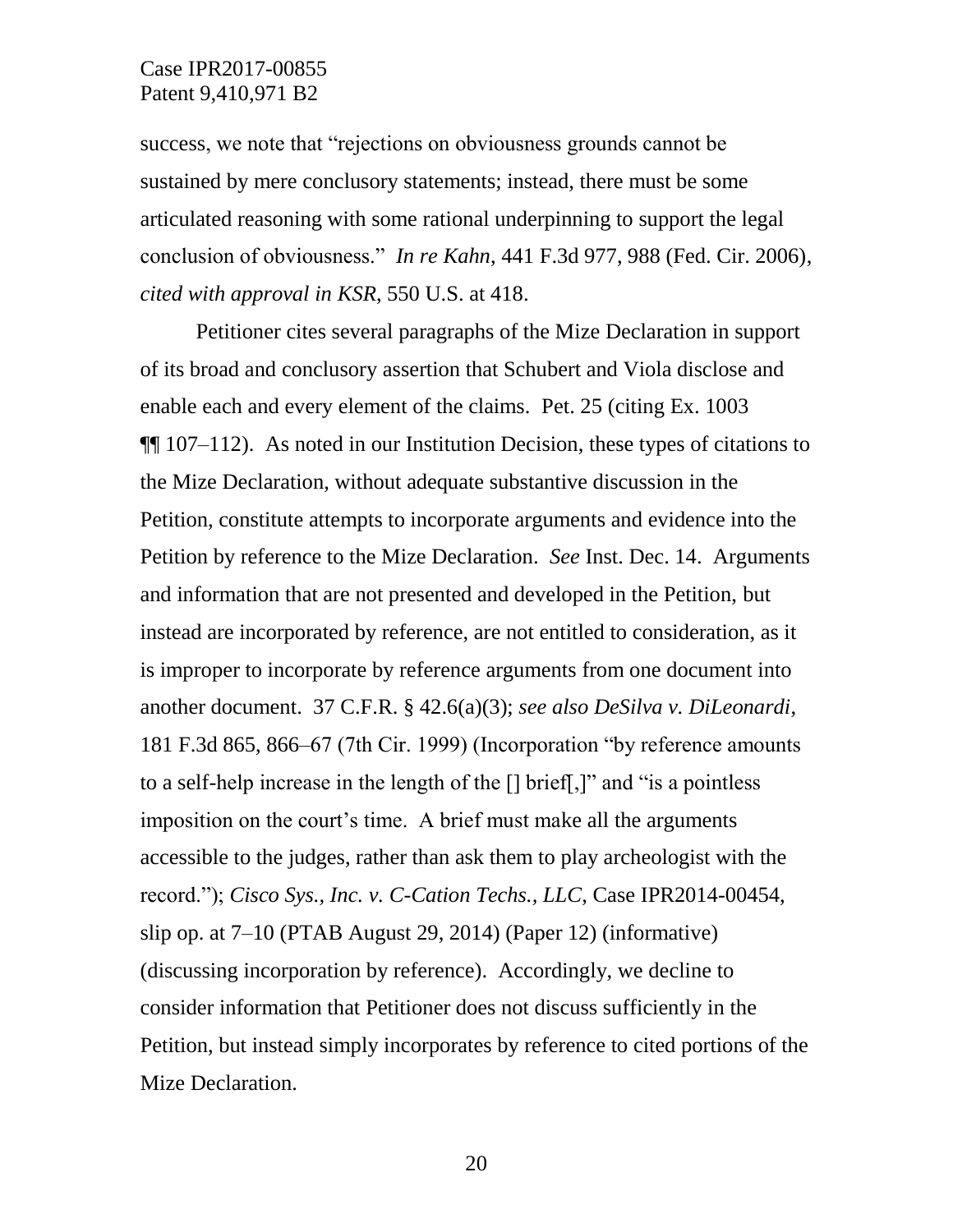In view of the foregoing, we find Petitioner fails to establish, by a preponderance of evidence, that claims 3 and 4 are unpatentable as obvious in view of Schubert and Viola.

Petitioner contends that our rule against incorporation by reference is meant to streamline the IPR process, and argues that "[a]lthough *SAS* did not invalidate specific regulations that streamlined the IPR process, it overturned a central practice of that streamlining, in favor of fulsome review of patents for improper issue." Suppl. Reply. 1. Petitioner further contends that "*SAS's* deference to the petitioner over the Director should be applied to the statutory . . . standard" in 35 U.S.C. § 312(a), which states that the petition must identify the evidence that supports the ground for the challenge to each claim. *Id.* at 2 (internal citations and footnote omitted). Petitioner argues that "[t]he statute does not require the petition to repeat the evidence." *Id.* Petitioner contends we should consider certain paragraphs in Dr. Mize's declaration simply because they are cited in the Petition and are part of the record.

We disagree. The Supreme Court's decision in *SAS* did not change the language or meaning of 35 U.S.C. § 312. According to 35 U.S.C.  $\S$  312(a), which lists the requirements of petitions, "[a] petition ... may be considered only if  $\dots$  (3) the petition identifies, in writing and with particularity . . . the evidence that supports the grounds for the challenge to each claim," including "affidavits or declarations of supporting evidence and opinions." Section 312 further states that a petition may be considered only if "(4) the petition provides such other information as the Director may require by regulation." Pursuant to 37 C.F.R. § 42.22, a petition must include "a detailed explanation of the significance of the evidence"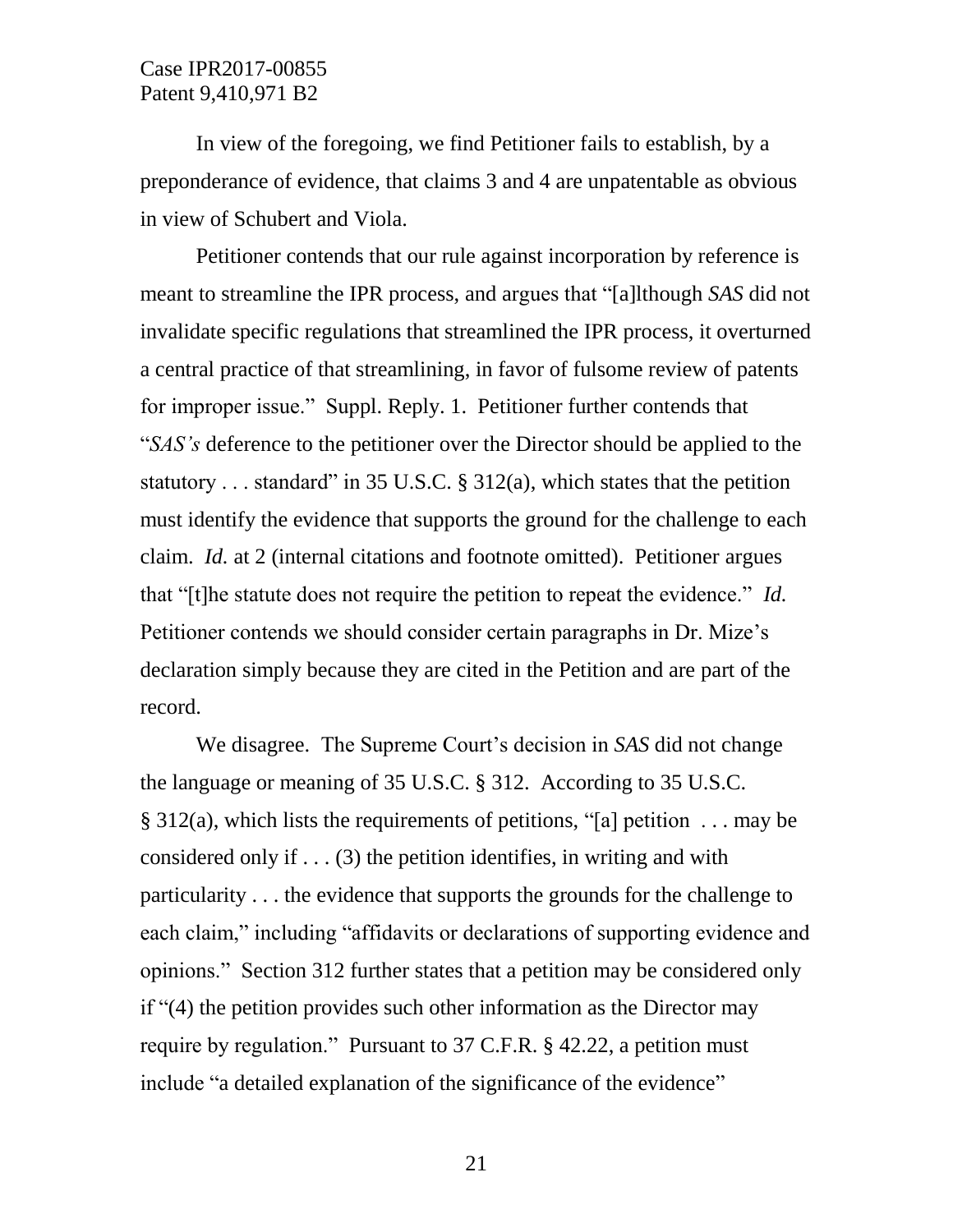supporting the grounds for each challenge. Taken together, 35 U.S.C. § 312 and 37 C.F.R. § 42.22 require that the petition itself identify with particularity, and explain the significance of, the evidence that supports the grounds for the challenge to each claim, and also identify affidavits or declarations of supporting evidence. *See Harmonic Inc. v. Avid Tech., Inc.*, 815 F.3d 1356, 1363 (Fed. Cir. 2016) (citing 35 U.S.C. § 312(a)(3) (requiring *inter partes* review petitions to identify "with particularly . . . the evidence that supports the grounds for the challenge to each claim")).

Here, Petitioner repeatedly makes conclusory statements regarding unpatentability, and cites to certain paragraphs in the Mize Declaration that allegedly support Petitioner's conclusion. Petitioner, however, provides no substantive discussion of the contents of the cited paragraphs in the Mize Declaration. At best, Petitioner's citations may satisfy the requirement in 35 U.S.C. § 312(a)(3) that the petition identifies the evidence that supports the grounds for the challenge to each claim. We are not persuaded, however, that listing a paragraph number in a declaration, without more, satisfies the requirement in 37 C.F.R.  $\S$  42.22(a)(2) that the petition explain the significance of this evidence in detail.

Additionally, incorporating evidence into a petition by reference to another document is prohibited under 37 C.F.R. § 42.6(a)(3). One purpose of the prohibition against incorporation by reference is to eliminate abuses that arise from incorporation, such as circumventing the page limits or word count limits imposed on petitions for *inter partes* review. *See* Rules of Practice for Trials Before The Patent Trial and Appeal Board and Judicial Review of Patent Trial and Appeal Board Decisions, 77 Fed. Reg. 48,612, 48,617 (Aug. 14, 2012). As affidavits and declarations are not subject to any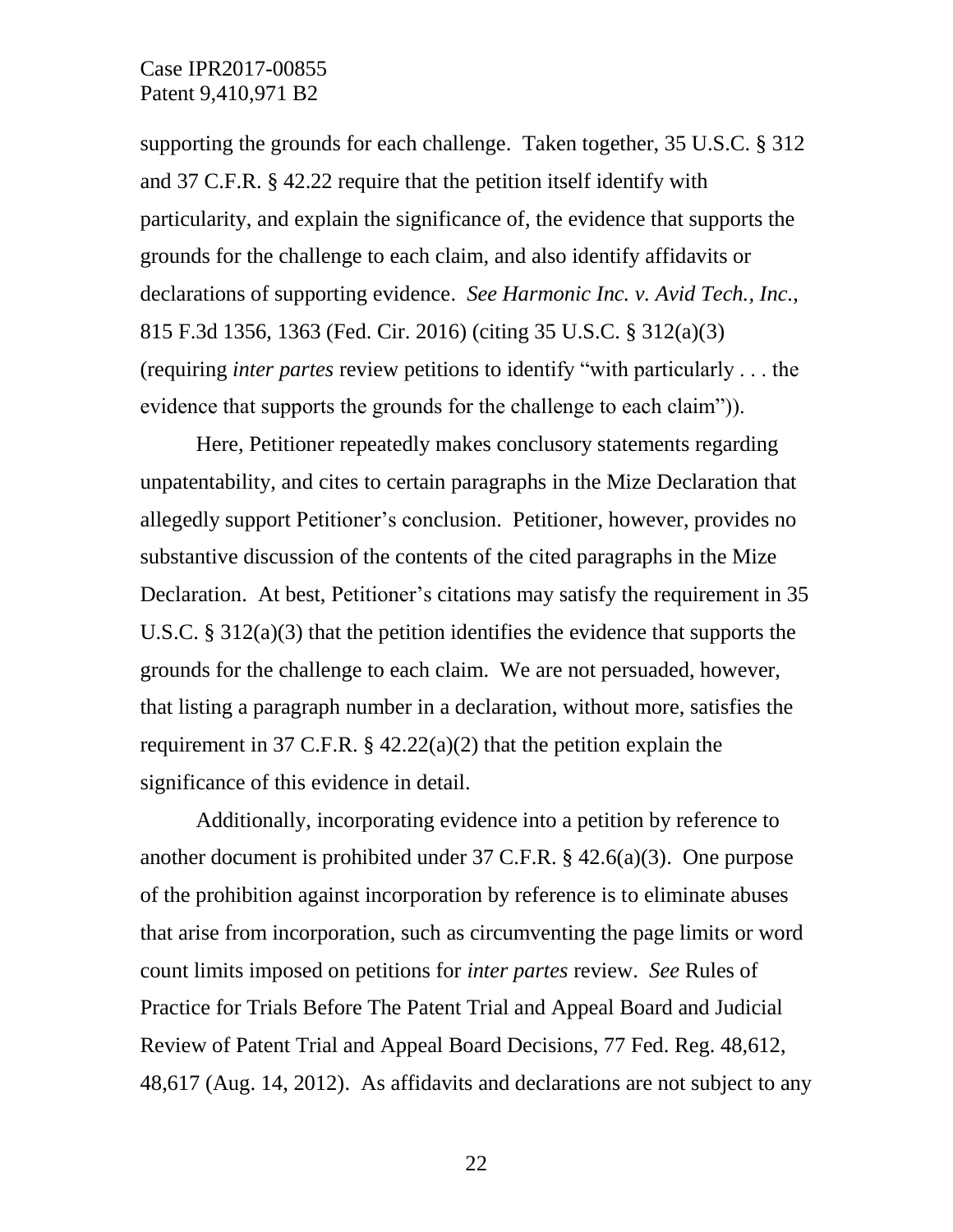page number or word count limits, Petitioner's position increases the potential for abuse of the review process by requiring nothing more than a citation to multiple paragraphs of a declaration without discussing the substance of those paragraphs in the petition itself.

For all of the foregoing reasons, we are not persuaded by Petitioner's contention that we should consider certain paragraphs in Dr. Mize's declaration merely because they are cited in the Petition and are part of the record.

Nevertheless, for the reasons discussed below, the outcome here would not change even if we were to consider substantively the cited paragraphs in the Mize Declaration. In its Supplemental Reply, Petitioner discusses the content of the paragraphs of the Mize Declaration cited in the Petition. Suppl. Reply 6–8 (stating that "the Petition cites to limited and specific paragraphs of the Mize declaration as evidentiary support relating to factual findings for how a [person of ordinary skill in the art] would understand the references in conjunction with one another"). Specifically, Petitioner contends that "[p]aragraphs 111 and 140 of the Mize Declaration provide expert testimony that it would have been obvious [for a person of ordinary skill in the art] to combine the teachings of [Viola] relating to acoustic interrogation with the teachings of" Schubert. *Id.* at 6. In paragraphs 111 and 140, Dr. Mize testifies that (1) Schubert contemplates modifications to the interrogation techniques described therein, and (2) Viola provides a measurement of a response curve over time that is comparable to the data provided by the mechanical type interrogation techniques described in Schubert and teaches that acoustic interrogation techniques are an improvement over mechanical methods. Ex. 1003 ¶¶ 111,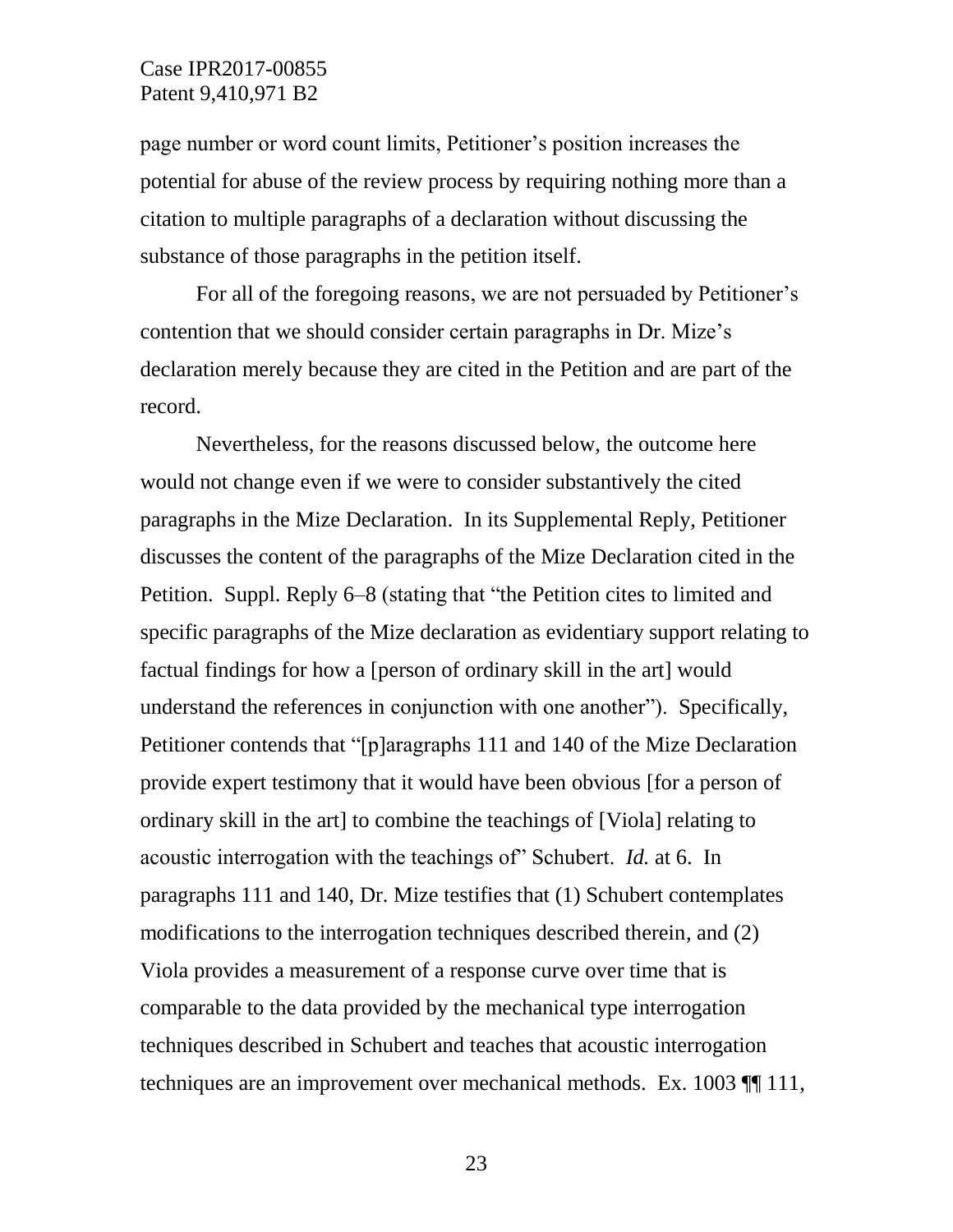140. Petitioner asserts that Dr. Mize "concludes that a [person of ordinary skill in the art] would therefore be motivated to replace the mechanical interrogation methods of . . . [Schubert] with acoustic interrogation." Suppl. Reply 7.

After reviewing the specific paragraphs of the Mize Declaration cited in the Petition, and Petitioner's accompanying arguments in the Supplemental Reply, it is evident that Dr. Mize and Petitioner focus only on why a person would have combined the teachings of Viola and Schubert. Suppl. Reply 6–8; Ex. 1003 ¶¶ 111, 140. Petitioner does not direct us to evidence sufficient to show, or even any meaningful discussion of, whether a person of ordinary skill in the art would have had a reasonable expectation of success in achieving the claimed invention. *Kinetic Concepts*, 688 F.3d at 1360. Thus, even considering substantively the cited paragraphs in the Mize Declaration, and Petitioner's corresponding arguments in the Supplemental Reply, the present record lacks articulated reasoning with some rational underpinning to support the legal conclusion of obviousness. *Kahn*, 441 F.3d at 988. As a result, we find Petitioner fails to establish, by a preponderance of evidence, that claims 3 and 4 are unpatentable as obvious in view of Schubert and Viola.

# *iv. Claim 5*

Petitioner contends that the subject matter of claim 5 would have been obvious in view of the combined teachings of Schubert and Gavin. Pet. 26– 27.

### *1. Gavin (Ex. 1013)*

Gavin is directed to a portable device for performing coagulation tests on a patient's blood. Ex. 1013, Abstract. According to Gavin, blood is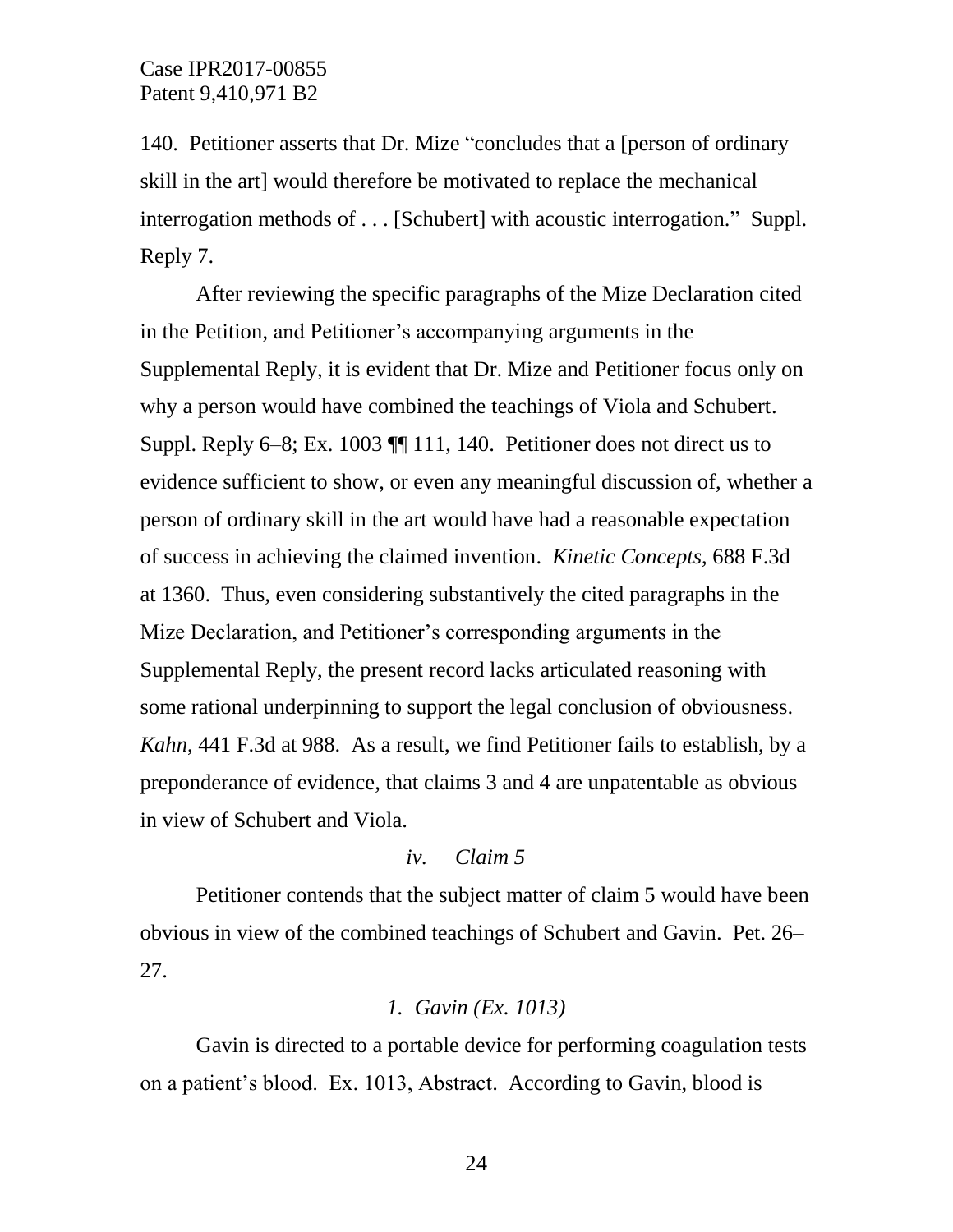supplied to a disposable cuvette that is placed within the device, and the blood is drawn into multiple conduits within the cuvette. *Id.* Each conduit contains a dried or lyophilized activation reagent that is rehydrated by the blood. *Id.* The blood moves across a restricted region until a predetermined amount of coagulation occurs, and the coagulation time is monitored. *Id.*

#### *2. Analysis*

Claim 5 depends from claim 1, and further requires that the "first reagent and the second combination of reagents are lyophilized prior to interacting with the test samples." Ex. 1002, 19:28–30.

In the Petition, Petitioner states that Schubert in combination with Gavin "renders obvious IPR claim 5, by disclosing each and every element of the claims, arranged as claimed in a manner enabling to a [person of ordinary skill in the art], as discussed by Dr. Mize in Ex. 1003, ¶¶ 113-117." Pet. 26–27. Petitioner also provides a claim chart describing where Gavin allegedly discloses the limitations in claim 5. *Id.* According to Petitioner, this claim chart further shows how the prior art "discloses and enables each and every limitation of claim 5 of the '971 patent." *Id.*

As with claims 3 and 4, Petitioner fails to identify in the Petition a reason why a person of ordinary skill in the art would have combined the disclosed elements in the art in the same fashion as recited in claim 5 of the '971 patent. Nor does Petitioner address sufficiently the question of whether a person of ordinary skill in the art would have had a reasonable expectation of success in achieving the claimed invention. To the extent Petitioner contends its statement that the claim chart shows how Gavin, in combination with Schubert, "enables each and every limitation of claim 5" addresses an expectation of success, we note that "rejections on obviousness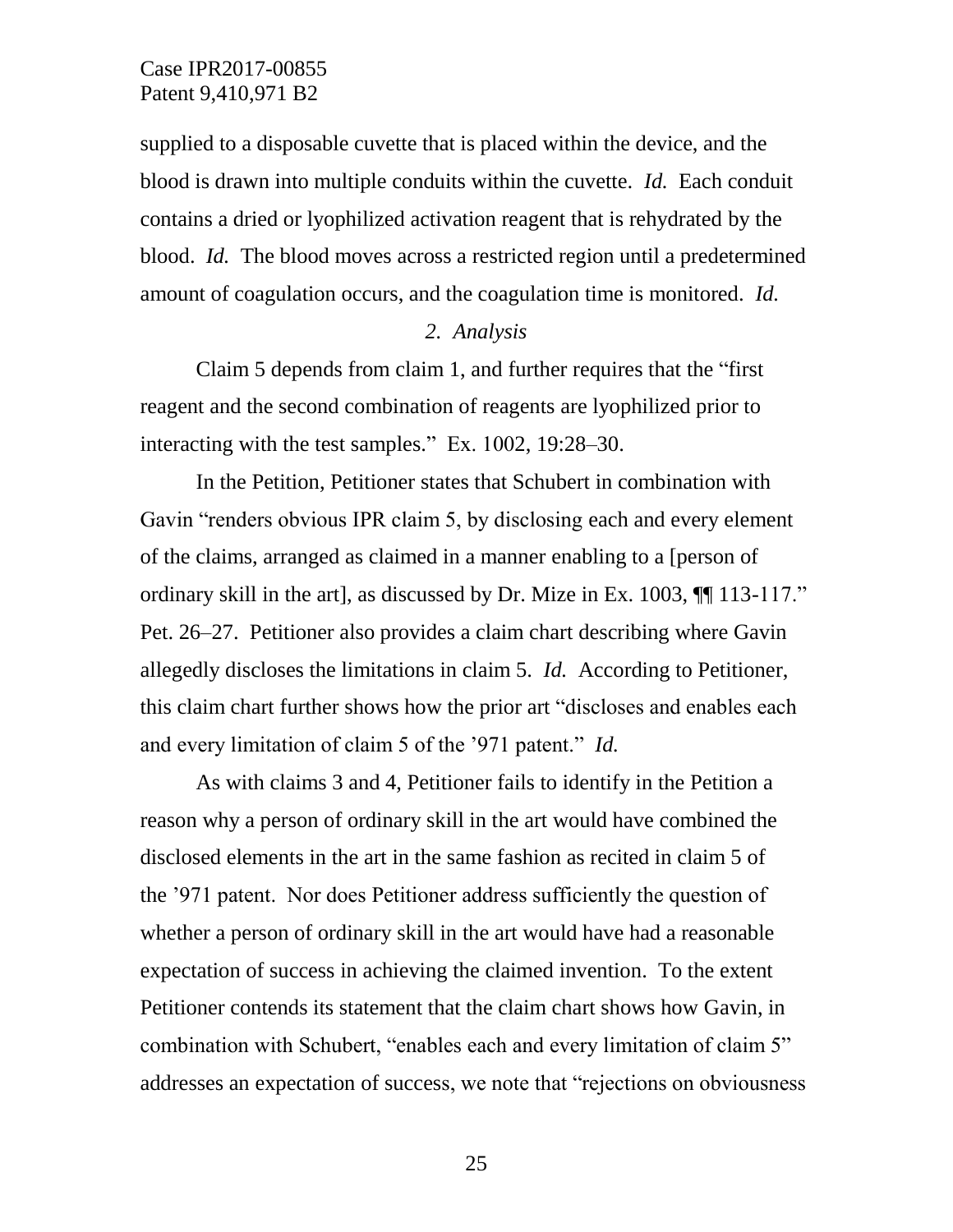grounds cannot be sustained by mere conclusory statements; instead, there must be some articulated reasoning with some rational underpinning to support the legal conclusion of obviousness." *Kahn*, 441 F.3d at 988.

Petitioner cites several paragraphs of the Mize Declaration in support of its broad and conclusory assertion that Schubert and Gavin disclose and enable every element of the claims. Pet. 26–27 (citing Ex. 1003 ¶ 113– 117). As noted in our Institution Decision, and discussed above, these types of citations to the Mize Declaration, without adequate substantive discussion in the Petition, constitute improper attempts to incorporate arguments and evidence into the Petition by reference to the Mize Declaration. *See* Inst. Dec. 14; 37 C.F.R. § 42.6(a)(3). For the reasons discussed above, we decline to consider information that Petitioner incorporates by reference to cited portions of the Mize Declaration.

In view of the foregoing, we find Petitioner fails to establish, by a preponderance of evidence, that claim 5 is unpatentable as obvious in view of Schubert and Gavin.

The outcome here would not change even if we were to consider substantively the cited paragraphs in the Mize Declaration. In its Supplemental Reply, Petitioner discusses the content of one paragraph of the Mize Declaration cited in the Petition. Suppl. Reply 8. Specifically, Petitioner contends that paragraph 116 of the Mize Declaration "provides expert testimony that 'the relevant teachings in [Gavin] provide improved reagent storage within a test channel/chamber.'" *Id.* In paragraph 116, Dr. Mize indeed states that Gavin teaches improved reagent storage within a test channel/chamber. Ex. 1003 ¶ 116. Petitioner thus argues that a person of ordinary skill in the art would have been motivated to combine the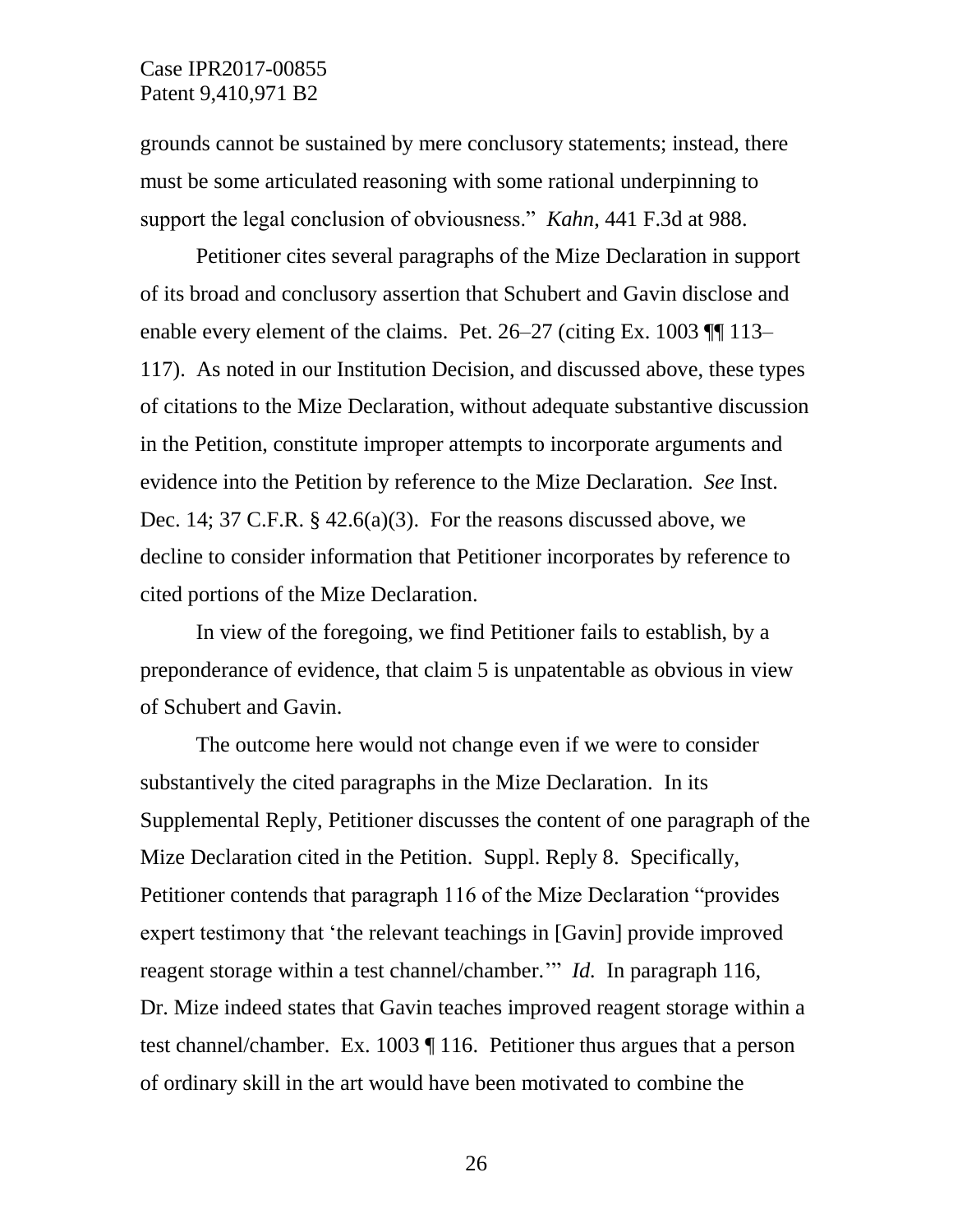teachings of Gavin and Schubert to "include improved reagent storage within the context of the test chambers in . . . [Schubert]." *Id.* 

After reviewing the paragraph of the Mize Declaration cited in the Petition, and Petitioner's accompanying arguments in the Supplemental Reply, it is evident that Dr. Mize and Petitioner focus only on why a person would have combined the references. Petitioner does not direct us to evidence sufficient to show, or even any meaningful discussion of, whether a person of ordinary skill in the art would have had a reasonable expectation of success in achieving the claimed invention. *Kinetic Concepts*, 688 F.3d at 1360. Thus, even considering substantively the cited paragraphs in the Mize Declaration, and Petitioner's corresponding arguments in the Supplemental Reply, the present record remains devoid of any articulated reasoning with some rational underpinning to support the legal conclusion of obviousness. *Kahn*, 441 F.3d at 988. As a result, we find Petitioner fails to establish, by a preponderance of evidence, that claim 5 is unpatentable as obvious in view of Schubert and Gavin.

### *v. Claims 8, 12, and 13*

Petitioner contends that the subject matter of claims 8, 12, and 13 would have been obvious in view of the combined teachings of Schubert and Braun. Pet. 29.

### *1. Braun (Ex. 1014)*

Braun discloses an apparatus for testing liquid/reagent mixtures. Ex. 1014, at [54]. Braun's apparatus comprises a cartridge having a fluid receiving/dispensing reservoir, one or more fluid-receiving chambers, and one or more conduits that permit fluid communication between the reservoir and chambers. *Id.* at [57]. Braun teaches that the one or more conduits may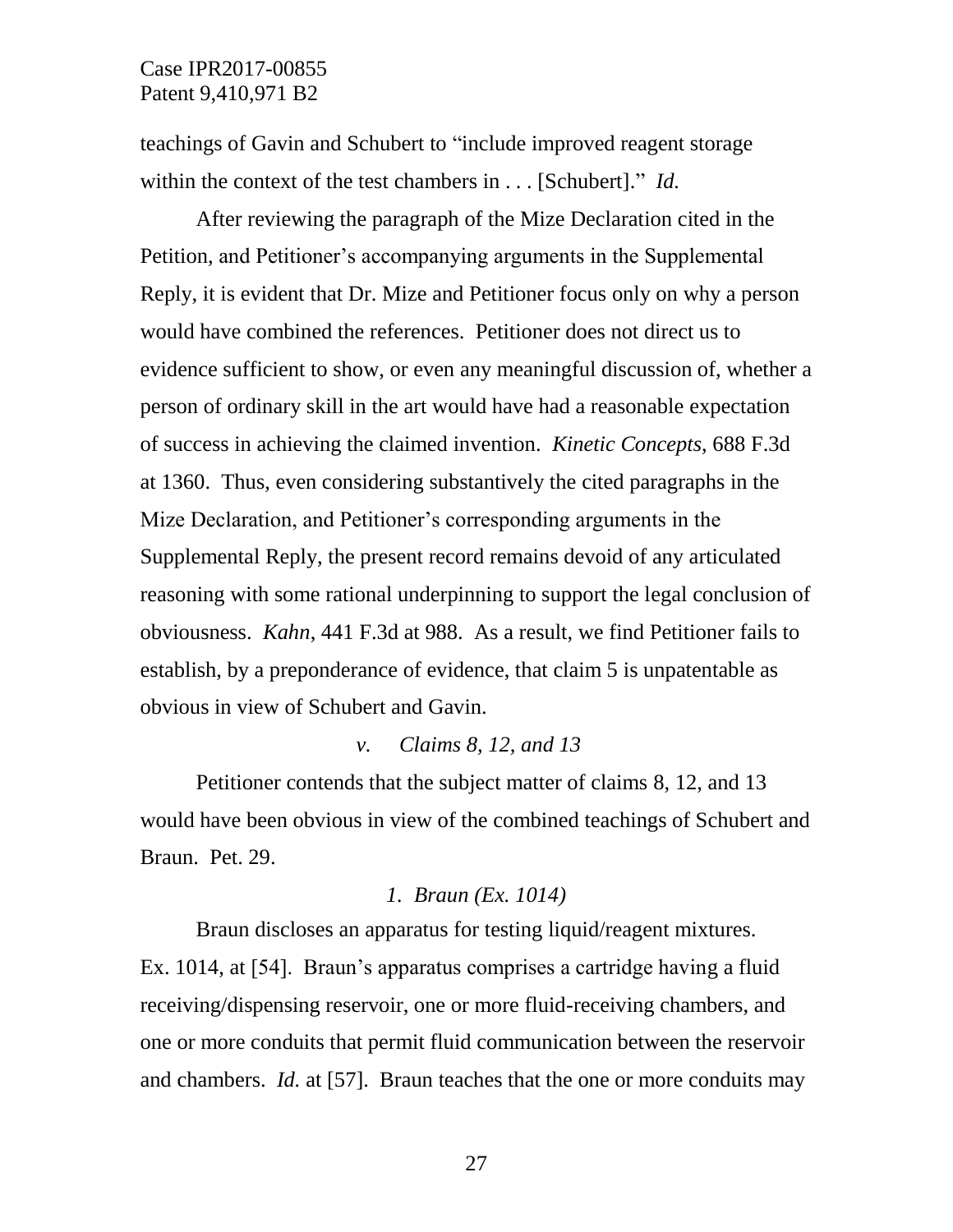have a constricted passage to increase the velocity of fluid flow through the constricted passage, which provides for more thorough mixing of a liquid sample and a reagent. *Id.* Braun also describes introducing fluids into the fluid-receiving chambers in a substantially tangential flow pattern, i.e., being directed toward the periphery of the chamber instead of being directed toward the center of the chamber. *Id.* at 4:60–5:2. According to Braun, these aforementioned features help a test apparatus produce more accurate test results. *Id.* at 5:49–51.

#### *2. Analysis*

Claim 8 depends, indirectly, from claim 1, and requires "a fluid pathway having an inlet for receiving a test sample, wherein the fluid pathway is in communication with at least one test chamber to deliver the test sample, or a portion thereof, to one or more of the test chambers." Ex. 1002, 19:36–40. Claim 12 depends from claim 8, and requires "the fluid pathway further comprises a channel in communication with a least one test chamber, and wherein sample delivered from the channel into the test chamber results in mixing of at least a portion of the sample and the reagent within the test chamber." *Id.* at 19:49–53. Claim 13 depends from claim 12 and further requires the fluid pathway comprises "a channel that opens into at least one test chamber on the side and at a tangent to the test chamber." *Id.* at 20:1–3.

In the Petition, Petitioner states that Schubert in combination with Braun "renders obvious IPR claims 8, 12, and 13 by disclosing each and every element of the claims, arranged as claimed in a manner enabling to a [person of ordinary skill in the art], as discussed by Dr. Mize in Ex. 1003,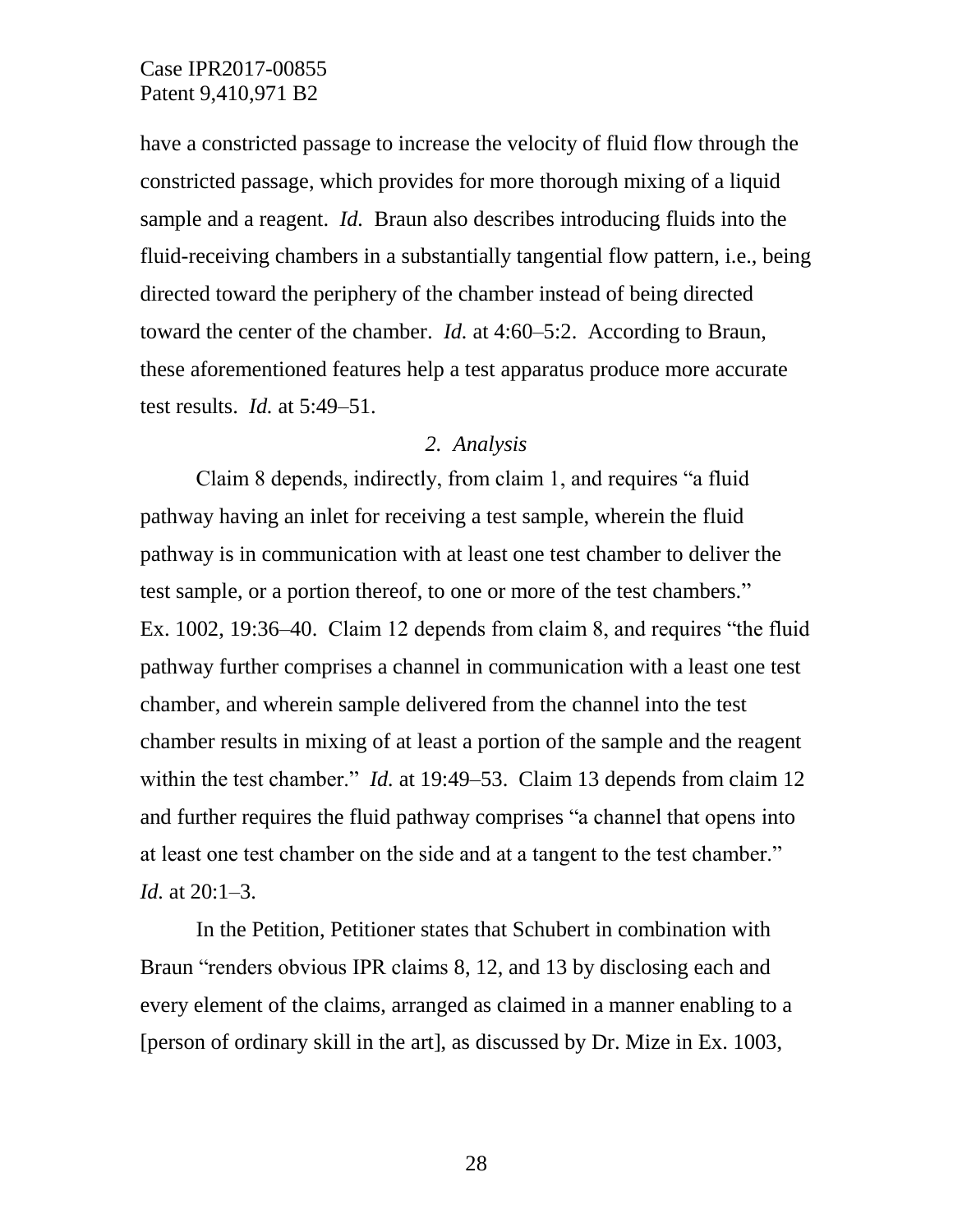l

**[118-123.**" Pet. 29.<sup>3</sup> Petitioner provides a claim chart describing where Braun discloses the limitations in claims 12 and 13. *Id.* at 27–28. According to Petitioner, this claim chart shows how the prior art "discloses and enables each and every limitation of claims . . . 12[] and 13 of the '971 patent." *Id.* at 29.

With regard to claim 12, Petitioner contends Braun "teaches three features which offer improved fluid flow and mixing over a previous iteration of the cartridge/device." *Id.* at 28. These improvements "relate to (i) a constricted passageway into the receiving chamber(s), (ii) tangential flow into the receiving chamber(s) and (iii) a fluid exit conduit." *Id.* (citing Ex. 1014, 4:16–5:48). In view of this, Petitioner asserts that a person of ordinary skill in the art "would have been motivated to implement fluid flow into the receiving chambers which promotes mixing of a sample and a reagent." *Id.*

Here, unlike in its analysis of claims 3–5, Petitioner directs us to an argument in the Petition itself that a person of ordinary skill in the art would have had a reason to combine the teachings of Schubert and Braun. *Id.*; Suppl. Reply 9. It is evident, however, from Petitioner's argument and from Braun itself, that Braun's purported improvements in fluid flow and mixing are relative to a specific prior art device. Pet. 28; Ex. 1014, 4:16–5:48 (reciting physical differences between Braun's device and the device

<sup>&</sup>lt;sup>3</sup> Because we find Schubert anticipates claim 8, we decline to address Petitioner's argument that claim 8 is unpatentable as obvious in view of Schubert and Braun. *Connell v. Sears, Roebuck & Co.*, 722 F.2d 1542, 1548 (Fed. Cir. 1983) ("Though it is never necessary to so hold, a disclosure that anticipates under § 102 also renders the claim invalid under § 103, for 'anticipation is the epitome of obviousness.'") (internal citation omitted).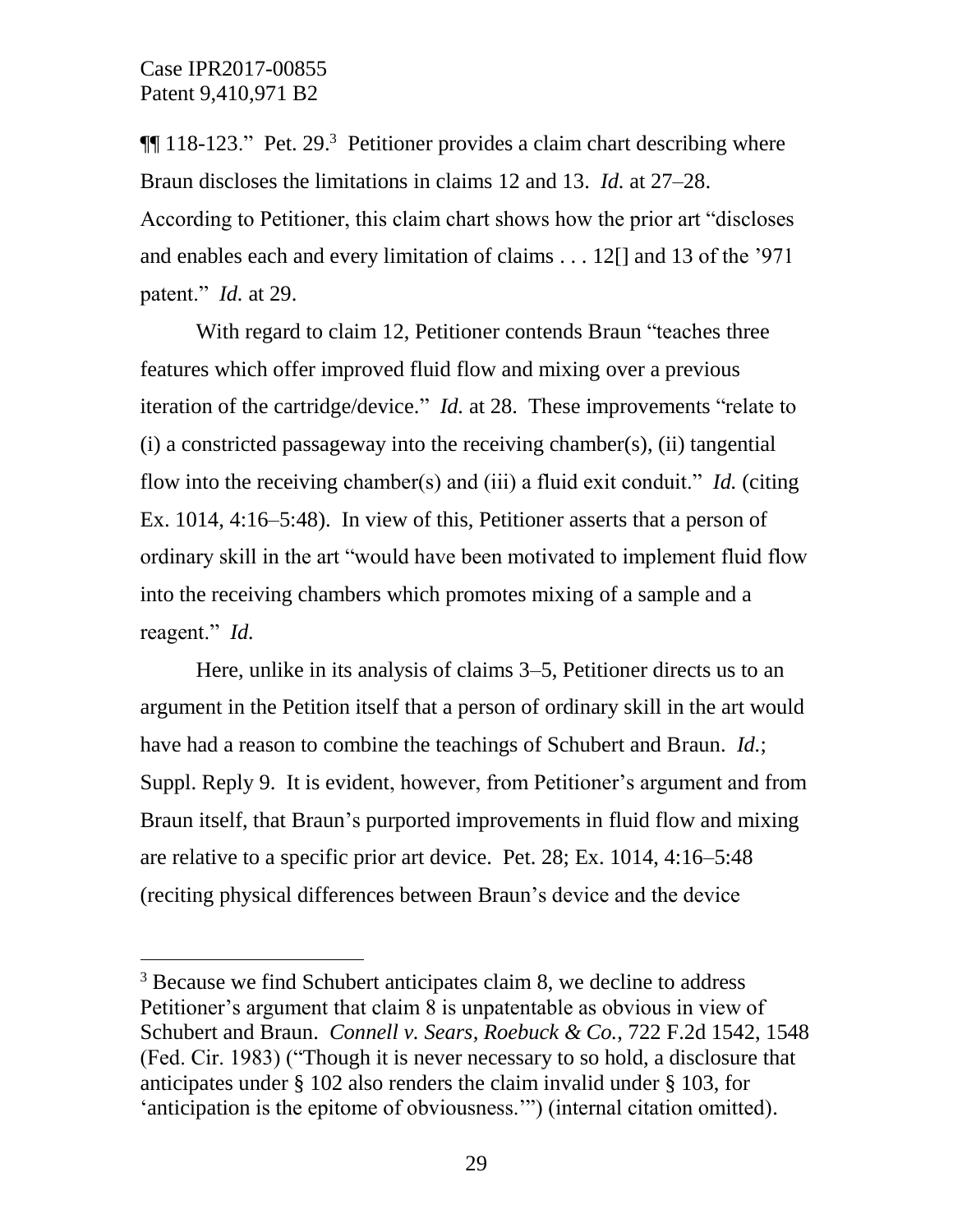disclosed in U.S. Patent No. 5,269,209 ("the '209 patent")). For example, Braun states that "applicants have found that their use has a very significant effect on the reliability of test results produced by use of the cartridges of this patent disclosure vis-a-vis the results produced by the cartridges described in the '209 patent." Ex. 1014, 4:11–15; *see also id.* at 4:53–57 (stating that "the increase in liquid velocity in the restricted passage serves to mix the reagent with the liquid much more thoroughly than the system taught in the '209 patent").

Although Braun's teachings appear to be directed to making specific physical changes to one particular prior art test cartridge/device, in the Petition, Petitioner concludes that a person of ordinary skill in the art would have been motivated to apply these changes to any test cartridge/device, including the ones disclosed in Schubert. Petitioner, however, fails to direct us to evidence or argument addressing whether a person of ordinary skill in the art would have considered these improvements applicable to Schubert's cartridges/devices.

For example, Schubert discloses that the reactant is stored in reagent cavity 19', which is separated from measurement cavity 20' by outlet duct 15'. Ex. 1006 | 81 and Fig. 6 (both cited by Petitioner in support of its argument that Schubert anticipates claim 8 (*see* Pet. 22)). Schubert further discloses that the sample mixes with the reagent "during transport" to the measuring chamber. Ex. 1006 ¶ 81. By way of contrast, the portion of Braun Petitioner cites states that "[t]he reagent can be mixed with the liquid *before said liquid enters the cartridge*, or the reagent be positioned *in the conduit such* that it comes into contact with the incoming liquid before the resulting liquid/reagent mixture enters the constricted passage." Ex. 1014,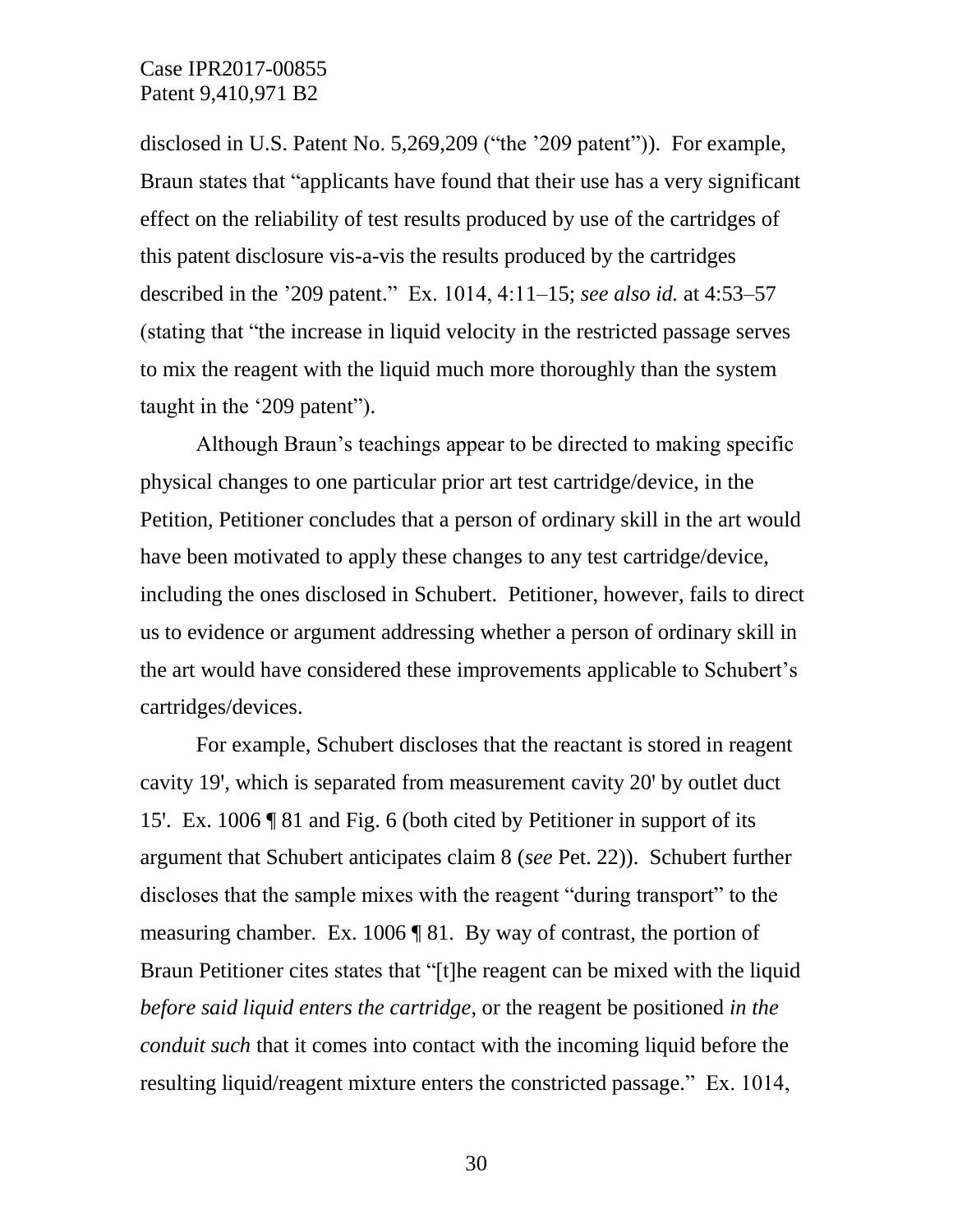4:47–51 (emphasis added). Neither of these examples appears to describe the configuration of Schubert, wherein the reagent is included in a separate chamber in the device itself, not a duct or conduit, and mixing occurs during transport to the measuring chamber. In view of this, we are not persuaded by Petitioner's conclusory statement, based on Braun alone, that a person of ordinary skill in the art "would have been motivated [to] implement fluid flow into the receiving chambers which promotes mixing of a sample and reagent." *Kahn*, 441 F.3d at 998.

Furthermore, Petitioner again fails to address sufficiently the question of whether a person of ordinary skill in the art would have had a reasonable expectation of success in achieving the claimed invention. *Kinetic Concepts*, 688 F.3d at 1360. For example, claim 12 requires that "sample delivered from the channel into the test chamber results in mixing of at least a portion of the sample and the reagent *within the test chamber*." Ex. 1002, 19:51–53 (emphasis added). Petitioner does not address whether a person of ordinary skill in the art would have had a reasonable likelihood of successfully arriving at a device wherein at least a portion of the sample and reagent are mixed within the test chamber itself. This is especially true considering the aforementioned differences between Schubert and Braun. To the extent Petitioner contends its statement that the claim chart shows how Braun, in combination with Schubert, "enables each and every limitation of claims . . . 12[] and 13" addresses an expectation of success, we note that "rejections on obviousness grounds cannot be sustained by mere conclusory statements; instead, there must be some articulated reasoning with some rational underpinning to support the legal conclusion of obviousness." *Kahn*, 441 F.3d at 988.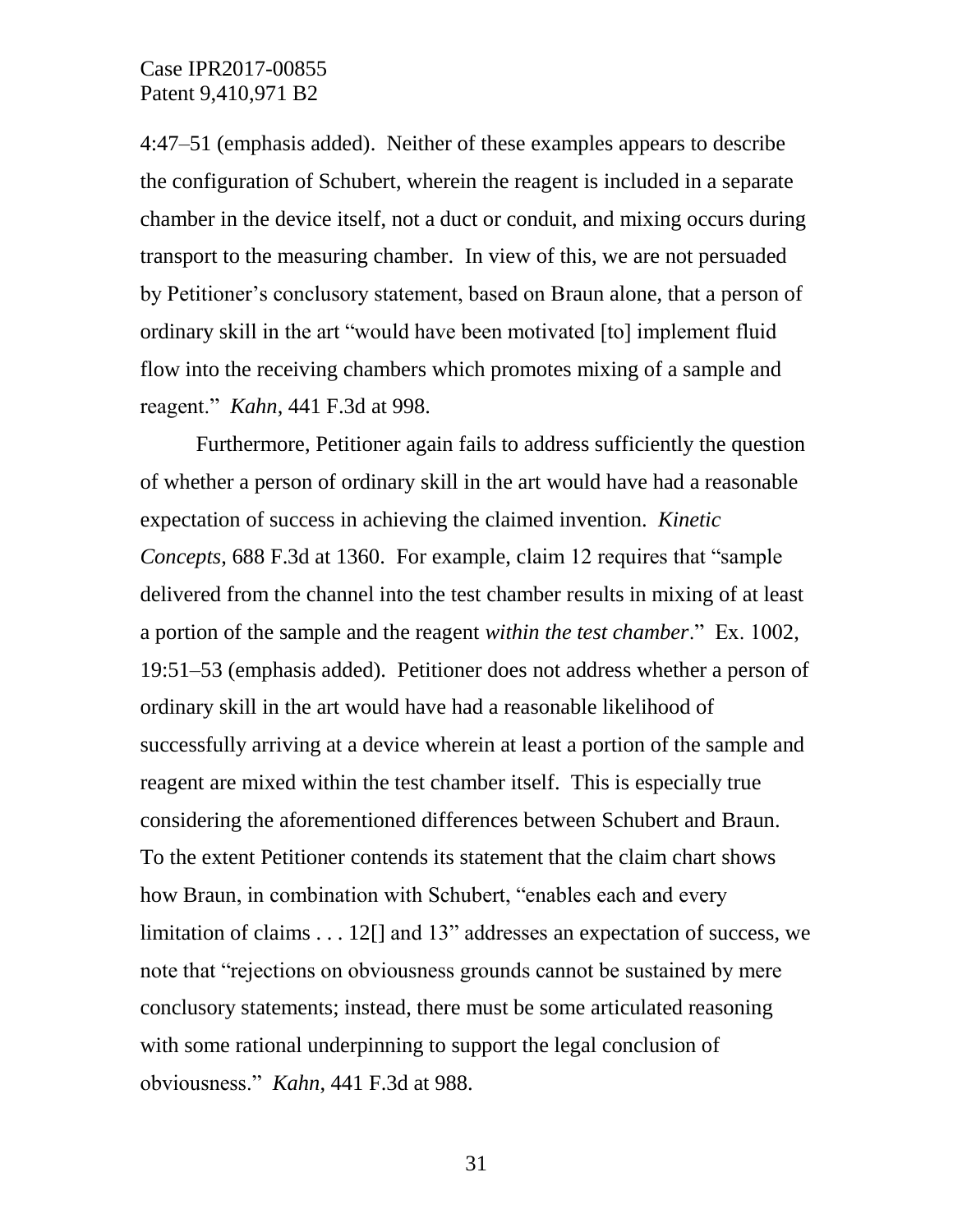Petitioner cites several paragraphs of the Mize Declaration in support of its broad and conclusory assertion that Schubert and Braun disclose and enable each and every element of the claims. As noted in our Institution Decision, and discussed above, these types of citations to the Mize Declaration, without adequate substantive discussion in the Petition, constitute attempts to incorporate arguments and evidence into the Petition by reference to the Mize Declaration. *See* Inst. Dec. 14; 37 C.F.R. § 42.6(a)(3). For the reasons discussed above, we decline to consider information that Petitioner incorporates by reference to cited portions of the Mize Declaration.

In view of the foregoing, we find Petitioner fails to establish, by a preponderance of evidence that claims 12 and 13 are unpatentable as obvious in view of Schubert and Braun.

The outcome here would not change even if we were to consider substantively the cited paragraphs in the Mize Declaration. In its Supplemental Reply, Petitioner directs us to paragraph 122 of the Mize Declaration, noting that Dr. Mize explains that Braun "is intended to be a general construct that can be adapted for any number of different types of tests/assays that involve mixing a sample with a reagent in a receiving chamber." Suppl. Reply 8–9; Ex. 1003 ¶ 122. Petitioner and Dr. Mize cite to column 5, line 49 through column 6, line 4 of Braun in support of the assertion that a person of ordinary skill in the art would have been motivated to apply the teachings in Braun to improve mixing and fluid flow in Schubert. Suppl. Reply 9; Ex. 1003 ¶ 122.

The cited portion of Braun states that "each of the above noted fluid flow features, in its own right, will help a given test apparatus produce more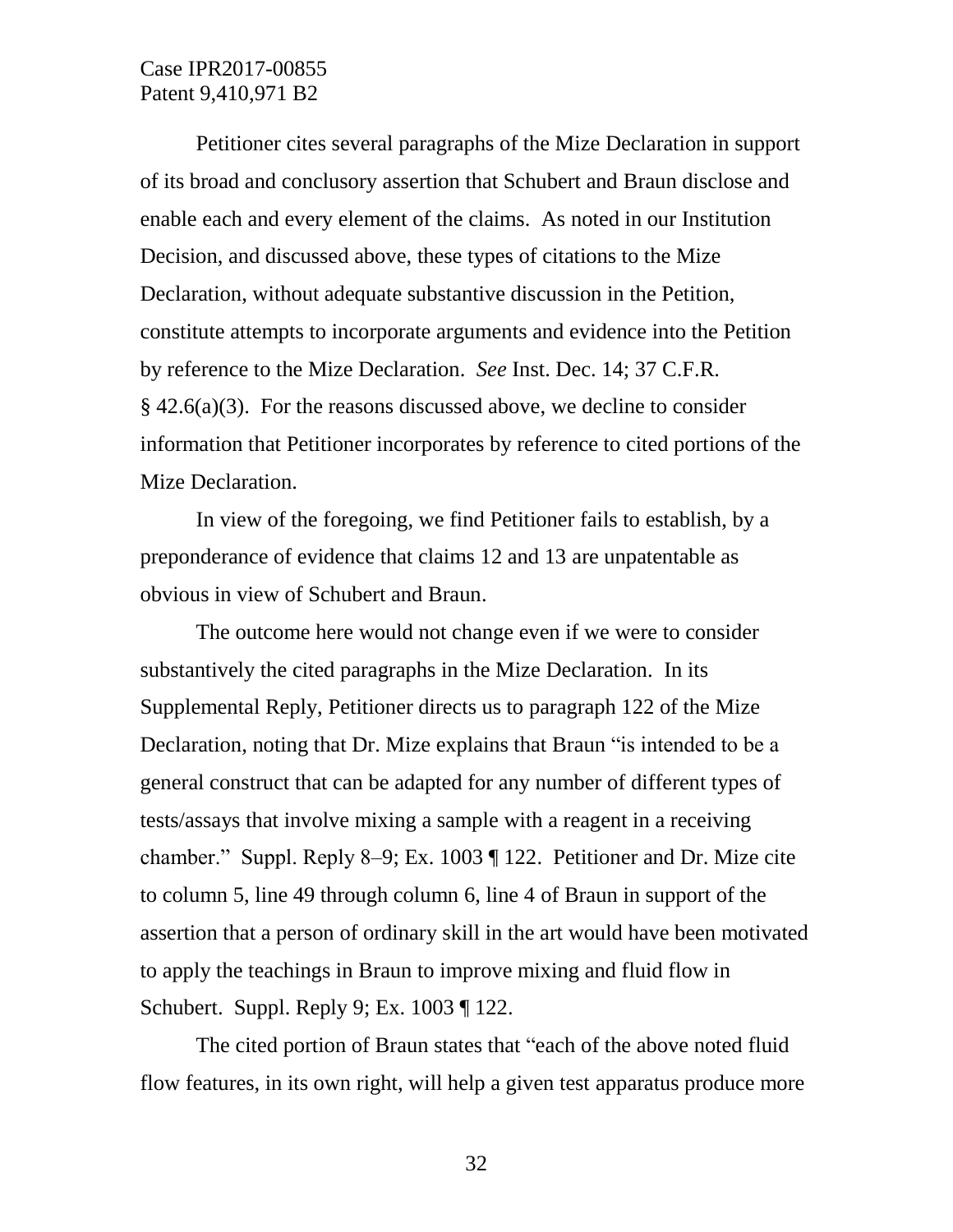accurate test results," and that "improvements appear to be the case, regardless of the nature of the liquid being tested, regardless of the nature of the reagent mixed with the liquid in the test cartridges of this patent disclosure and regardless of the type test performed on a liquid/reagent mixture in the fluid-receiving chamber." Ex. 1014, 5:49–66. It is in this context that Braun concludes that its cartridges "can be used in virtually any test wherein changes in a property of a liquid/reagent mixture is to be measured." *Id.* at 5:66–6:1. The next sentence of Braun, not cited by Dr. Mize or Petitioner, goes on to explain that even though a biological fluid (i.e., blood) is used as the primary example in Braun, other fluids can also be tested using Braun's cartridge features. *Id.* at 6:4–12.

The cited language in Braun thus appears to indicate that the "improvements" achieved by Braun's cartridges are not limited to a particular test *sample* (i.e., blood), but rather that Braun's cartridges will provide similar results when used with other biological (e.g., urine) and nonbiological (e.g., industrial chemical compositions) fluids. We are not persuaded that this language supports Petitioner's "general construct" argument, namely that Braun's teachings lead to improvements when implemented in any existing *cartridge* used for tests that involve mixing a sample with a reagent. Further, Dr. Mize does not explain adequately why a person of ordinary skill in the art would have had a reasonable expectation of successfully arriving at the claimed invention, based on the combined teachings of Braun and Schubert. *Kinetic Concepts*, 688 F.3d at 1360. In particular, Dr. Mize never presents evidence sufficient to demonstrate that, in view of the combined teachings of Braun and Schubert, a person of ordinary skill in the art would have had a reasonable expectation of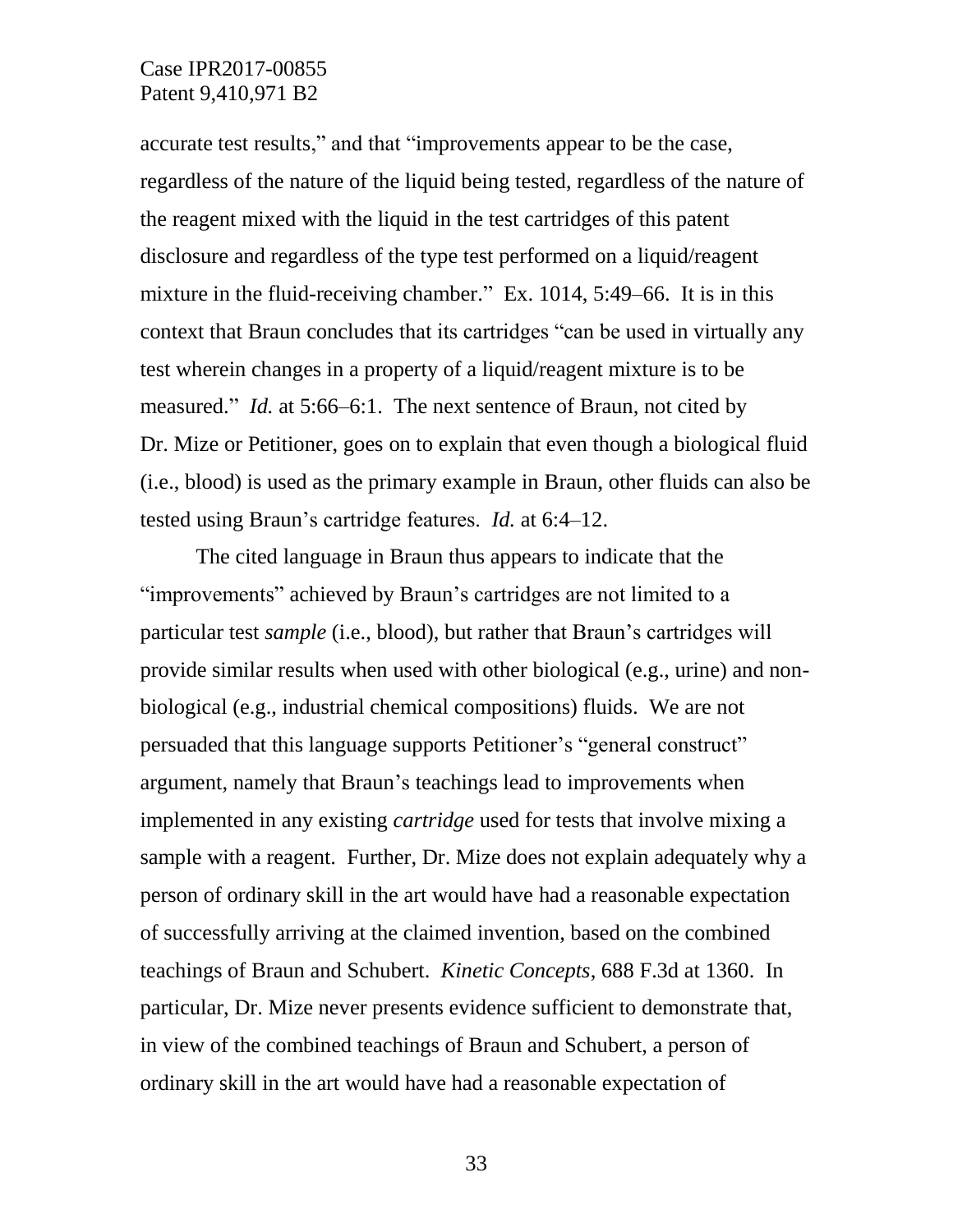achieving a device wherein the sample and reagent are mixed within the test chamber itself.

Thus, even considering substantively the cited paragraph in the Mize Declaration, and Petitioner's corresponding arguments in the Supplemental Reply, the present record remains devoid of any articulated reasoning with some rational underpinning to support the legal conclusion of obviousness. *Kahn*, 441 F.3d at 988. As a result, we find Petitioner fails to establish, by a preponderance of evidence, that claim 12 is unpatentable as obvious in view of Schubert and Braun. Because claim 13 depends from claim 12, we reach the same conclusion regarding claim 13.

### *vi. Claims 9–11*

Petitioner contends that the subject matter of claims 9–11 would have been obvious in view of the combined teachings of Schubert, Braun, Ostgaard, Jina, and Miller. Pet. 31–32.

### *1. Ostgaard (Ex. 1015)*

Ostgaard discloses "cartridges for use in the assay of a liquid sample, wherein the assay includes at least one step during which the sample to be assayed and one or more components of the assay system are kept separated." Ex. 1015, 2:66–3:2. Ostgaard describes one embodiment wherein a test cartridge comprises a holding chamber and test chamber separated by a pierceable member, a partition member disposed in the test chamber containing at least one reagent, and a transfer member that can be moved towards and pierce the pierceable member. *Id.* at 3:10–27. Upon moving the transfer member, "a negative pressure is created in the test chamber, liquid sample moves through the transfer member, into the test chamber and through the opening in the partition member." *Id.* at 3:27–33.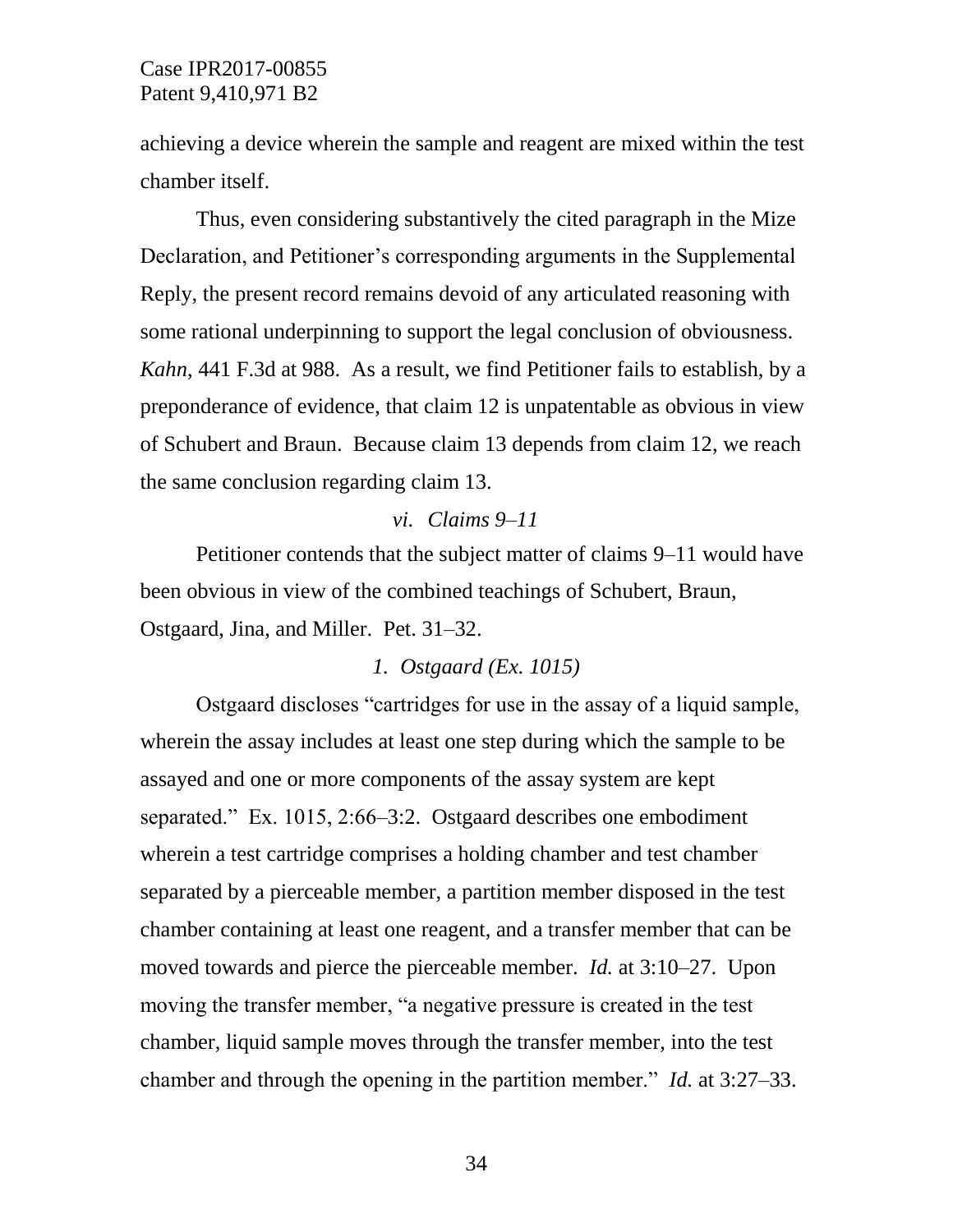Ostgaard also states that its cartridge can be adapted for use in an assay system that involves an incubation step, which includes heating the test sample and other components of the assay system to a predetermined temperature. *Id.* at 3:34–42.

### *2. Jina (Ex. 1016)*

Jina discloses a "single-use electronic device and test card for use therein which performs a coagulation or lysis assay of a blood sample." Ex. 1016, at [57]. Jina's device includes "means for measuring the viscosity of the sample and generating an electrical signal which correlates to a curve of the coagulation/lysis assay." *Id.*

### *3. Miller (Ex. 1017)*

Miller discloses thermally conductive biological assay trays made from a polymer composition comprising a base polymer matrix and a thermally conductive material. Ex. 1017, at [57].

### *4. Analysis*

Claim 9 depends from claim 8 and requires that "the housing defines at least a portion of the fluid pathway, and wherein at least a portion of the housing is thermally conductive." Ex. 1002, 19:41–43. Claim 10 depends from claim 9 and requires "the thermally conductive portion of the housing defines at least a portion of the fluid pathway." *Id.* at 19:44–46. Claim 11 depends from claim 10 and requires "the thermally conductive portion comprises a thermally conductive polymer." *Id.* at 19:47–48.

Petitioner contends that Schubert, in combination with Ostgaard, Jina, and Miller, "renders obvious IPR claims 9, 10, and 11, by disclosing each and every element of the claims, arranged as claimed in a manner enabling to a [person of ordinary skill in the art], as discussed by Dr. Mize in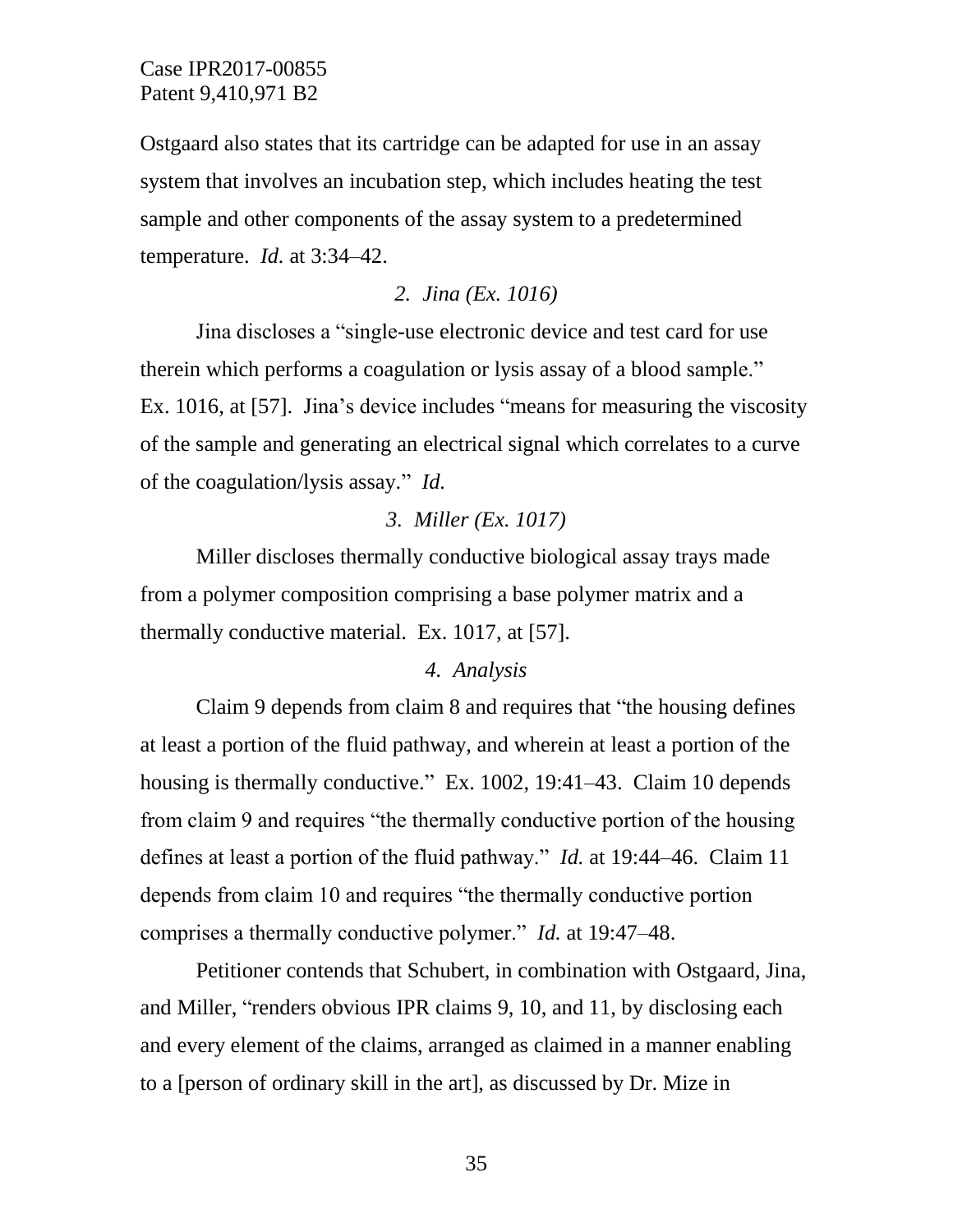Ex. 1003, ¶¶ 124-129." Pet. 31–32. Petitioner also provides a claim chart showing how these references purportedly disclose the limitations in claims 9–11. According to Petitioner, this claim chart further evidences how the prior art references "disclose and enable each and every limitation of claims 9, 10, and 11 of the '971 Patent." *Id.* at 32.

As stated above, claim 9 requires the housing of the assay device (a limitation in claim 6) to define a portion of the fluid pathway (a limitation in claim 8). In its claim chart, however, Petitioner does not clearly articulate how or where the prior art references disclose or suggest a housing that defines a portion of the fluid pathway. For example, according to Petitioner, Ostgaard teaches the use of housings and thermal transfer, as well as making the bottom surface of a sample holding chamber from a conductive material. Pet. 30 (citing Ex. 1015, 5:41–44, 7:38–44). We are not persuaded that these disclosures demonstrate Ostgaard teaches a housing defining a portion of the required fluid pathway. In particular, it is not clear from Ostgaard whether the "sample holding chamber" referred to in Petitioner's claim chart is part of the housing or the fluid pathway.

Nor are we persuaded that Petitioner's citations to Jina and Miller, as evidence that using thermally conductive materials in biological assay devices was well known, demonstrates that these references disclose a housing that defines at least a portion of the fluid pathway, as claim 9 requires. Furthermore, although not expressly cited with regard to claim 9, Petitioner directs us to Schubert paragraph 81 and Figure 6 as evidence of a fluid pathway. Neither paragraph 81 nor Figure 6, however, demonstrates that the fluid pathway is part of the housing. We, therefore, find that Petitioner has failed to demonstrate by a preponderance of evidence that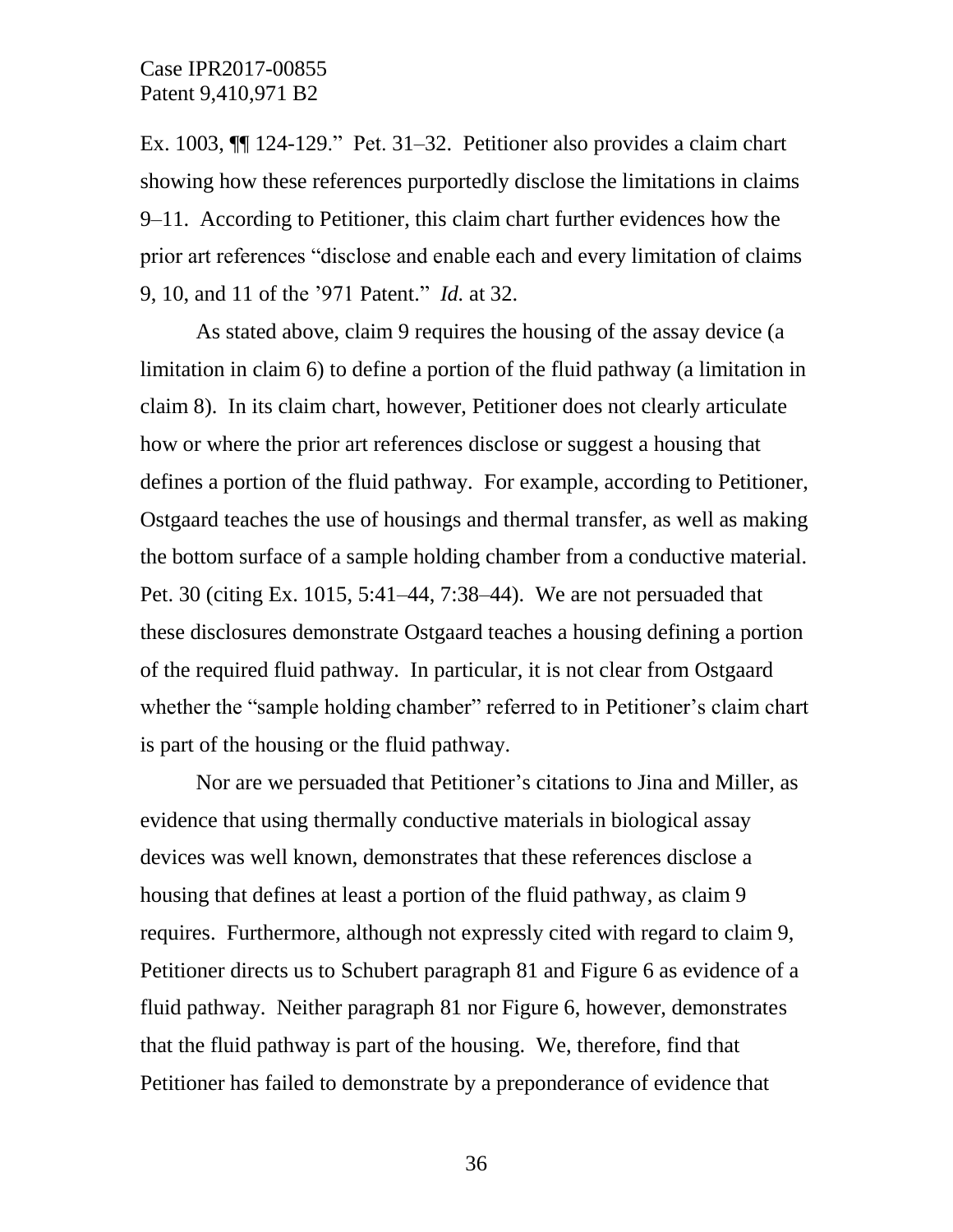Schubert, Ostgaard, Jina, and Miller disclose every limitation of claim 9. Because claims 10 and 11 depend from claim 9, we reach the same conclusion for these claims.

Additionally, Petitioner fails to address sufficiently whether one of skill in the art would have had a reasonable expectation of success in arriving at the claimed invention in view of the combined disclosures of the cited prior art references. *Kinetic Concepts*, 688 F.3d at 1360. To the extent Petitioner contends its statement that the claim chart shows how Schubert, in combination with Ostgaard, Jina, and Miller, "enables each and every limitation of claims 9, 10, and 11" addresses likelihood of success, we note that "rejections on obviousness grounds cannot be sustained by mere conclusory statements; instead, there must be some articulated reasoning with some rational underpinning to support the legal conclusion of obviousness." *Kahn*, 441 F.3d at 988.

Petitioner cites several paragraphs of the Mize Declaration in support of its broad and conclusory assertion that the combined teachings of Schubert, Ostgaard, Jina, and Miller disclose and enable each element of the claims. As noted in our Institution Decision, these types of citations to the Mize Declaration, without adequate substantive discussion in the Petition, constitute attempts to incorporate arguments and evidence into the Petition by reference to the Mize Declaration. *See* Inst. Dec. 14; 37 C.F.R. § 42.6(a)(3). As discussed above, we decline to consider information that Petitioner simply incorporates by reference to cited portions of the Mize Declaration.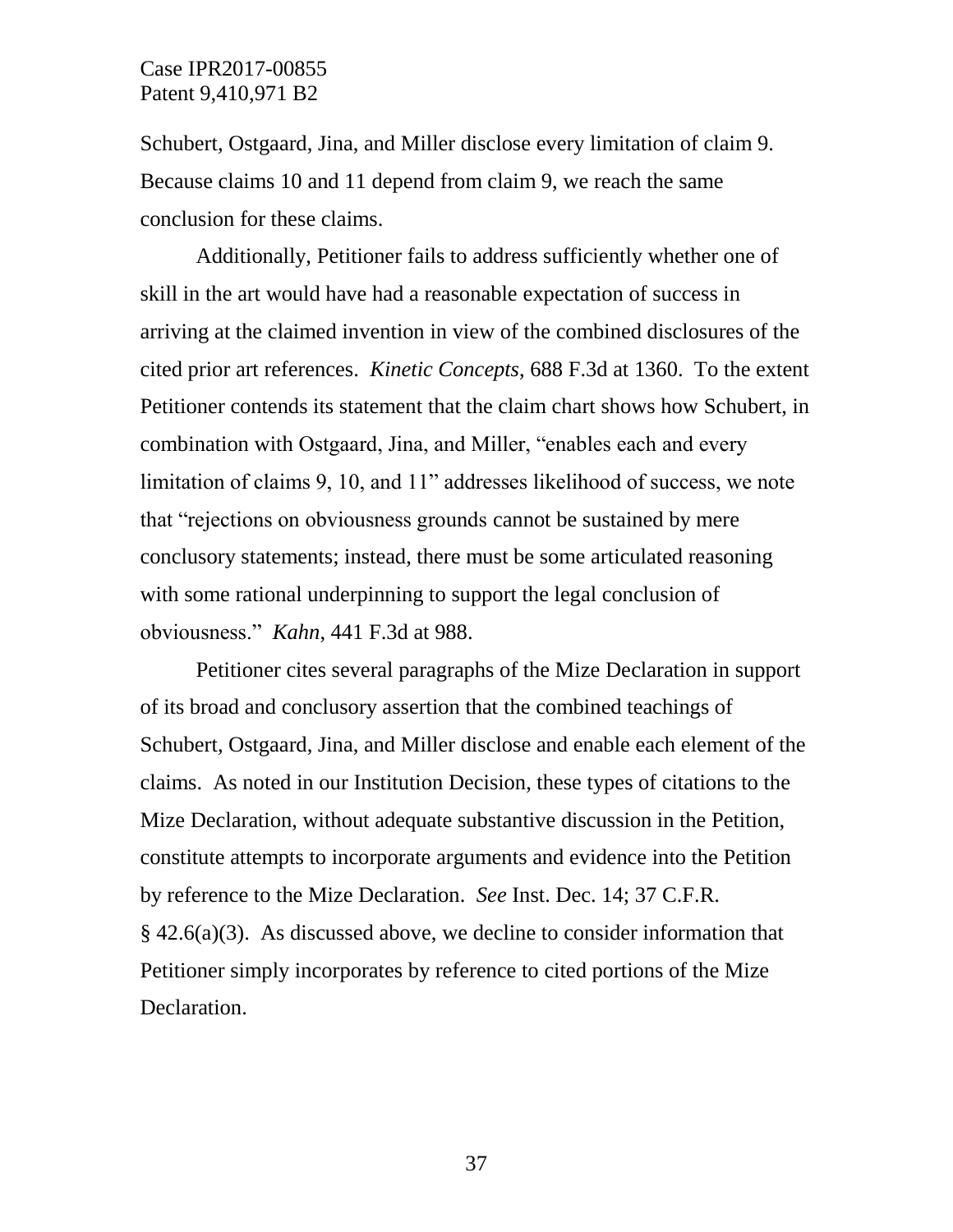In view of the foregoing, we find Petitioner fails to establish, by a preponderance of evidence, that claims 9–11 are unpatentable as obvious in view of Schubert, Ostgaard, Jina, and Miller.

The outcome here would not change even if we were to consider substantively the cited paragraphs in the Mize Declaration. In its Supplemental Reply, Petitioner directs us to paragraphs 127 and 128 of the Mize Declaration, noting that Dr. Mize explains that Ostgaard and Jina teach "including a thermally conductive material to effect heat transfer with respect to a test card/cartridge and that motivation exists for maintaining a temperature at 37 degrees Celsius 'so that the test results can readily [be] compared to other standardized test results without interpolation.'" Suppl. Reply 10. The Mize Declaration, which appears to be directed to a motivation to combine references, does not cure the deficiencies noted above. In particular, Dr. Mize does not address with specificity how or where the prior art discloses or suggests all limitations of claim 9, and does not explain adequately why a person of ordinary skill in the art would have had a reasonable expectation of successfully arriving at the claimed invention.

Thus, even considering substantively the cited paragraphs in the Mize Declaration, and Petitioner's corresponding arguments in the Supplemental Reply, the present record remains devoid of any articulated reasoning with some rational underpinning to support the legal conclusion of obviousness. *Kahn*, 441 F.3d at 988. As a result, we find Petitioner fails to establish, by a preponderance of evidence that claims 9–11 are unpatentable as obvious in view of Schubert, Ostgaard, Jina, and Miller.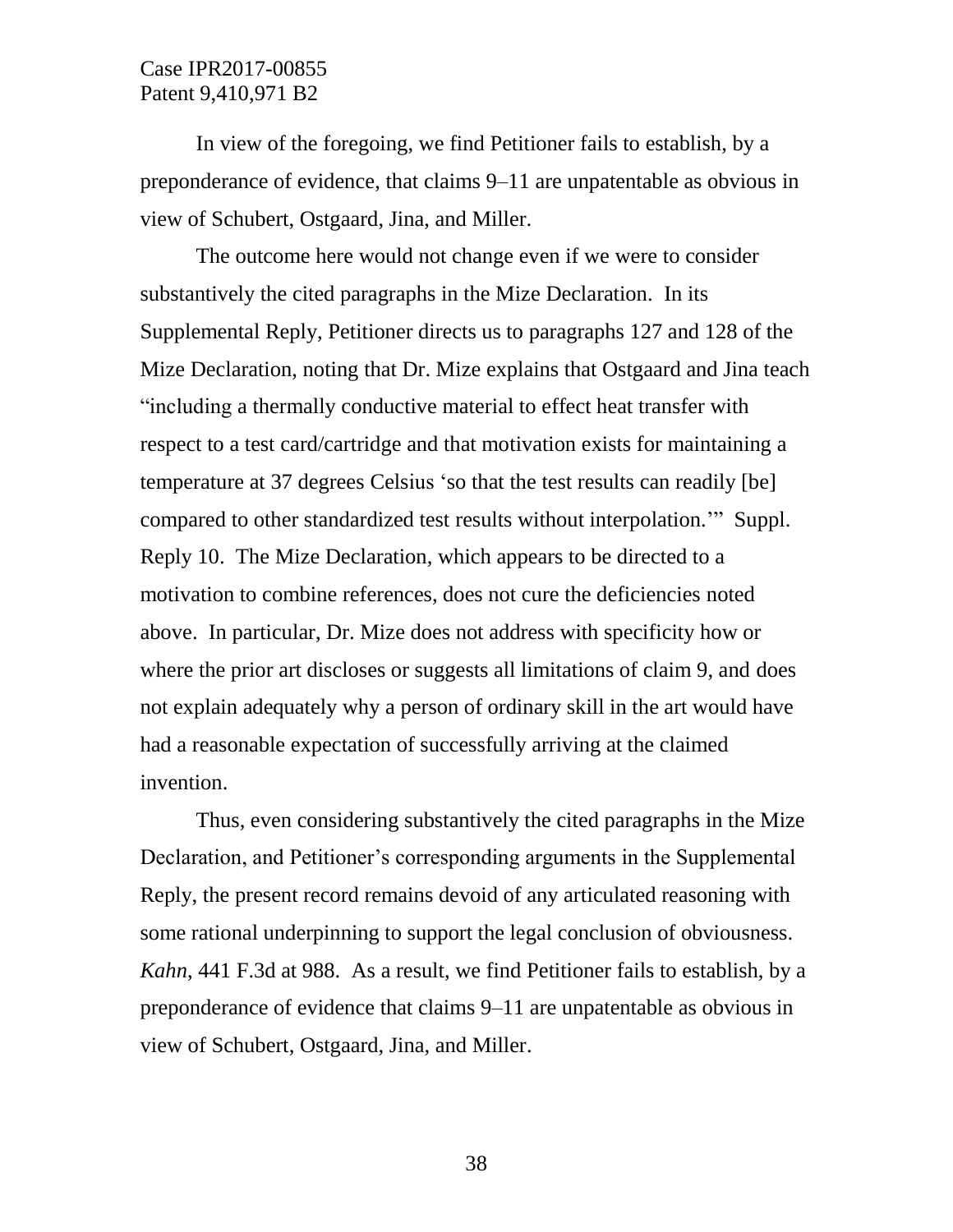### *vii. Claim 14*

Petitioner contends that the subject matter of claim 14 would have been obvious in view of the combined teachings of Schubert and Warden. Pet. 33.

### *1. Warden (Ex. 1007)*

Warden discloses "a device for receiving and processing a sample" in the field of diagnostic assays. Ex. 1007, 6:20–21, 1:6–7. Warden teaches that its device may include a sample receiving element to allow for the introduction of a sample into the device, a first chamber in fluid communication with the sample receiving element, one or more second chambers in fluid communication with the first chamber, and ports that provide for venting the device and "establishing communication between the device and means for moving the sample from the sample receiving element to the first chamber and for moving the sample from the first member to the one or more second members." *Id.* at 6:21–34. According to Warden, the second chambers are adapted for processing the sample. *Id.* at 6:36–38. As one example, Warden teaches that the second chamber can contain various reagents for conducting an assay, which are mixed with the sample in the second chamber. *Id.* at 11:57–61.

### *2. Analysis*

Claim 14 depends from claim 7 and requires "one or more test chamber of the plurality of test chambers further comprises a magnetic stirring structure." Ex. 1002, 20:4–6.

Petitioner contends that Schubert in combination with Warden "renders obvious IPR claim 14, by disclosing each and every element of the claim, arranged as claimed in a manner enabling to a [person of ordinary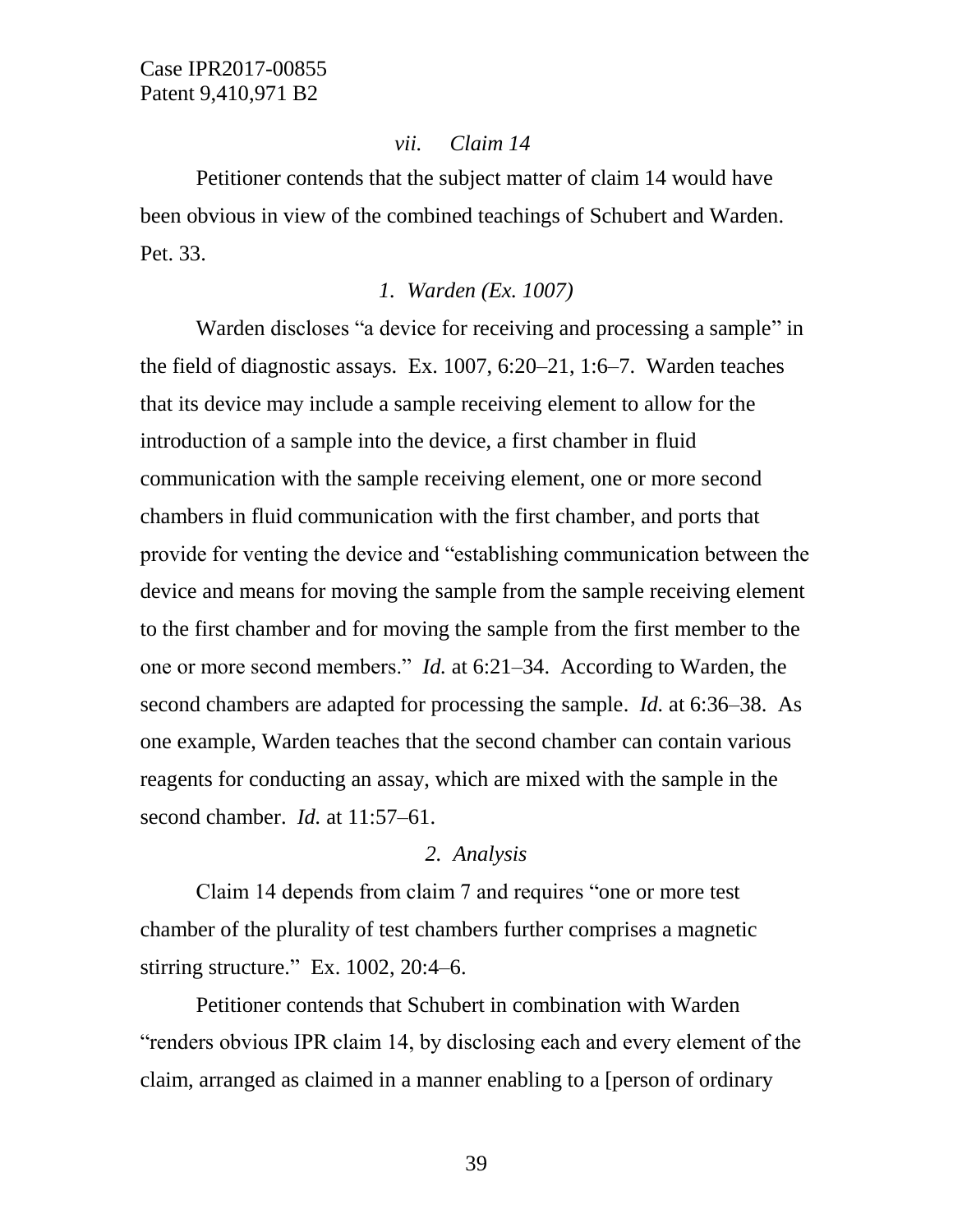skill in the art], as discussed by Dr. Mize in Ex. 1003, ¶¶ 130-134." Pet. 33. Petitioner also provides a claim chart showing how these references purportedly disclose the limitations in claim 14. *Id.* at 32–33. According to Petitioner, this claim chart further evidences how the prior art references "disclose[] and enable[] each and every limitation of claim 14." *Id.* at 33.

We are not persuaded by Petitioner's arguments. Petitioner fails to identify in the Petition a reason why a person of ordinary skill in the art would have combined the disclosed elements in the art in the same fashion as recited in claim 14 of the '971 patent. Nor does Petitioner address sufficiently the question of whether a person of ordinary skill in the art would have had a reasonable likelihood of success in arriving at the claimed limitation. To the extent Petitioner contends its statement that the claim chart shows how Warden, in combination with Schubert, "enables each and every limitation of claim 14" addresses an expectation of success, we note that "rejections on obviousness grounds cannot be sustained by mere conclusory statements; instead, there must be some articulated reasoning with some rational underpinning to support the legal conclusion of obviousness." *Kahn*, 441 F.3d at 988.

Petitioner cites several paragraphs of the Mize Declaration in support of its broad and conclusory assertion that Schubert and Warden disclose and enable each and every element of the claims. As noted in our Institution Decision, these types of citations to the Mize Declaration, without adequate substantive discussion in the Petition, constitute attempts to incorporate arguments and evidence into the Petition by reference to the Mize Declaration. *See* Inst. Dec. 14; 37 C.F.R. § 42.6(a)(3). For the reasons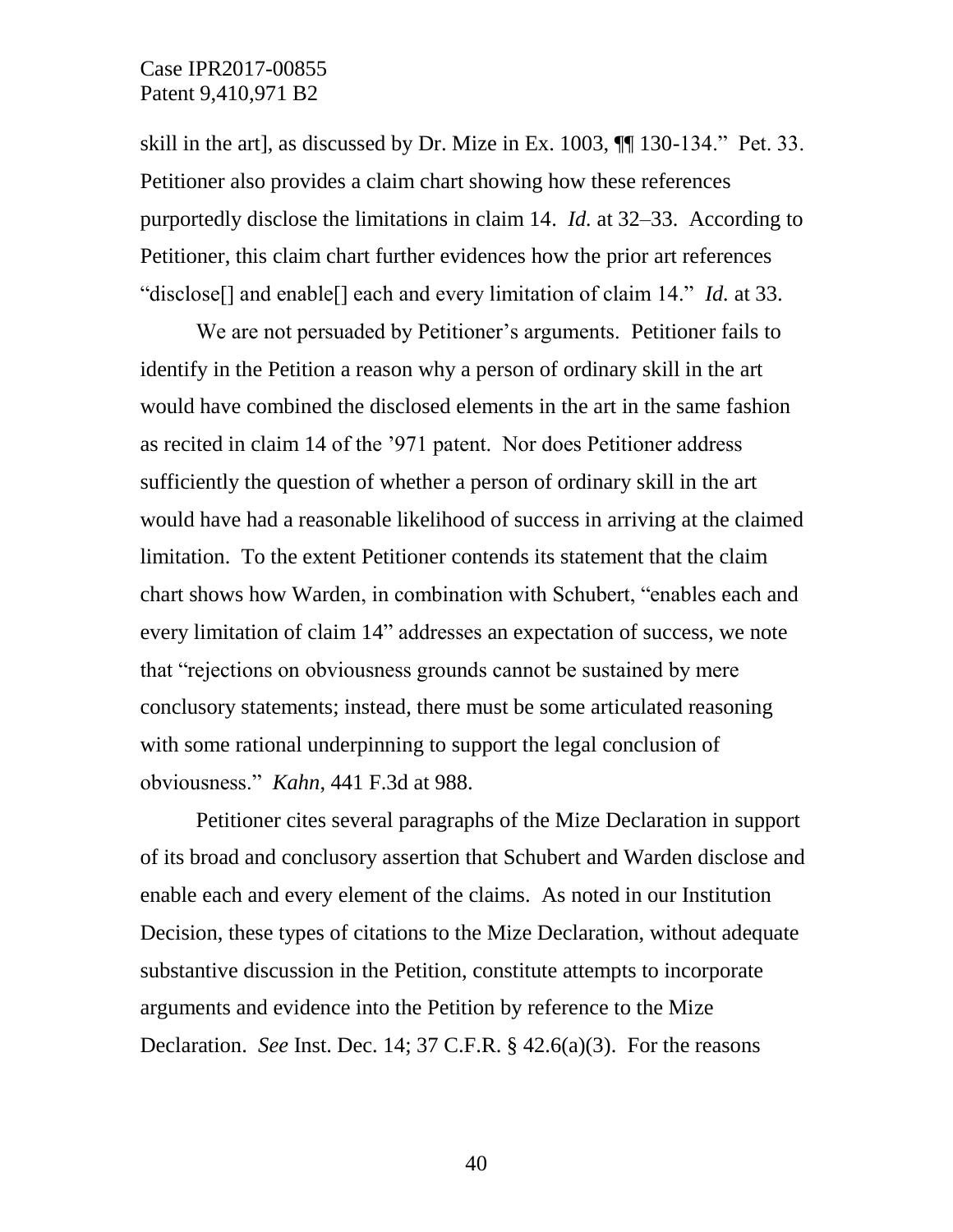discussed above, we decline to consider information that Petitioner simply incorporates by reference to cited portions of the Mize Declaration.

In view of the foregoing, we find Petitioner fails to establish, by a preponderance of evidence, that claim 14 is unpatentable as obvious in view of Schubert and Warden.

The outcome here would not change even if we were to consider substantively the cited paragraphs in the Mize Declaration. In its Supplemental Reply, Petitioner directs us to paragraph 133 of the Mize Declaration, stating that Dr. Mize explains that the relevant teachings of Warden provide improved reagent mixing within a test chamber. Suppl. Reply 10; Ex. 1003 ¶ 133. Dr. Mize's declaration, however, does not cure the deficiencies noted above. For example, Dr. Mize cites column 11, lines 59 through 66 of Warden, which states that a mixing ball susceptible to a magnetic force is a "suitable mixing means." Ex. 1003 ¶¶ 132–133. Dr. Mize does not explain why he characterizes the mixing means in Warden as "improved," when Warden describes it as "suitable" (Ex. 1007, 11:59–66). Moreover, Dr. Mize does not address why a person of ordinary skill in the art would look to Warden when, as noted above, Schubert states that the reagent and sample are mixed during transport. Additionally, Dr. Mize does not address the issue of whether a person of ordinary skill in the art would have had a reasonable expectation of success in achieving the claimed invention.

Thus, even considering substantively the cited paragraphs in the Mize Declaration, and Petitioner's corresponding arguments in the Supplemental Reply, the present record remains devoid of any articulated reasoning with some rational underpinning to support the legal conclusion of obviousness.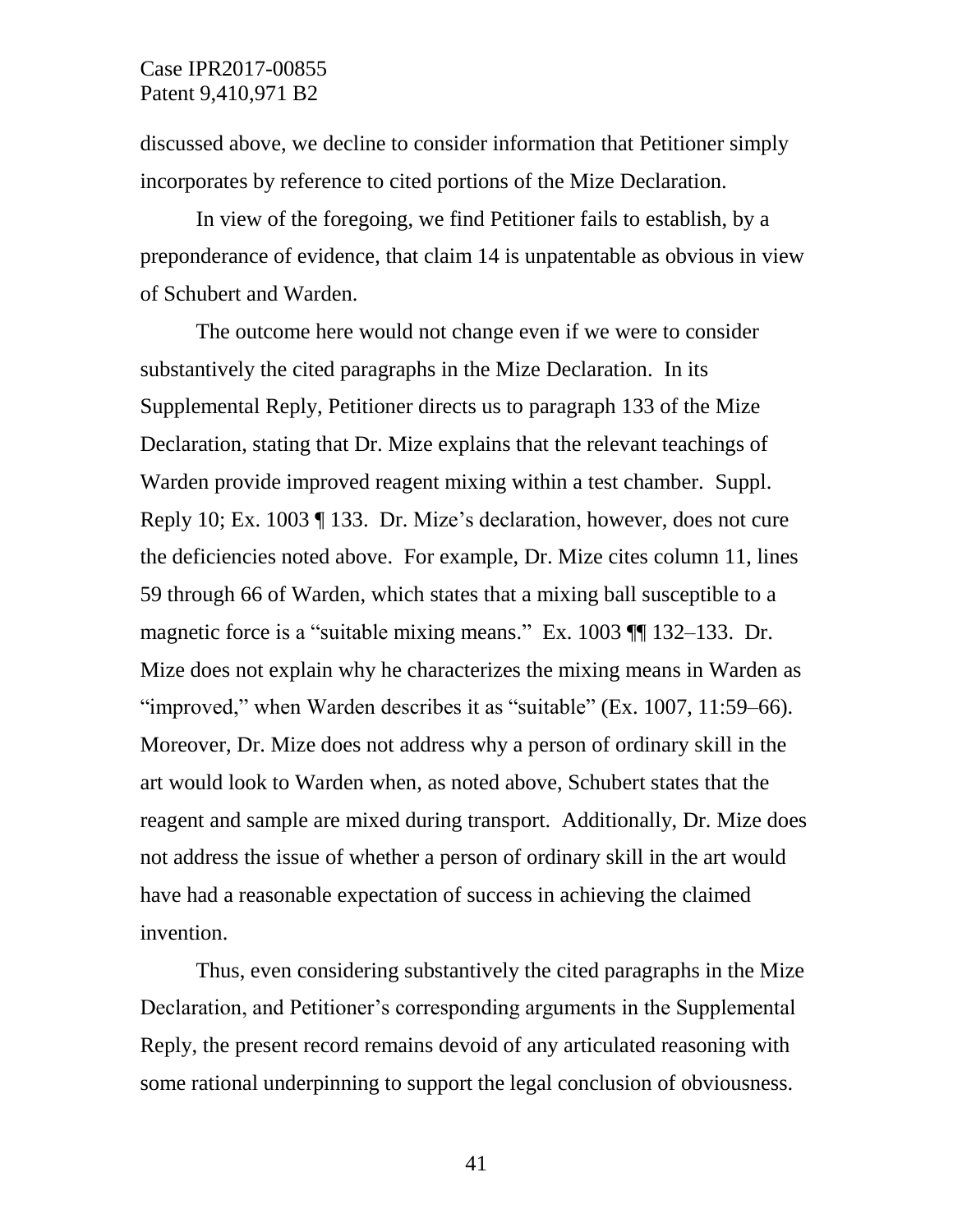*Kahn*, 441 F.3d at 988. As a result, we find Petitioner fails to establish, by a preponderance of evidence that claim 14 is unpatentable as obvious in view of Schubert and Warden.

*C. Challenges Based on Baugh*

*i. Baugh (Ex. 1005)*

Baugh is directed to an improved method for measuring the

effectiveness of antiplatelet reagents or platelet inhibitors on the coagulation

of blood. Ex. 1005, 3:47–50. Baugh's method includes

placing a predetermined amount of heparin in each cell of a multicell test cartridge, placing an optimized amount of a mechanical platelet and/or clotting activator in each cell, and placing a measured amount of platelet inhibitor in each cell, the amount of inhibitor in each cell differing from the amount in each other cell. An aliquot of a blood sample is added to each cell, and the blood sample aliquot, platelet and/or clotting activator and platelet inhibitor are mixed. Each cell sample is allowed to clot, and the clotting time for each cell is measured. The relative clotting times are used to calculate and determine the platelet inhibition effect of the platelet inhibitor.

*Id.* at 4:1–13. Baugh discloses abciximab as an example of a platelet inhibitor that can be used to evaluate the function of platelets in the blood sample tested. *Id.* at 5:26–40.

*ii. Claims 1, 2, 6, 7, 15, and 16*

Petitioner argues that Baugh anticipates claims 1, 2, 6, 7, 15, and 16 of the '971 patent. Pet. 9–15. Because we find Schubert anticipates claims 1, 2, 6, 7, 15, and 16, and because we find that Petitioner's obviousness grounds based on Baugh are otherwise deficient for the reasons explained below, we do not address this ground.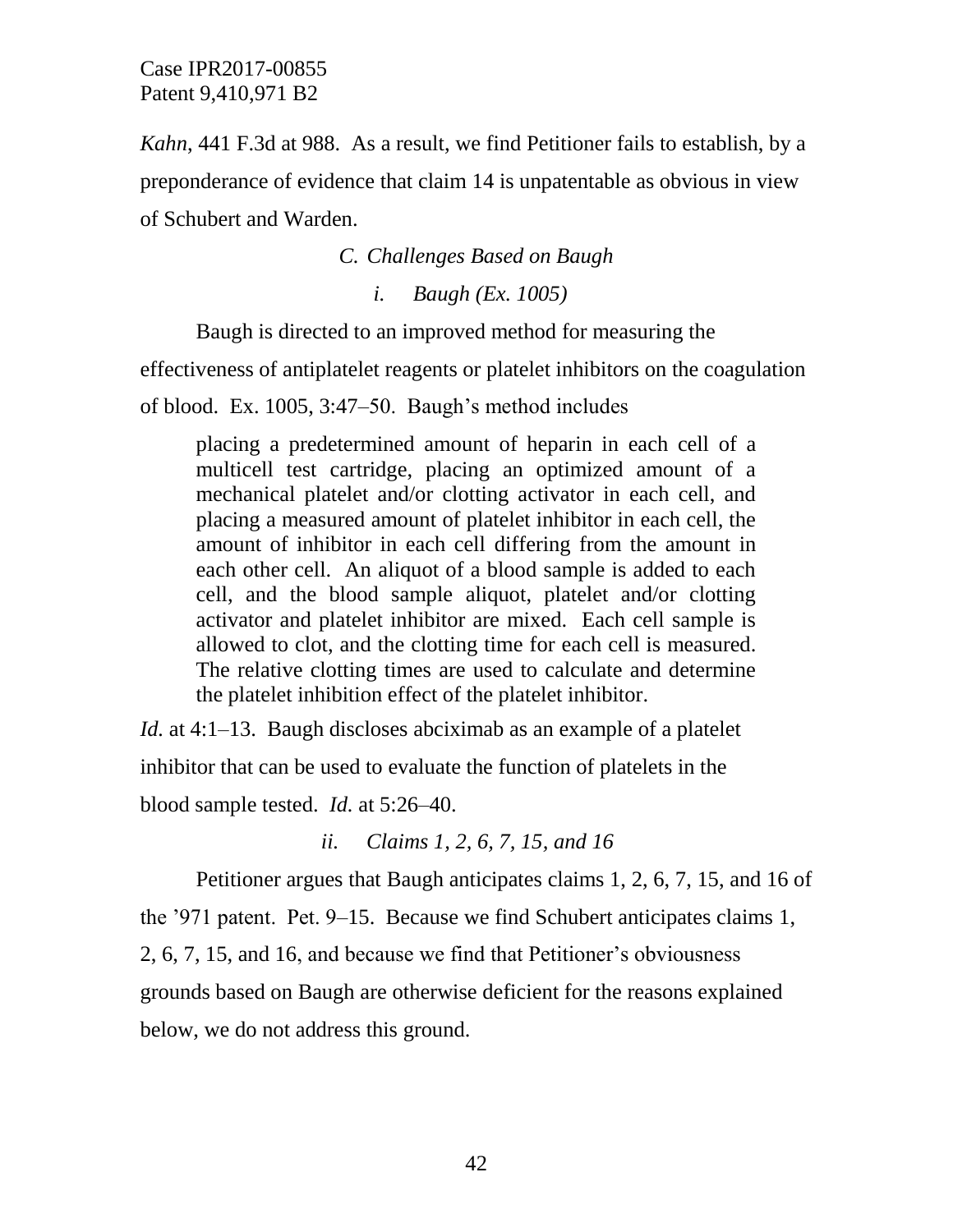### *iii. Claims 3, 4, and 17–20*

Petitioner contends that the subject matter of claims 3, 4, and 17–20 would have been obvious in view of the combined teachings of Baugh and Viola. Pet. 24–25, 33–40. With regard to limitations in claims 3 and 4 that are not present in Baugh, Petitioner directs us to portions of Viola, and relies on the same claim chart and arguments from the Petition here as it did for its argument that the subject matter of claims 3 and 4 would have been obvious in view of Schubert and Viola. *Id.* For the reasons discussed above, we find that Petitioner does not identify in the Petition a reason why a person of ordinary skill in the art would have combined the disclosed elements in the art in the same fashion as recited in the claims of the '971 patent. Nor does Petitioner address sufficiently the question of whether a person of ordinary skill in the art would have had a reasonable expectation of success in arriving at the claimed limitation.

Independent claim 17 contains limitations similar to those in independent claim 1, and further requires that the first and second chambers be "configured to be interrogated with ultrasound for a hemostatic parameter of the blood received therein to be determined." Ex. 1002, 20:29–34. Petitioner contends that Baugh, in combination with Viola, "renders obvious IPR claims 17, 18, 19[,] and 20, by disclosing each and every element of the claims, arranged as claimed in a manner enabling to a [person of ordinary skill in the art], as discussed by Dr. Mize in Ex. 1003, ¶¶ 135-142." Pet. 33– 34. Petitioner also presents a claim chart, and contends that this chart "further evidences how [Baugh] in combination with [Viola] discloses and enables each and every limitation of claims 17, 18[,] 19[,] and 20 of the '971 Patent." *Id.* at 34.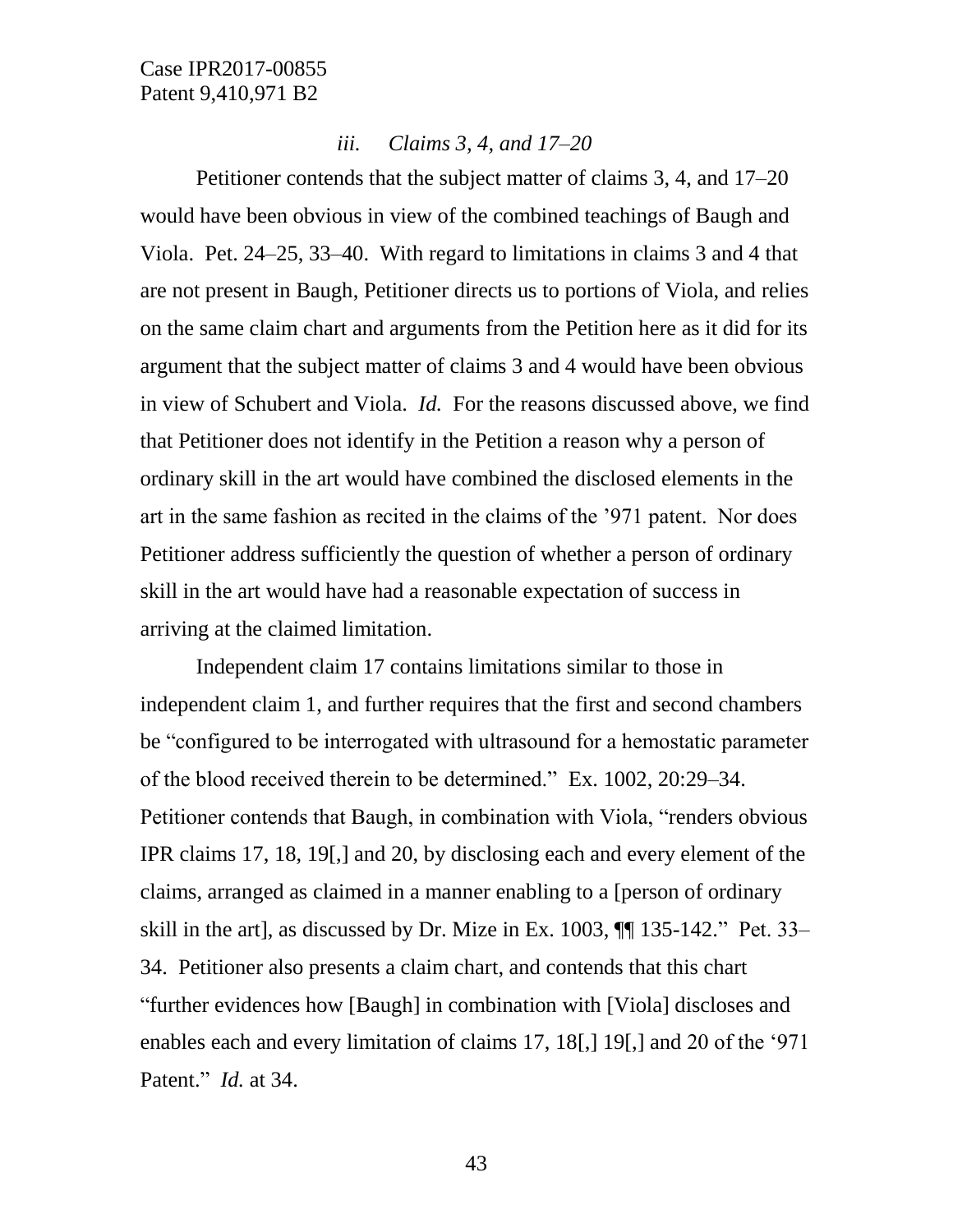In the Petition, Petitioner asserts that Viola is directed to "a novel ultrasound-based technology, named sonorheometry," and that Viola "[e]ssentially . . . teaches all the principles and techniques necessary to implement sono[r]heometry to test a test chamber and detect viscoelasticity through the coagulation process." *Id.* at 36–37 (citing Ex. 1012, Abstract, Section 2.2, and Section 2.3). Petitioner concludes that it would have been obvious to a person of ordinary skill in the art "to interrogate each of the chambers in [Baugh] using the techniques described in [Viola]." *Id.* at 37.

Although Petitioner contends that Viola discloses configuring a chamber to be interrogated with ultrasound, as required in claim 17, Petitioner does not identify in the Petition a reason why a person of ordinary skill in the art would have combined the disclosed elements in the art in the same fashion as recited in the claims of the '971 patent. *KSR*, 550 U.S. at 418 ("[A] a patent composed of several elements is not proved obvious merely by demonstrating that each of its elements was, independently, known in the prior art.").

Petitioner cites several paragraphs of the Mize Declaration in support of its broad and conclusory assertion that Baugh and Viola disclose and enable every element of the claims. As noted in our Institution Decision, these types of citations to the Mize Declaration, without adequate substantive discussion in the Petition, constitute attempts to incorporate arguments and evidence into the Petition by reference to the Mize Declaration. *See* Inst. Dec. 14; 37 C.F.R. § 42.6(a)(3). For the reasons discussed above, we decline to consider information that Petitioner simply incorporates by reference to cited portions of the Mize Declaration.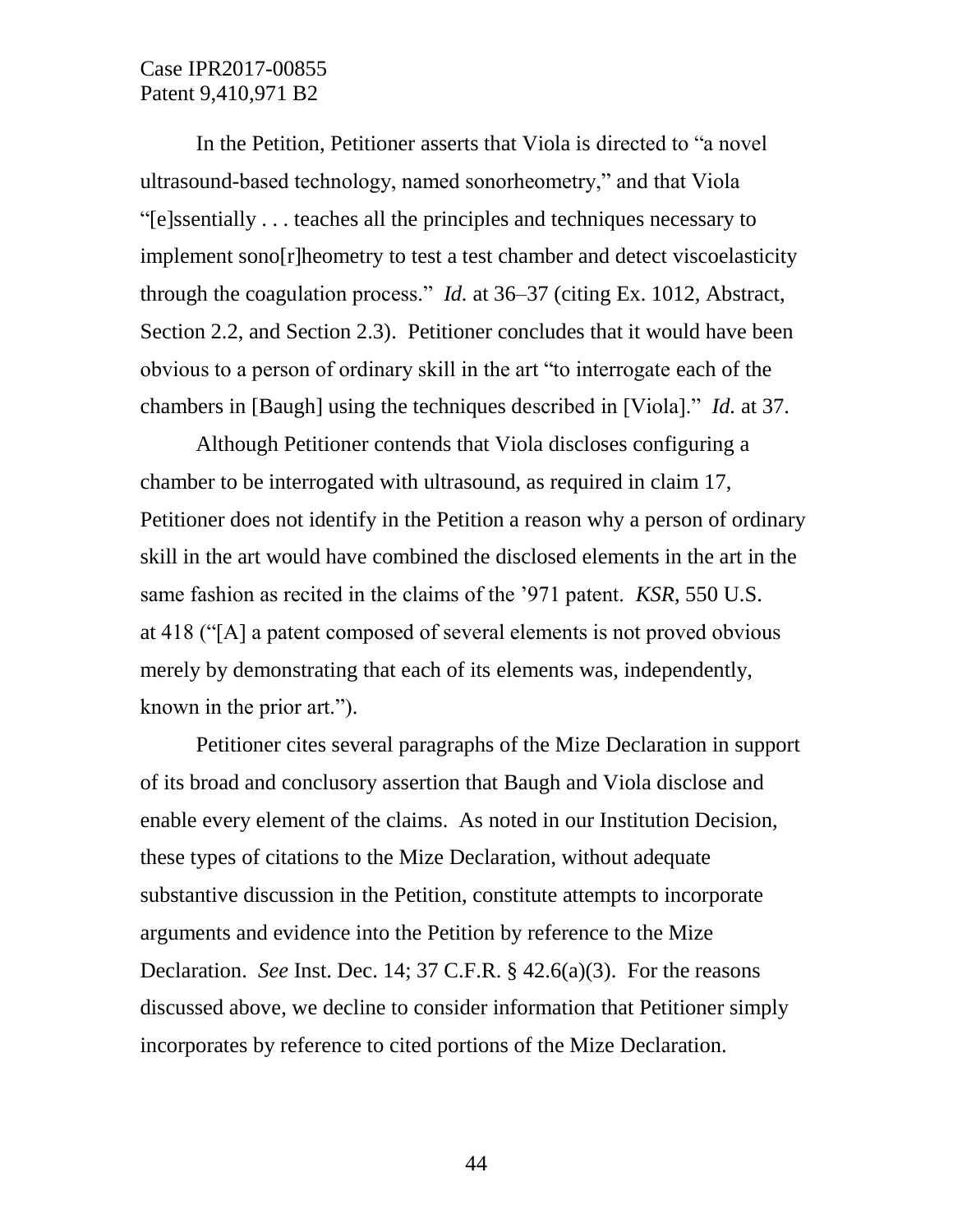In view of the foregoing, we find that Petitioner has not established by a preponderance of evidence that claims 3, 4, and 17 are obvious. Because claims 18–20 depend from claim 17, we reach the same conclusion regarding these claims.

Furthermore, even if we were to consider substantively the cited paragraphs in the Mize Declaration, and Petitioner's corresponding arguments in the Supplemental Reply, we are not persuaded Petitioner has established, by a preponderance of evidence, that claims 3, 4, and 17–20 are unpatentable. For example, Petitioner directs us to Dr. Mize's discussion of column 7, lines 35 through 41 of Baugh, and his assertion that Baugh anticipates "the assays and apparatus described therein being interrogated using other known techniques." Suppl. Reply 6–7 (citing Ex. 1003 ¶ 111).

The cited portion of Baugh reads as follows:

[M]any of the details of functionality will be generalized herein with the understanding that the assignee's prior patents and applications disclose many of these details to a greater extent. It is anticipated that similar results and effects as those obtained from using the assignee's plunger sensor technique will also be obtainable by practicing the present invention using other well known methods and devices.

Ex. 1005, 7:35–41. Dr. Mize relies on this language as evidence to support the conclusion that it would have been obvious for a person of ordinary skill in the art to have combined the teachings of Viola with Baugh. Neither Petitioner nor Dr. Mize, however, directs us to evidence that Viola's acoustic interrogation device (disclosed in a 2009 publication) was well known as of January 1999, the filing date of the application leading to Baugh.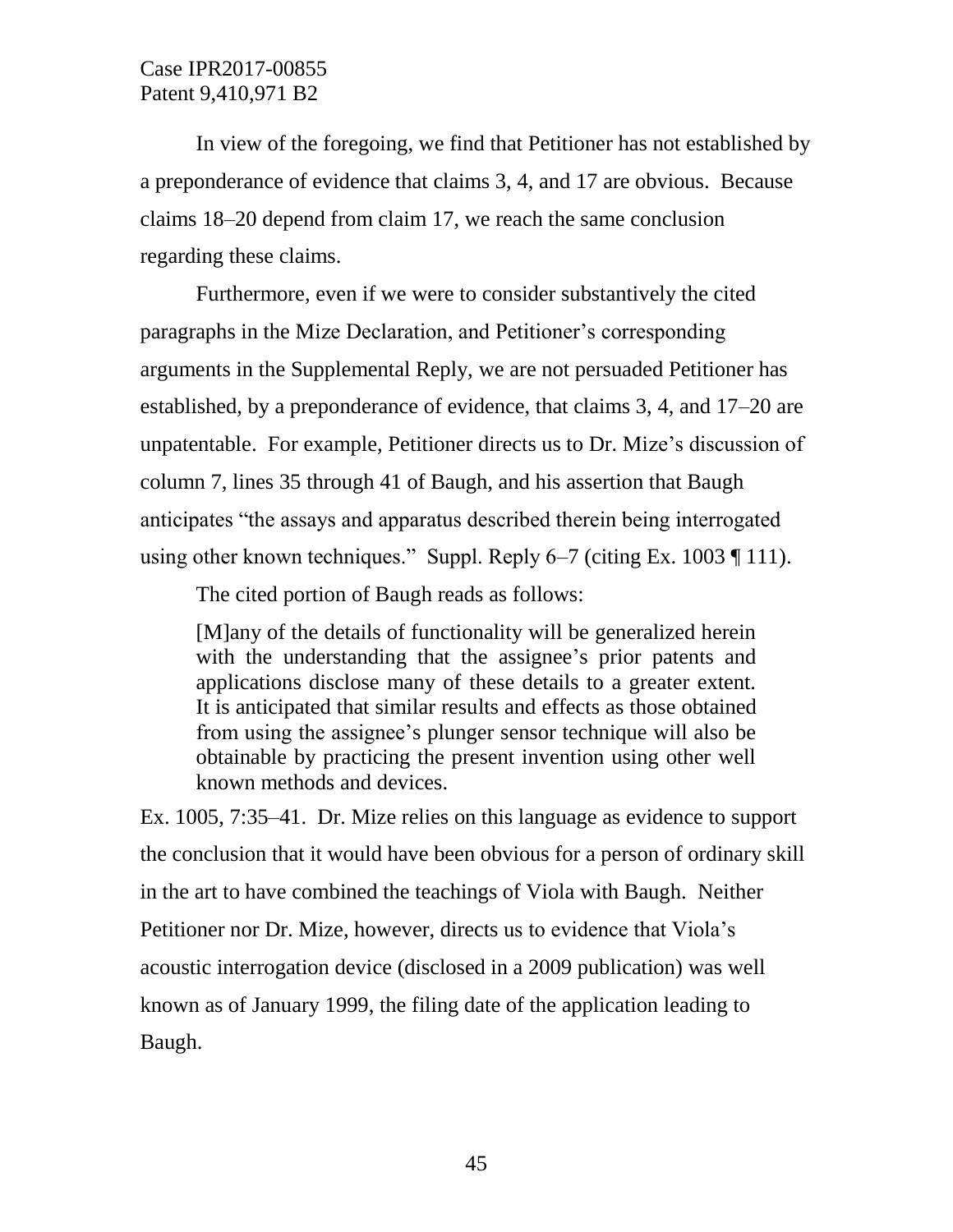Furthermore, we do not find persuasive Petitioner and Dr. Mize's conclusion that Viola "[e]ssentially . . . teaches all the principles and techniques necessary to implement sono[r]heometry to test a test chamber and detect viscoelasticity through the coagulation process." Pet. 37; Ex. 1003 ¶ 141. First, these types of conclusory statements are insufficient to support a finding of obviousness. *Kahn*, 441 F.3d at 988. Second, the qualification "essentially" raises some uncertainty about whether a person of ordinary skill in the art would have had a reasonable expectation of successfully achieving the claimed invention based on the combined teachings of Viola and Baugh. For example, it is not clear what additional information, if any, would be necessary to "implement[] sonorheometry" according to Viola, which conducted its studies on a "prototype" bench-top instrument. Ex. 1012, 107.

In view of this, and the absence of any additional analysis and evidence presented by Petitioner or Dr. Mize regarding a motivation to combine the teachings of the cited references and an expectation of success, we are not persuaded that Petitioner has established, by a preponderance of evidence, that claims 3, 4, and 17–20 are unpatentable as obvious in view of Baugh and Viola. *See Tech. Licensing*, 545 F.3d at 1327 ("[I]f the fact trier of the issue is left uncertain, the party with the burden loses." ).

### *iv. Claim 5*

Petitioner contends that the subject matter of claim 5 would have been obvious in view of the combined teachings of Baugh and Gavin. Pet. 25–26. Petitioner relies on the same arguments and claim charts here as it did for its argument that the subject matter of claim 5 would have been obvious in view of Schubert and Gavin. These arguments, however, are no more persuasive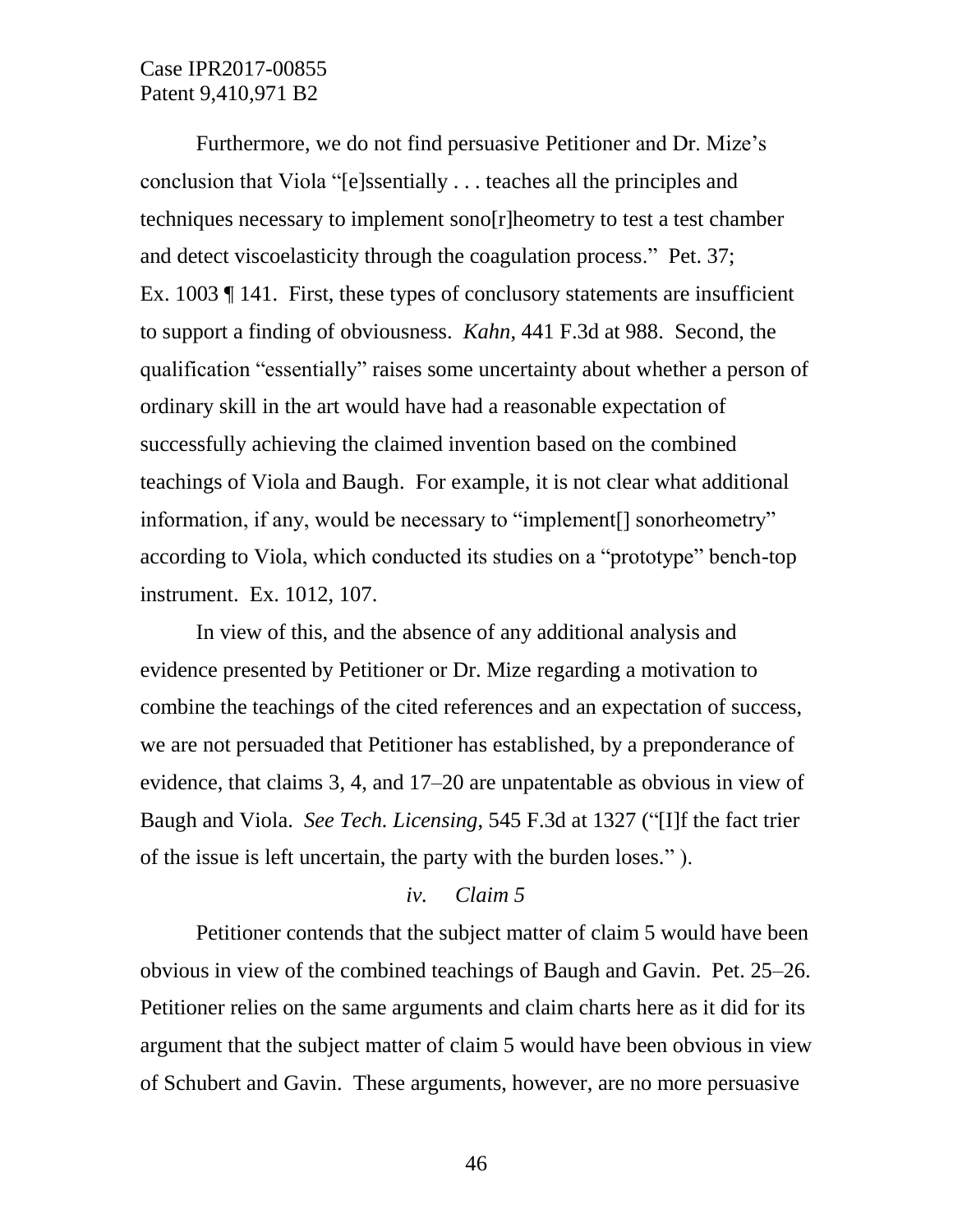here than they were when considered above. For the same reasons discussed above, we find Petitioner fails to establish, by a preponderance of evidence, that claim 5 is unpatentable as obvious in view of Baugh and Gavin.

### *v. Claims 8, 12, and 13*

Petitioner contends that the subject matter of claims 8, 12, and 13 would have been obvious in view of the combined teachings of Baugh and Braun. Pet. 26–27. Petitioner states that Baugh in combination with Braun "renders obvious IPR claims 8, 12, and 13 by disclosing each and every element of the claims, arranged as claimed in a manner enabling to a [person of ordinary skill in the art], as discussed by Dr. Mize in Ex. 1003, ¶¶ 118- 123." Pet. 27. Petitioner also provides a claim chart describing where Braun allegedly discloses the limitations in claims 8, 12, and 13. *Id.* at 27– 28. According to Petitioner, this claim chart shows how the prior art "discloses and enables each and every limitation of claims 8, 12, and 13 of the '971 Patent." *Id.* at 27.

With regard to claim 8, Petitioner argues that Braun teaches a cartridge that includes a fluid receiving/dispensing reservoir, one or more fluid-receiving chambers and one or more conduits that permit fluid communication between the reservoir and chambers. Pet. 27–28. Petitioner, however, fails to identify in the Petition a reason why a person of ordinary skill in the art would have combined the disclosed elements in the art in the same fashion as recited in claim 8 of the '971 patent.

In the Supplemental Reply, Petitioner argues that the Petition itself provides a motivation to combine elements from Braun and Baugh. Suppl. Reply 9. In particular, Petitioner directs us to the statement that a person of ordinary skill in the art "would have been motivated [to] implement fluid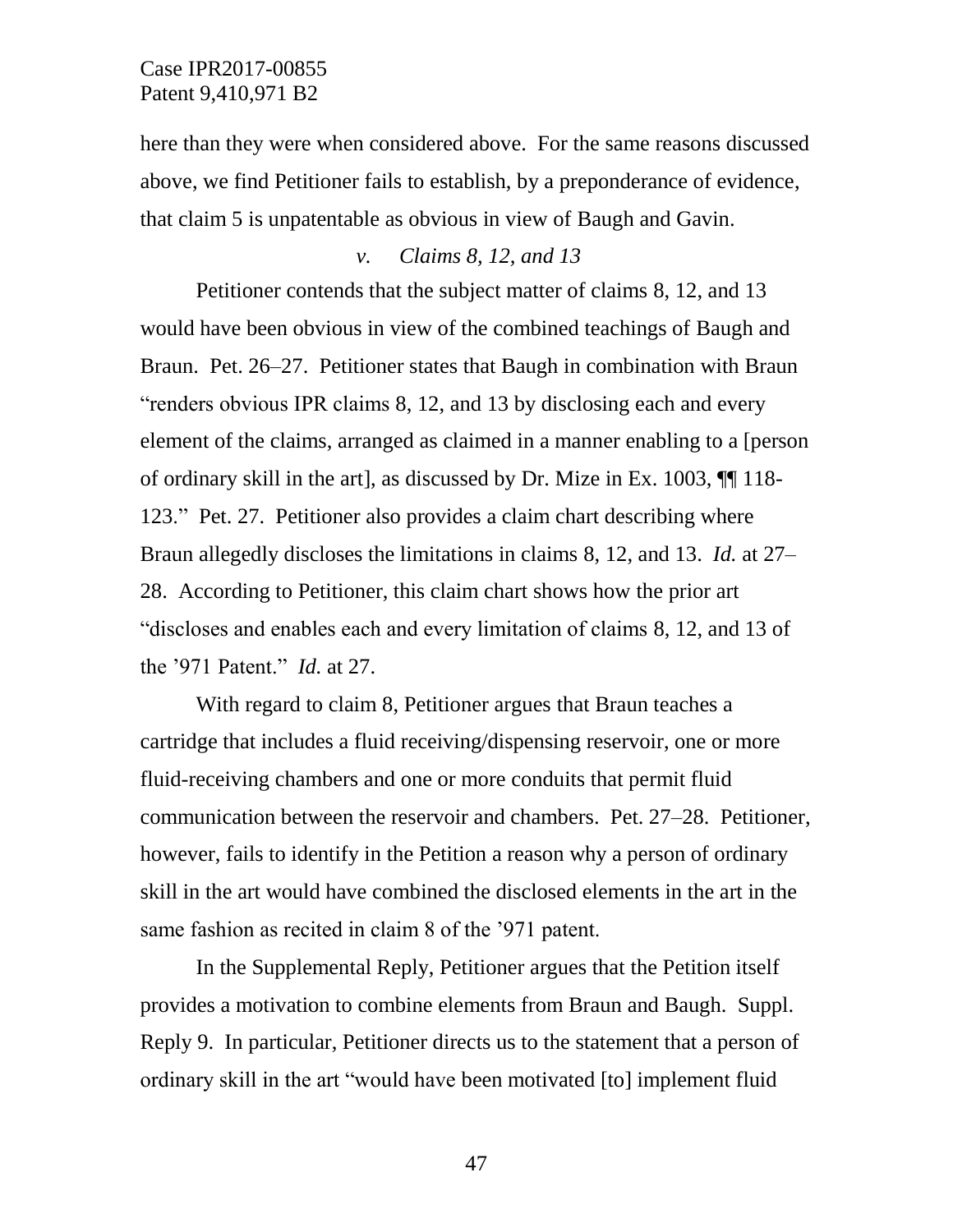flow into receiving chambers as well as tangential flow into the receiving chambers both of which promotes mixing of a sample and reagent." *Id.* (citing Pet. 28 (claim chart)). First, we note that this statement regarding a reason to combine was made in reference to the specific limitations disclosed in claim 12, not claim 8. Petitioner does not explain how this alleged motivation applies to claim 8. Second, as discussed above in Section II.B.v, it is clear from Braun that its purported improvements in fluid flow and mixing are relative to a specific prior art device. Pet. 28; Ex. 1014, 4:16–5:48 (reciting physical differences between Braun's device and the device disclosed in the '209 patent). For example, Braun states that "applicants have found that their use has a very significant effect on the reliability of test results produced by use of the cartridges of this patent disclosure vis-a-vis the results produced by the cartridges described in the '209 patent." Ex. 1014, 4:11–15; *see also id.* at 4:53–57 (stating that "the increase in liquid velocity in the restricted passage serves to mix the reagent with the liquid much more thoroughly than the system taught in the '209 patent").

Although Braun's teachings appear to be directed to making specific physical changes to one particular prior art test cartridge/device, in the Petition, Petitioner concludes that a person of ordinary skill in the art would have been motivated to apply these changes to any test cartridge/device, including the ones disclosed in Baugh. Petitioner, however, fails to address any similarities or differences between the two devices, or direct us to evidence or argument addressing whether a person of ordinary skill in the art would have considered these improvements applicable to Baugh's cartridges/devices.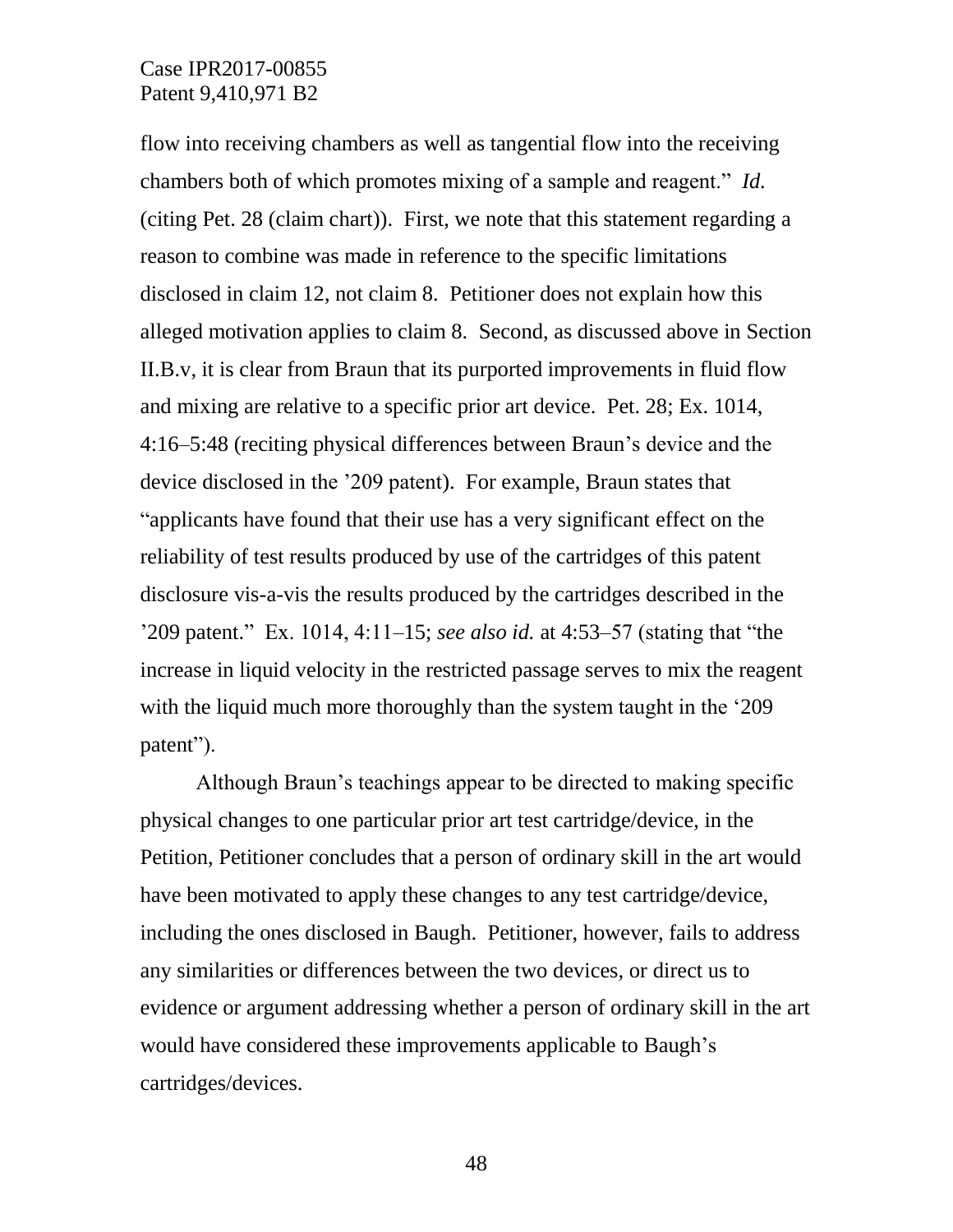Petitioner also fails to address sufficiently the question of whether a person of ordinary skill in the art would have had a reasonable expectation of success in arriving at the claimed invention. To the extent Petitioner contends its statement that the claim chart shows how Braun, in combination with Baugh, "enables each and every limitation of claim 8" addresses likelihood of success, we note that "rejections on obviousness grounds cannot be sustained by mere conclusory statements; instead, there must be some articulated reasoning with some rational underpinning to support the legal conclusion of obviousness." *Kahn*, 441 F.3d at 988.

In view of the foregoing, we find Petitioner fails to establish, by a preponderance of evidence, that claim 8 is unpatentable as obvious in view of Baugh and Braun. Because claims 12 and 13 depend from claim 8, we reach the same conclusion regarding claims 12 and 13.

Petitioner cites several paragraphs of the Mize Declaration in support of its broad and conclusory assertion that Baugh and Braun disclose and enable each and every element of the claims. As noted in our Institution Decision, and as discussed above, these types of citations to the Mize Declaration, without adequate substantive discussion in the Petition, constitute attempts to incorporate arguments and evidence into the Petition by reference to the Mize Declaration. *See* Inst. Dec. 14; 37 C.F.R.  $§$  42.6(a)(3). For the reasons discussed above, we decline to consider information that Petitioner incorporates by reference to cited portions of the Mize Declaration.

The outcome here would not change even if we were to consider substantively the cited paragraphs in the Mize Declaration. In its Supplemental Reply, Petitioner directs us to paragraph 122 of the Mize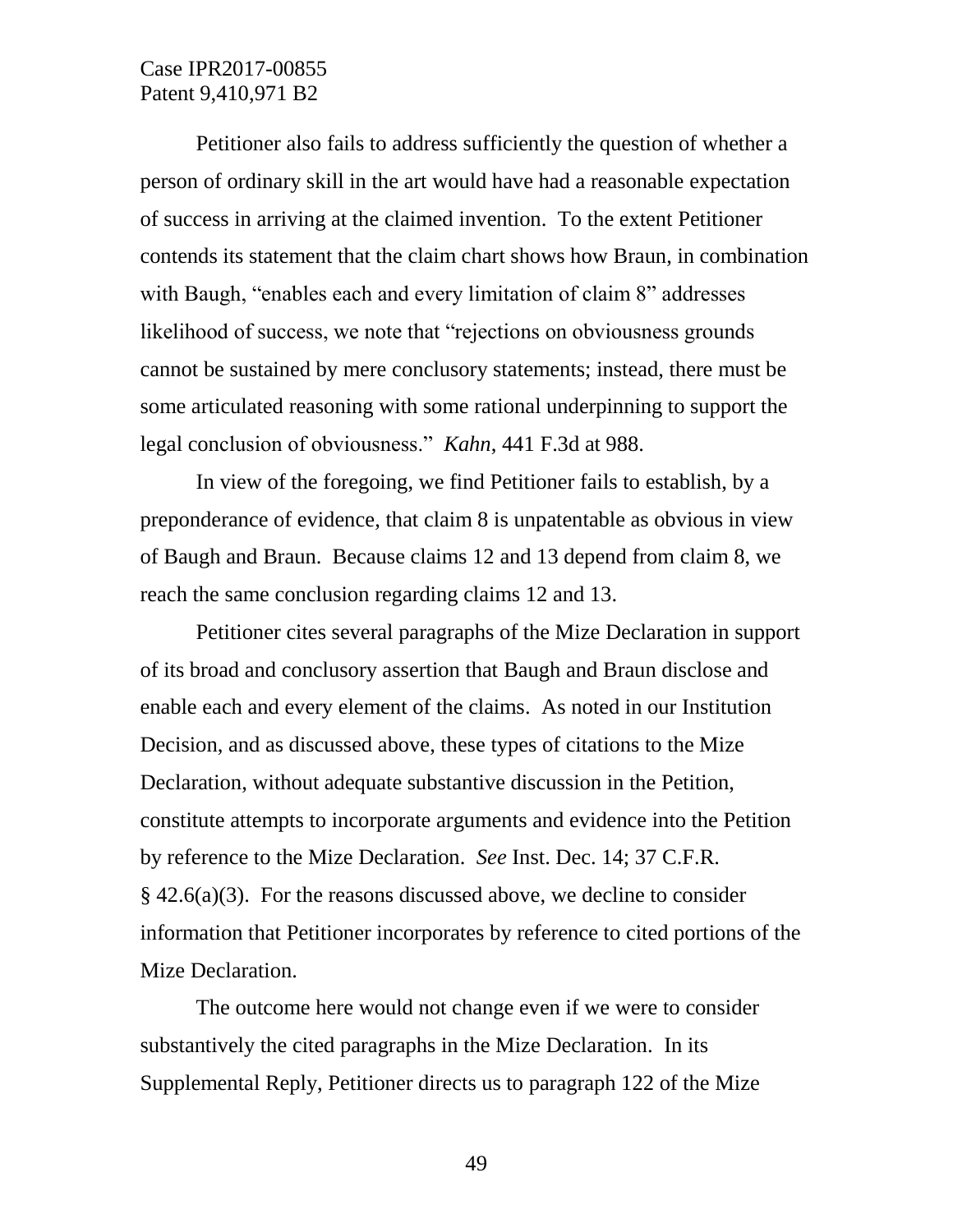Declaration, stating that Dr. Mize explains that Braun "is intended to be a general construct that can be adapted for any number of different types of tests/assays that involve mixing a sample with a reagent in a receiving chamber." Suppl. Reply 8–9; Ex. 1003 ¶ 122.

As discussed above in Section II.B.v, the cited language in Braun that Dr. Mize relies upon appears to indicate that the "improvements" achieved by Braun's cartridges are not limited to use of the cartridge with a particular test *sample* (i.e., blood). In particular, the cited language indicates that Braun's cartridges can be used with other biological (e.g., urine) and nonbiological (e.g., industrial chemical compositions) fluids, and provide similar results. We are not persuaded that this language supports Petitioner's "general construct" argument, namely, that Braun's teachings lead to improvements when implemented in any existing *cartridge* used for tests that involve mixing a sample with a reagent. Further, Dr. Mize does not explain adequately why a person of ordinary skill in the art would have had a reasonable expectation of successfully arriving at the claimed invention, based on the combined teachings of Braun and Baugh. *Kinetic Concepts*, 688 F.3d at 1360.

Thus, even considering substantively the cited paragraph in the Mize Declaration, and Petitioner's corresponding arguments in the Supplemental Reply, the present record remains devoid of any articulated reasoning with some rational underpinning to support the legal conclusion of obviousness. *Kahn*, 441 F.3d at 988. As a result, we find Petitioner fails to establish, by a preponderance of evidence, that claims 8, 12, and 13 are unpatentable as obvious in view of Baugh and Braun.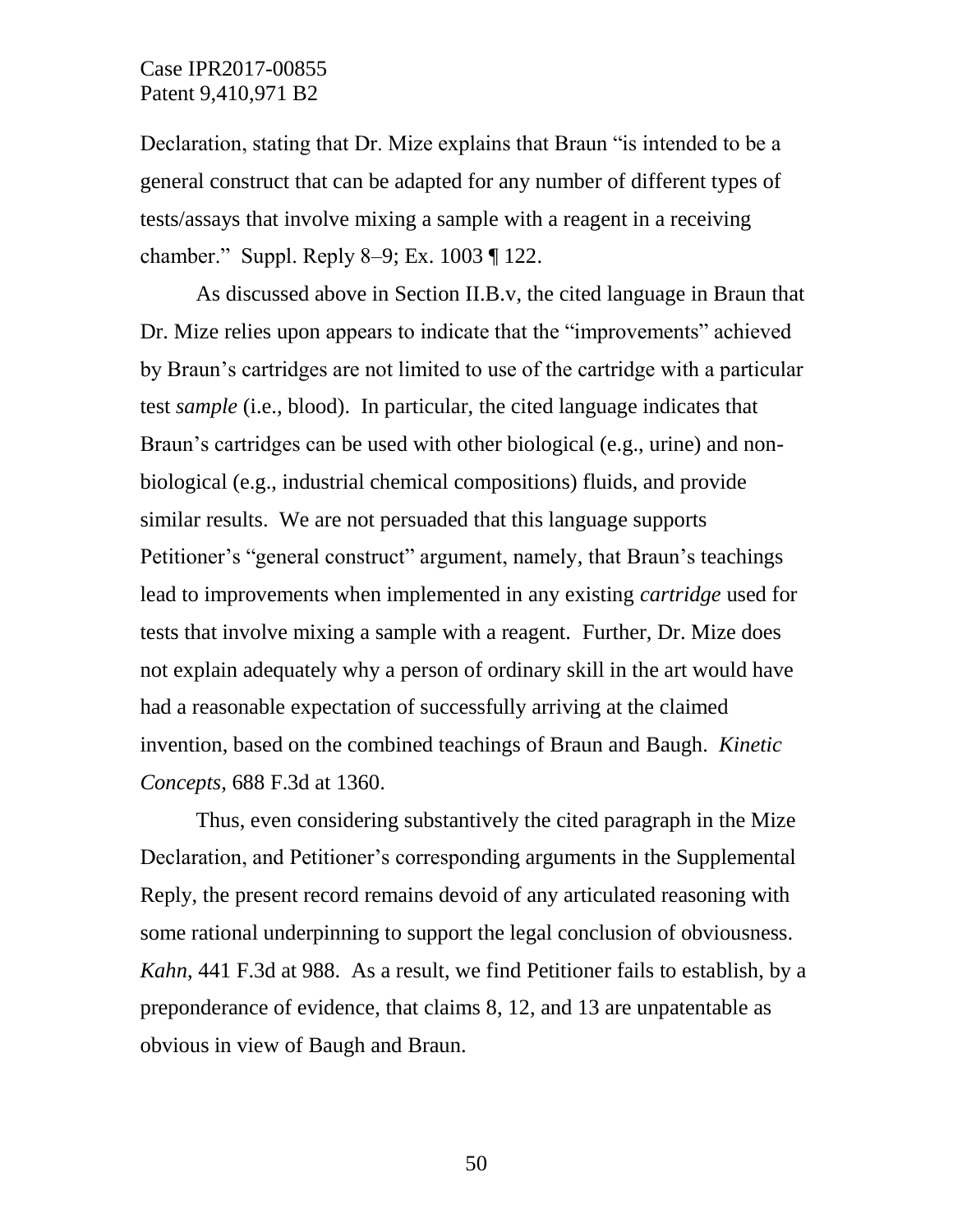### *vi. Claims 9–11*

Petitioner contends that the subject matter of claims 9–11 would have been obvious in view of the combined teachings of Baugh, Ostgaard, Jina, and Miller. Pet. 29–31.

Claims 9, 10 (through claim 9), and 11 (through claims 9 and 10) depend from claim 8. For the reasons discussed above, we find Petitioner fails to establish, by a preponderance of evidence, that claim 8 is unpatentable as obvious in view of Baugh and Braun. Petitioner does not rely on Ostgaard, Jina, or Miller to cure the aforementioned deficiencies with regard to its arguments and evidence with respect to claim 8.

As a result, we find that Petitioner has failed to establish, by a preponderance of evidence, that claims 9–11 are unpatentable as obvious in view of Baugh, Ostgaard, Jina, and Miller.

### *vii. Claim 14*

Petitioner contends that the subject matter of claim 14 would have been obvious in view of the combined teachings of Baugh and Warden. Pet. 32–33.

Petitioner relies on the same arguments and claim charts here as it did for its argument that the subject matter of claim 14 would have been obvious in view of Schubert and Warden. These arguments, however, are no more persuasive here than they were when considered above. For the same reasons discussed above, we find Petitioner fails to establish, by a preponderance of evidence, that claim 14 is unpatentable as obvious in view of Baugh and Warden.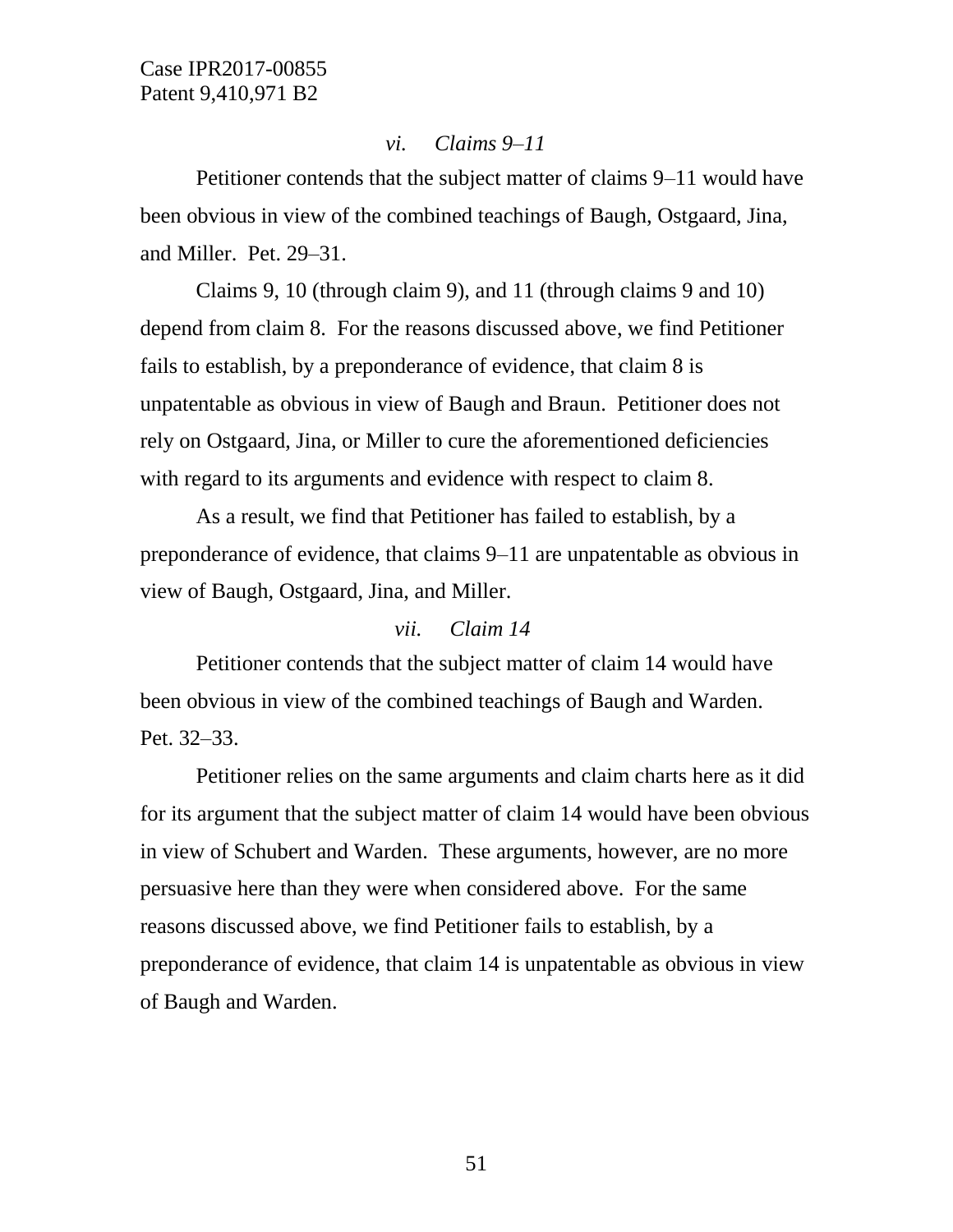### *D. Challenges Based on Warden*

Petitioner contends that the subject matter of claims 17–20 would have been obvious in view of the combined teachings of Warden, Lang, and Viola. Pet. 40–45. Specifically, Petitioner argues that Warden in combination with Viola and Lang "renders obvious IPR claims 17, 18, 19[,] and 20, by disclosing each and every element of the claims, arranged as claimed in a manner enabling to a [person of ordinary skill in the art], as discussed by Dr. Mize in Ex. 1003, ¶¶ 142–147." Pet. 40. Petitioner also provides a claim chart showing how the prior art "discloses and enables each and every limitation of claims 17, 18[,] 19[,] and 20 of the '971 patent." *Id.* (noting that the claim chart is "reproduced in an abbreviated form from Dr. Mize's Declaration").

Although Petitioner identifies certain parts of Warden, Viola, and Lang that it asserts disclose or suggest limitations in claims 17–20, Petitioner fails to present arguments or evidence in the Petition explaining why a person of ordinary skill in the art would have combined the teachings of Warden, Lang, and Viola to arrive at the subject matter recited in claims 17–20, or whether a person of ordinary skill in the art would have had a reasonable expectation of successfully doing so. Petitioner's arguments and information are insufficient to establish a prima facie case of obviousness. *KSR*, 550 U.S. at 418–419; *Kahn*, 441 F.3d at 988.

Petitioner cites several paragraphs of the Mize Declaration in support of its broad and conclusory assertion that Warden, Lang, and Viola disclose and enable each and every element of the claims. As noted in our Institution Decision, and discussed above, these types of citations to the Mize Declaration, without adequate substantive discussion in the Petition,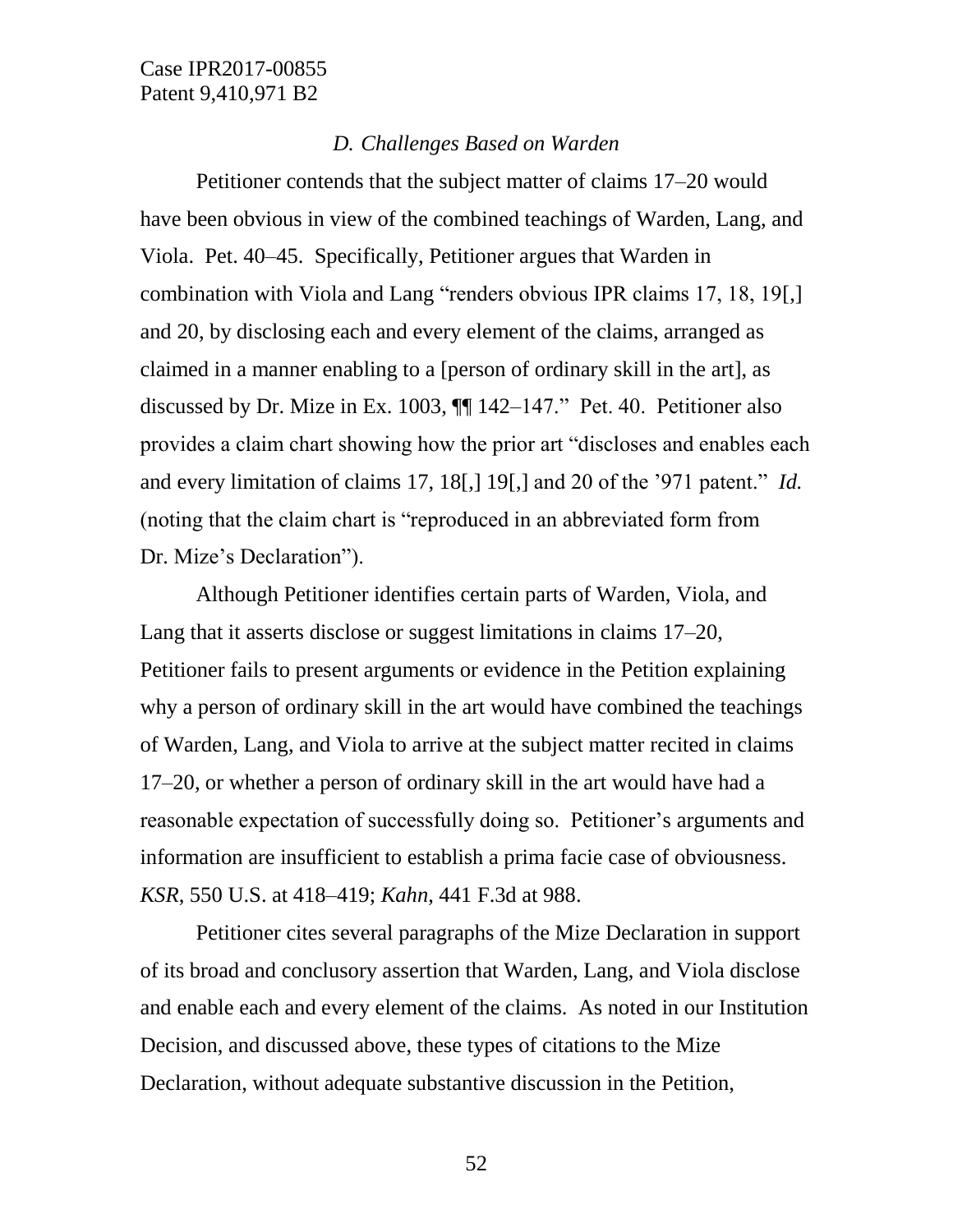constitute attempts to incorporate arguments and evidence into the Petition by reference to the Mize Declaration. *See* Inst. Dec. 14; 37 C.F.R.  $§$  42.6(a)(3). For the reasons discussed above, we decline to consider information that Petitioner incorporates by reference to cited portions of the Mize Declaration.<sup>4</sup>

In view of the foregoing, we find that Petitioner has not established by a preponderance of evidence that claims 17–20 are unpatentable as obvious in view of Warden, Lang, and Viola.

# IV. CONCLUSION

For all of the foregoing reasons, we conclude that Petitioner has demonstrated by a preponderance of evidence that claims 1, 2, 6–8, 15, and 16 of the '971 patent are unpatentable. Petitioner has not demonstrated by a preponderance of evidence that claims 3–5, 9–14, and 17–20 are unpatentable.

### V. ORDER

For the reasons given, it is hereby

l

ORDERED that claims 1, 2, 6–8, 15, and 16 of the '971 patent are held unpatentable;

FURTHER ORDERED that Petitioner has not shown by a preponderance of the evidence that claims 3–5, 9–14, and 17–20 of the '971 patent are unpatentable; and

<sup>4</sup> Petitioner does not address this ground in its Supplemental Response. Nevertheless, even if we were to consider substantively the cited paragraphs in the Mize Declaration, the present record remains devoid of any articulated reasoning with some rational underpinning to support the legal conclusion of obviousness. For example, Petitioner does not address sufficiently the question of why a person of ordinary skill in the art would have been motivated to combine the teachings of Lang and Warden.